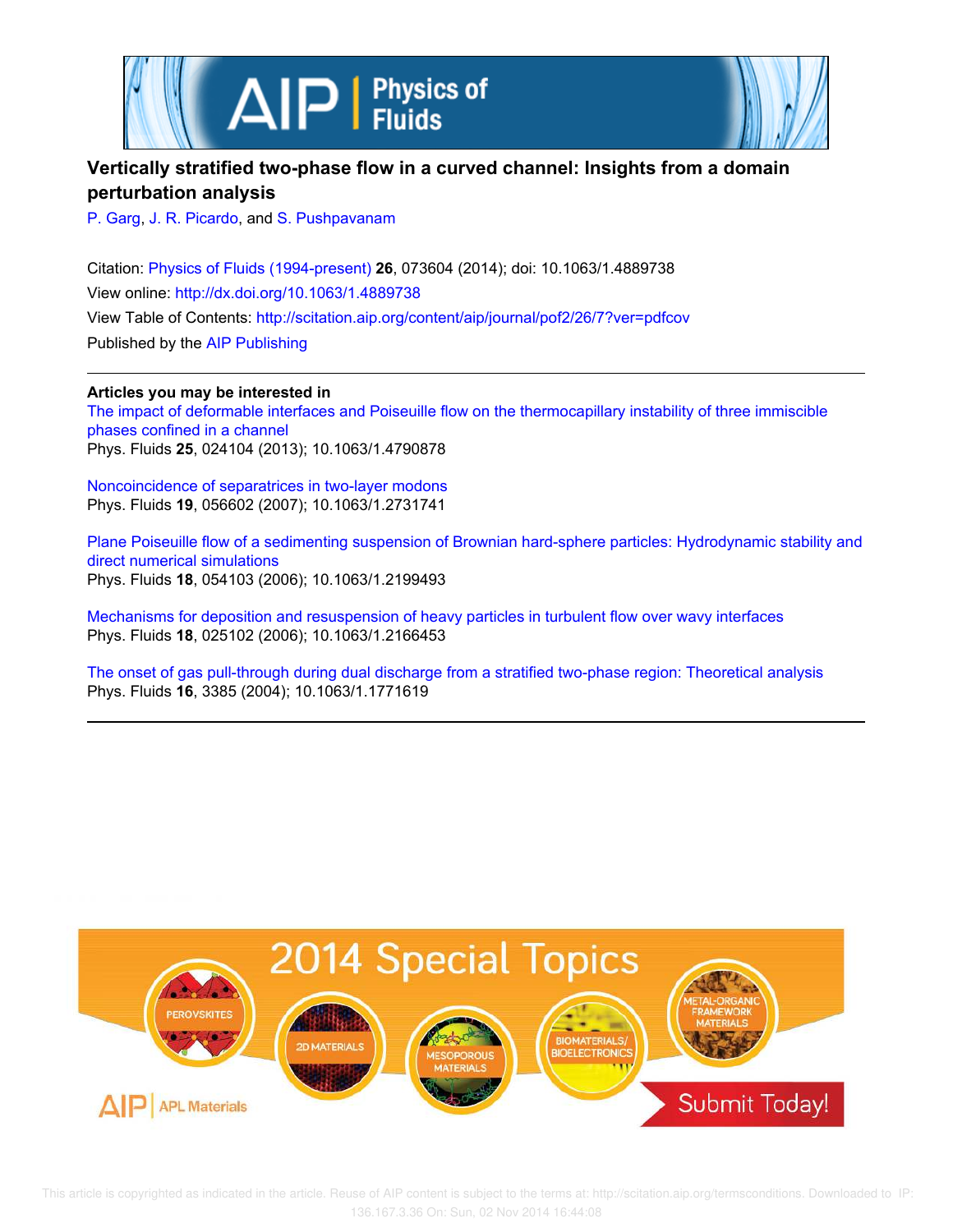

# **Vertically stratified two-phase flow in a curved channel: Insights from a domain perturbation analysis**

P. Garg,<sup>1</sup> J. R. Picardo,<sup>2</sup> and S. Pushpavanam<sup>2,a)</sup> <sup>1</sup>*Department of Chemical Engineering, Indian Institute of Technology Roorkee, Roorkee 247 667, India* <sup>2</sup>*Department of Chemical Engineering, Indian Institute of Technology Madras, Chennai 600 036, India*

(Received 12 February 2014; accepted 27 June 2014; published online 17 July 2014)

In this work, we investigate the fully developed flow field of two vertically stratified fluids (one phase flowing above the other) in a curved channel of rectangular cross section. The domain perturbation technique is applied to obtain an analytical solution in the asymptotic limit of low Reynolds numbers and small curvature ratios (the ratio of the width of the channel to its radius of curvature). The accuracy of this solution is verified by comparison with numerical simulations of the nonlinear equations. The flow is characterized by helical vortices within each fluid, which are driven by centrifugal forces. The number of vortices and their direction of circulation varies with the parameters of the system (the volume fraction, viscosity ratio, and Reynolds numbers). We identify *nine* distinct flow patterns and organize the parameter space into corresponding flow regimes. We show that the fully developed interface between the fluids is not horizontal, in general, but is deformed by normal stresses associated with the circulatory flow. The results are especially significant for flows in microchannels, where the Reynolds numbers are small. The mathematical results in this paper include an analytical solution to two coupled biharmonic partial differential equations; these equations arise in two-phase, two-dimensional Stokes flows. © 2014 AIP Publishing *LLC*. [http://dx.doi.org/10.1063/1.4889738]

## **I. INTRODUCTION**

In this work, we study the fully developed flow of two vertically stratified immiscible fluids in a curved channel. The channel has a rectangular cross section and is curved along the streamwise direction. We focus on the regime of low Reynolds numbers (*Re*). However, this is not a Stokes flow problem (i.e.,  $Re \neq 0$ ). The centrifugal force has a significant qualitative impact on the flow field at non-zero (though small) Reynolds numbers – it generates helical vortices. This circulatory motion, in turn, affects the balance of normal forces at the interface. Thus, the shape of the interface cannot be specified *a priori*. In this analysis, we study these features of the two-phase flow by deriving an asymptotic solution for small Reynolds numbers and a gently curved channel. This solution is used to gain physical insight into the hydrodynamic phenomena and to understand the effects of different fluid properties and operating conditions on the flow field.

Fluid flowing in a curved channel experiences a centrifugal force that drives a secondary circulatory flow. In the case of a single fluid, two counter-rotating helical vortices are formed as reported first by Dean;<sup>1</sup> these vortices are now called Dean vortices. While Dean studied channels with a circular cross section, Cuming<sup>2</sup> extended his work to channels with elliptic and rectangular cross-sections. These early studies analyzed regular perturbation solutions for channels of small dimension and gentle curvature, to gain insight into the key features of the flow at low Reynolds

1070-6631/2014/26(7)/073604/36/\$30.00 **26**, 073604-1 -

<sup>C</sup> 2014 AIP Publishing LLC

a)Author to whom correspondence should be addressed. Electronic mail: spush@iitm.ac.in. Tel.: +91-44-2254161. Fax: +91-44-22570509.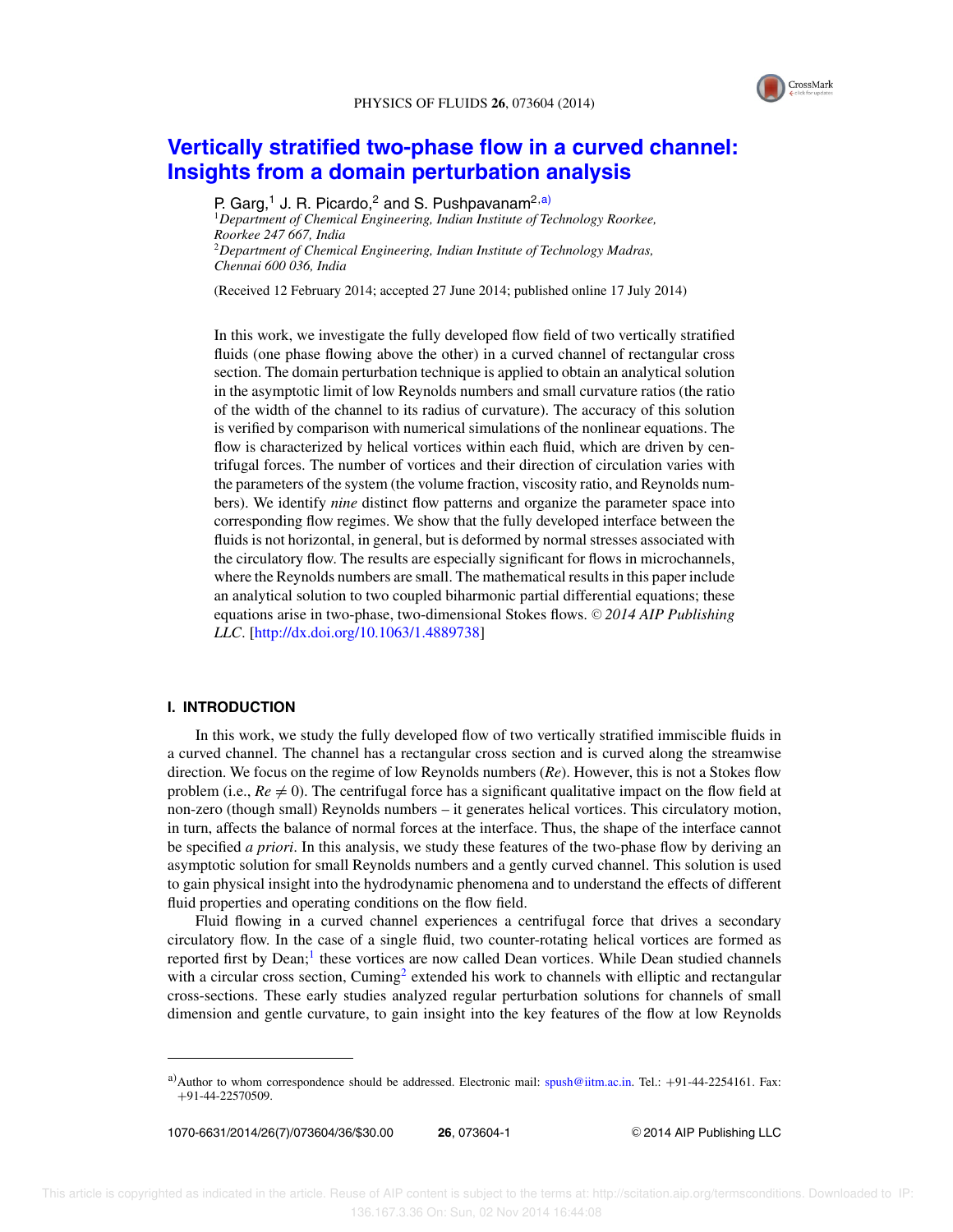numbers. Subsequently, several numerical studies have investigated the flow at high Reynolds numbers, in sharply curved channels; these have been reviewed in detail by Berger *et al.*<sup>3</sup> Work has also been done on the instability and bifurcation of the primary Dean vortex flow.<sup>4,5</sup>

In contrast, only a few theoretical studies have been carried out, thus far, on two-phase flows in curved channels. Advances in computational power have now made it possible to study these flows numerically. Recent computational work has been done on the core-annular flow regime<sup>6</sup> and the slug flow regime.<sup>7,8</sup> Vertically stratified flow – the problem addressed in this work – has been studied via finite volume simulations by Gelfgat *et al.*<sup>9</sup> They investigated the effect of increasing the Reynolds numbers and the channel curvature on the cross flow. However, only a limited range of parameter values were investigated; thus, only one flow pattern was found. A complementary study, which analyzes the system across parameter space, is required to unveil the full range of hydrodynamic behavior.

The qualitative nature of the axial velocity profile in two-phase flow, and the interaction between the two fluids, is strongly dependent on the parameters. Thus, a variety of flow patterns are found in two-phase flow when the full range of parameter values are considered. The strength of the centrifugal force experienced by the fluids depends on the magnitude of the axial velocity. For the single-phase case, the maximum of the axial velocity, and thus the maximum of the centrifugal force, always lies at the center of the channel. Hence the fluid at the center is forced outwards, strongly, in the direction of the centrifugal force; this fluid then recirculates along the top and bottom walls, setting up two counter-rotating vortices. For vertically stratified two-phase flow, when the maxima lies near the interface, the flow field is similar to that of single-phase flow; two vortices are formed – one in each fluid. However, on varying the parameters, the maxima of the axial velocity can move into the bulk of either fluid. If the maxima is present in the top fluid, then we anticipate the presence of 2 vortices within the top fluid itself, and at least one in the bottom fluid.

Apart from the influence of the axial velocity profile, the interaction between the vortices at the interface is expected to generate more patterns. This inter-fluid interaction is responsible for a range of flow patterns in *core-annular* flow in a curved circular channel – recently studied by Picardo and Pushpavanam,<sup>10</sup> using an asymptotic solution at low Reynolds numbers. They identified five different flow patterns; we expect a similar variety of circulation patterns when the fluids are vertically stratified.

Another feature of interest is the behavior of the interface in the presence of normal stresses. These stresses are exerted by the two fluids on either side of the interface. The magnitude of the normal stress depends on the strength of the circulatory flow within each fluid. While these forces tend to deform the interface, surface tension attempts to keep it flat. Thus the fully developed configuration of the interface results from a balance between capillary forces and flow forces – both viscous and centrifugal.

There has been a sustained interest in analyzing flow in curved channels due to their wide applicability. The secondary flow leads to improved heat and mass transfer coefficients as well as enhanced mixing.<sup>3</sup> This makes curved channels especially useful for industrial applications.<sup>11</sup> Curved channels are also widely prevalent in nature. For instance blood vessels in humans, especially the aorta, are highly curved.<sup>12</sup> Recent advances in microfluidics have brought curved microchannels into focus because of their ability to substantially enhance mixing in the low Reynolds number regime.<sup>13, 14</sup> Stable vertically stratified two-phase flows have been observed recently in microchannels, where Reynolds numbers are low and capillary forces dominate gravity.15, <sup>16</sup> Kuban *et al.*<sup>16</sup> have experimentally observed stable vertically stratified flow in a straight microchannel for Reynolds numbers ranging from 10 to 80. (Here, *Re* is defined on the basis of the pressure gradient, as given in Sec. II.) These flows have applications in solvent extraction<sup>16–18</sup> and phase transfer catalysis.<sup>19</sup> Here, a solute is transferred across the interface from one fluid stream to the other. The additional mixing in curved microchannels will enhance the performance of these devices.<sup>10</sup>

With the aim of elucidating the underlying physical mechanisms, we address the problem of vertically stratified flow in the limit of a gently curved channel and low Reynolds numbers. We apply the method of domain perturbations, $20$  which approximates the solution of the velocity field and interface location as a small deviation from their straight channel counterparts. We also assume a 90<sup>°</sup> contact angle between the interface and the walls; this simplifies the analysis and permits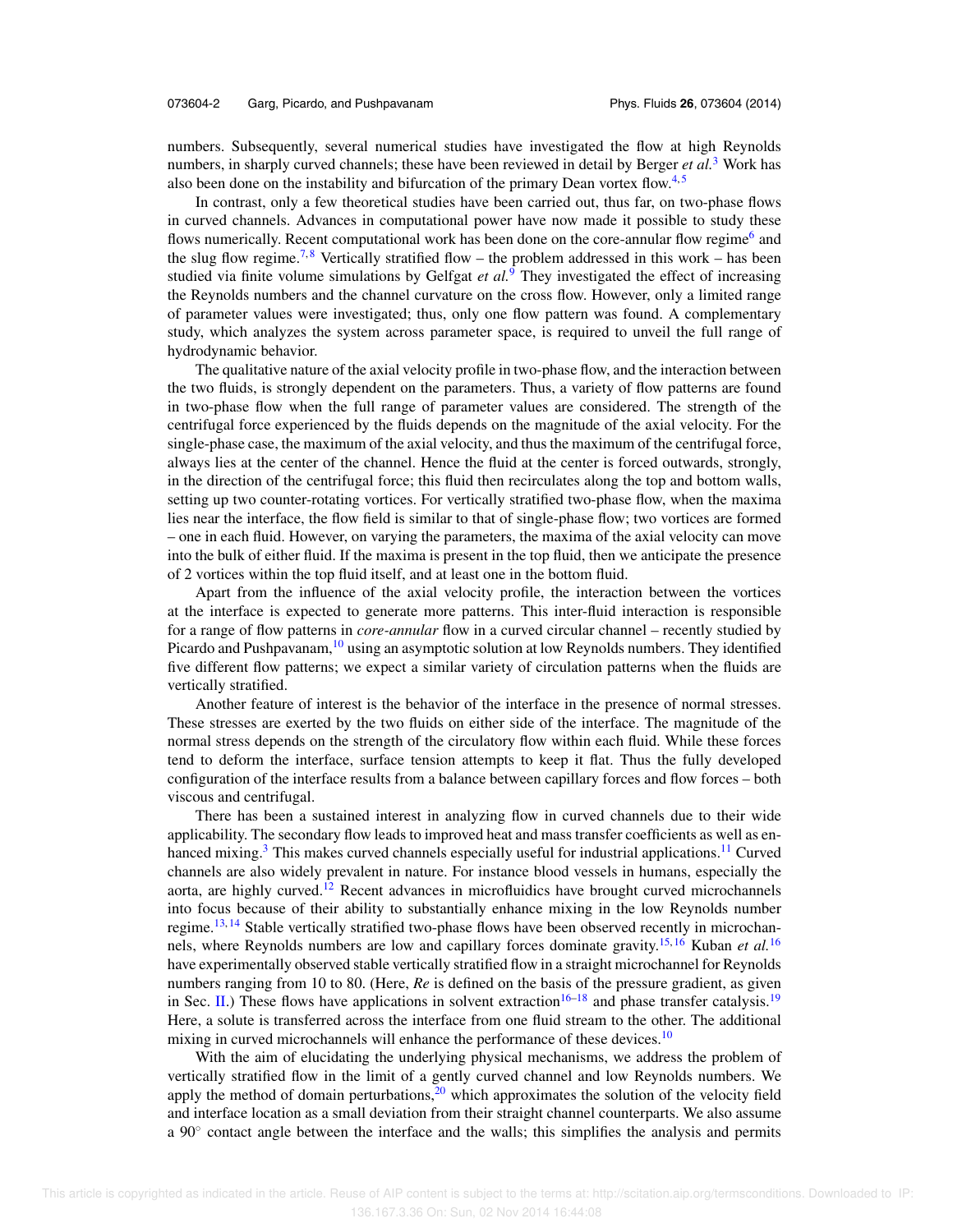an analytical solution. This solution enables us to carry out detailed parametric studies, at a low computational cost, to unravel features of the flow which would otherwise be missed. Our objective is to identify all possible flow patterns in a systematic manner, to analyze the nature and extent of interface deformation, and to identify general principles which will aid in the design of curved microchannels for specific pairs of fluids. Once the flow regimes are identified, targeted numerical simulations are performed to check the accuracy of the perturbation solution at finite Reynolds numbers and curvature ratios.

This problem is characterized by four macroscopic quantities: the axial pressure drop, the holdup or volume fraction (which is defined as the fraction of the total channel's volume occupied by the top fluid), and the flow rates of each fluid. To specify the problem completely, we must provide the value of any two of these flow quantities as inputs. (A similar situation holds true for stratified flow in straight channels.<sup>21</sup>) In this work, we choose to specify the holdup (which determines the interface position) and the pressure drop. These inputs must then be satisfied by the perturbation solution at all orders of the curvature ratio. The flow rates may then be calculated after obtaining the solution. In case the flow rates are specified as inputs, the solution must be determined iteratively, beginning with an initial guess for the pressure drop and holdup.

The paper is organized in the following manner. In Sec. II, the governing equations and boundary conditions are presented. In Sec. III, we derive the asymptotic solution using the domain perturbation method.<sup>20</sup> This calculation involves solving two coupled biharmonic equations analytically, for which we extend the method of superposition to two-phase problems (it has been used previously in single phase flow<sup>22</sup>). The technique is detailed in the Appendix. We begin the analysis of the flow field in Sec. IV; we discuss nine qualitatively different flow patterns, along with visualizations of the flow field. In Sec. V, we analyze the effect of parameters in detail. We present a simple method to compute flow regime maps, which are used to understand the physical mechanisms underlying the multiplicity of flow patterns. With potential applications in mind, we briefly study the dependence of the strength of the cross flow on the aspect ratio of the channel in Sec. VI. In Sec. VII, we describe the effect of the cross-flow on the shape of the interface. The generic features of the deformed interface are identified here, and their quantitative dependence on the parameters is studied. The perturbation solution is compared with numerical simulations of the nonlinear equations in Sec. VIII. We end by summarizing the key results and discussing their significance in Sec. IX.

#### **II. GOVERNING EQUATIONS**

The flow configuration under study consists of two, vertically stratified, immiscible fluids, flowing through a gently curved channel. A schematic of the system, with the curvilinear coordinate system  $(x, y, \theta)$ , is depicted in Fig. 1. The origin of the *x*-*y* plane  $(O')$  is located at the center of a cross section of the channel. The azimuthal  $\theta$  coordinate determines the axial position of this cross section. The fluid located in the lower part of the channel is labeled as fluid 1, while the one



FIG. 1. Cross sectional view and top-view of vertically stratified flow in a curved channel. The (*X*, *Y*, *Z*) axes represent the Cartesian co-ordinate system, while  $(x, y, \theta)$  axes represent the curvilinear co-ordinate system used in this paper. The dashed line, located at *K*, marks the position that the interface would have if the channel were straight.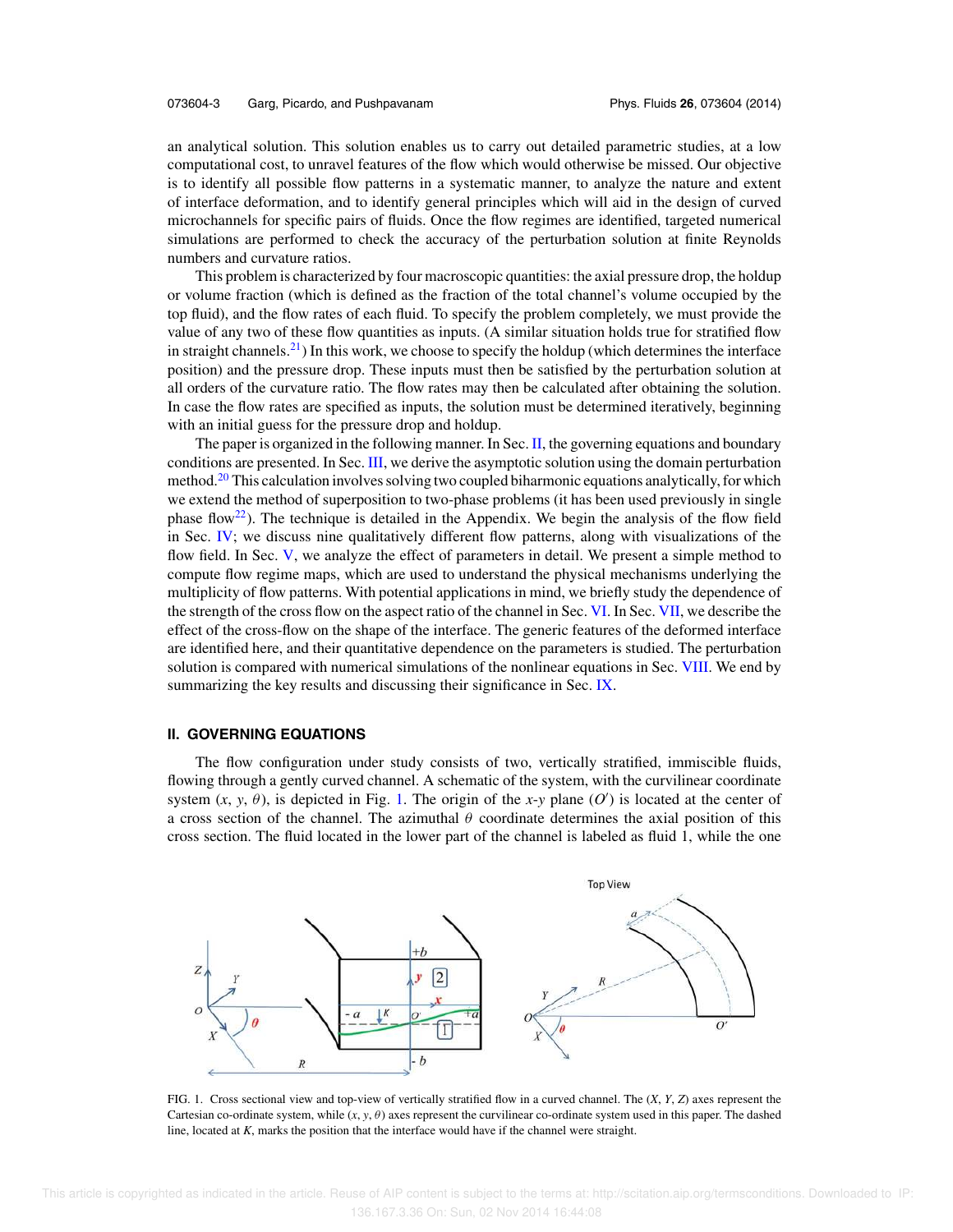above is called fluid 2. The width (*x*-direction) and height (*y*-direction) of the channel are 2*a* and 2*b*, respectively. The position of the interface, which is unknown *a priori*, is represented by a curve, that is displaced from a horizontal dashed line. This dashed line, located at *K*, marks the position that the interface would have if the channel were straight.

The flow field is assumed to be fully developed and driven by a constant pressure drop  $\frac{\partial P}{\partial \theta}$  in the axial direction. The characteristic scales used to define the non-dimensional variables are

$$
x_c = a
$$
,  $y_c = b$ ,  $V_{c,i} = \frac{-(\Delta P) a^2}{\mu_i}$ ,  $P_c = -(\Delta P) a$ 

with  $\Delta P = -\frac{1}{R} \frac{\partial P}{\partial \theta}$ .

Here,  $\Delta P$  is the magnitude of the azimuthal pressure gradient, along the centerline of the channel (located at radial distance *R* from the point *O* in Fig. 1). The pressure and velocity scales are chosen to reflect the balance between the axial pressure gradient and the viscous forces, as is characteristic of Poiseuille flow at low Reynolds numbers.

The dimensional and non-dimensional variables (denoted by a prime) are related in the following manner:

$$
x = x_c x'
$$
,  $y = y_c y'$ ,  $P_i = P_c P'_i$ ,  $(u_i, v_i, w_i) = V_c(u'_i, v'_i, w'_i)$ ,

where  $i (= 1,2)$  is an index which denotes the fluid.

This choice of scales leads to the following non-dimensional groups:

$$
\lambda = \frac{a}{b}, \quad \varepsilon = \frac{a}{R}, \quad k = \frac{K}{b}, \quad \mu_{12} = \frac{\mu_1}{\mu_2}, \quad \text{Re}_i = \frac{\rho_i(\Delta P)a^3}{\mu_i^2}, \quad Ca = \frac{(\Delta P)a^2}{\gamma}.
$$

Here  $\lambda$  is the aspect ratio of the channel (ratio of width to height),  $\varepsilon$  is the curvature ratio of the channel,  $\mu_{12}$  is the viscosity ratio of the two fluids,  $Re_i$  is the Reynolds number of each fluid, *Ca* is the capillary number ( $\gamma$  is the surface tension of the interface), and *k* is the non-dimensional position that the interface would have in a straight channel. This position is directly determined by specifying the holdup or volume fraction of fluid 2,  $\alpha$  (the ratio of the volume of phase 2 to the volume of the channel), i.e.,  $\alpha = (1 - k)/2$ . The pressure drop  $(\Delta P)$  and the holdup ( $\alpha$ ) are inputs, which are required to uniquely specify the problem.

Since the density ratio only affects the relative inertial forces in the momentum equation, we do not define it as an independent parameter. Instead the effects of the fluid densities are captured by *Re*<sup>1</sup> and *Re*2. On the other hand, the viscosity ratio has an independent effect in the balance of viscous tangential stresses at the inter-fluid interface, which is not captured by the Reynolds numbers. Hence, the viscosity ratio appears as a separate parameter in the equations. Scaling the equations in this manner facilitates a clear understanding of the underlying physics.

The equations governing the system are the continuity equation and the Navier-Stokes equations. After simplifying these equations for the case of fully developed flow, and rewriting in terms of the aforementioned dimensionless variables (the prime is dropped for convenience), we obtain

$$
\frac{\partial u_i}{\partial x} + \lambda \frac{\partial v_i}{\partial y} + \varepsilon \frac{u_i}{(1 + x\varepsilon)} = 0,
$$
\n(1)

$$
Re_i[u_i\frac{\partial u_i}{\partial x} + \lambda v_i\frac{\partial u_i}{\partial y} - \varepsilon \frac{w_i^2}{(1+x\varepsilon)}] = \frac{\partial P_i}{\partial x} + \lambda^2 \frac{\partial^2 u_i}{\partial y^2} - \lambda \frac{\partial^2 v_i}{\partial x \partial y},\tag{2}
$$

$$
Re_i[u_i\frac{\partial v_i}{\partial x} + \lambda v_i\frac{\partial v_i}{\partial y}] = -\lambda \frac{\partial P_i}{\partial y} + \frac{\partial^2 v_i}{\partial x^2} - \lambda \frac{\partial^2 u_i}{\partial y \partial x} + \frac{\varepsilon}{(1+x\varepsilon)}(\frac{\partial v_i}{\partial x} - \lambda \frac{\partial u_i}{\partial y}),\tag{3}
$$

$$
Re_i[u_i\frac{\partial w_i}{\partial x} + \lambda v_i\frac{\partial w_i}{\partial y} + \varepsilon \frac{w_i u_i}{(1 + x\varepsilon)}] = \frac{1}{(1 + x\varepsilon)} + \frac{\partial^2 w_i}{\partial x^2} + \lambda^2 \frac{\partial^2 w_i}{\partial y^2} + \frac{\varepsilon}{(1 + x\varepsilon)} \frac{\partial w_i}{\partial x} - \varepsilon^2 \frac{w_i}{(1 + x\varepsilon)^2}.
$$
\n(4)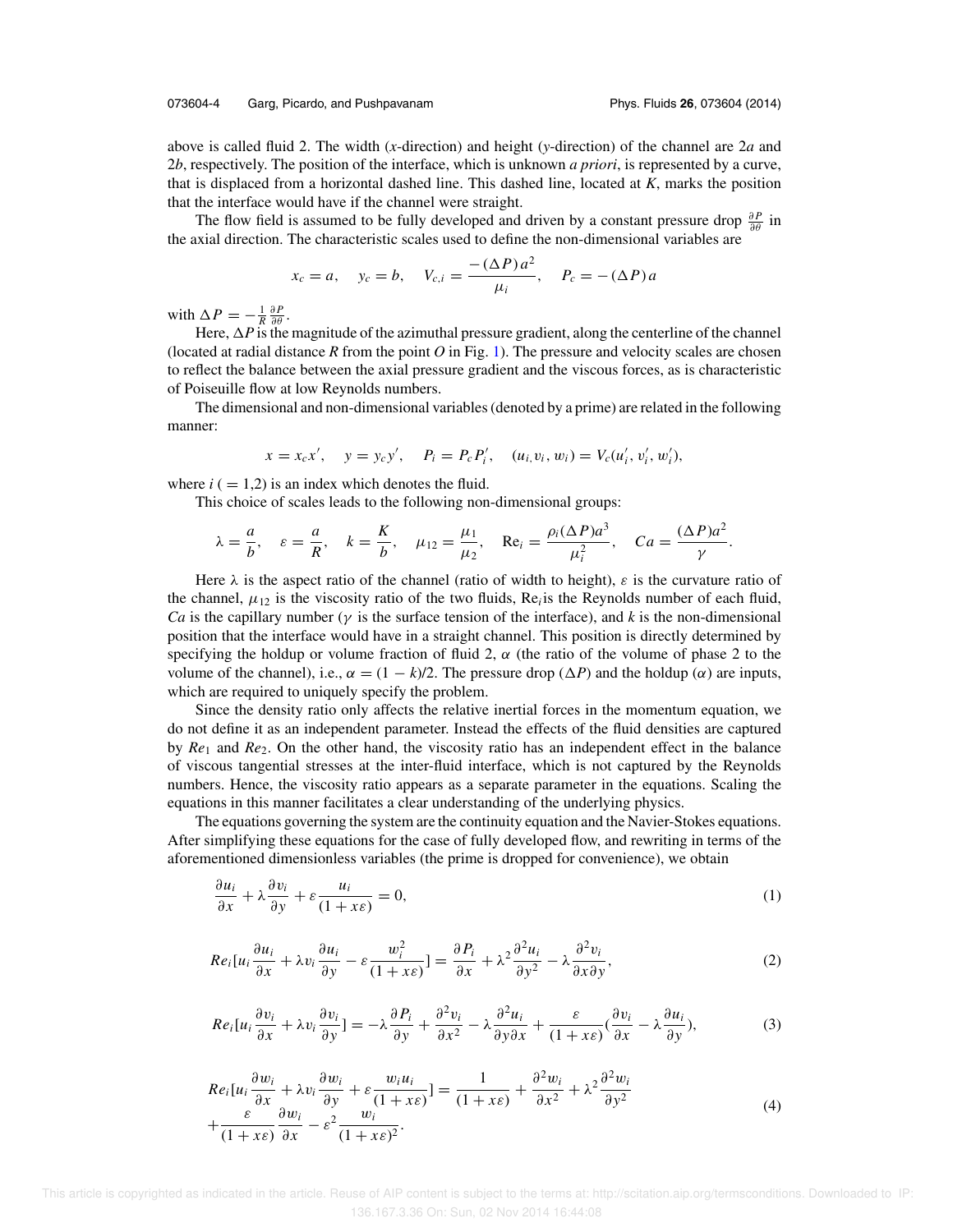This form of the equations is obtained by substituting  $\nabla^2 \bar{v} = -\nabla \times \nabla \times \bar{v} + \nabla (\nabla \cdot \bar{v})$  and applying the continuity equation for incompressible flow,  $\nabla \cdot \bar{v} = 0$ .

Along with Eqs.  $(1)$ – $(4)$ , we require 28 boundary conditions to uniquely specify the flow field. This includes 24 boundary conditions for the velocity field and 4 conditions for the position of the interface.

The no-slip condition at the wall yields the following 18 boundary conditions:

$$
\{u_1, v_1, w_1\} = 0 \text{ at } y = -1 \text{ for } -1 \le x \le 1,
$$
 (5)

$$
\{u_1, v_1, w_1\} = 0 \text{ at } x = \pm 1 \text{ for } -1 \le y \le F(x),\tag{6}
$$

$$
\{u_2, v_2, w_2\} = 0 \text{ at } y = +1 \text{ for } -1 \le x \le 1,
$$
 (7)

$$
\{u_2, v_2, w_2\} = 0 \text{ at } x = \pm 1 \text{ for } F(x) \le y \le 1. \tag{8}
$$

The location of the interface, in fully developed flow, may be represented explicitly as a function of *x* as follows:

$$
y = F(x). \tag{9}
$$

The unit normal vector to the interface is given by

$$
\hat{n} = \left(\hat{e}_y - \frac{\partial F}{\partial x}\hat{e}_x\right) \left(1 + \left(\frac{\partial F}{\partial x}\right)^2\right)^{-1/2}.\tag{10}
$$

Requiring the velocity field to be continuous, at the interface, yields 3 boundary conditions

$$
\{u_1, v_1, w_1\} = \mu_{12}\{u_2, v_2, w_2\} \text{ at } y = F(x) \text{ for } -1 \le x \le 1. \tag{11}
$$

The kinematic condition must also be applied

$$
v_1 - \frac{\partial F}{\partial x} u_1 = 0 \text{ at } y = F(x) \text{ for } -1 \le x \le 1.
$$
 (12)

The tangential stress balance at the interface gives 2 more boundary conditions

$$
\hat{n}.\bar{\bar{\sigma}}_2 - (\hat{n}.\hat{n}.\bar{\bar{\sigma}}_2)\hat{n} = \hat{n}.\bar{\bar{\sigma}}_1 - (\hat{n}.\hat{n}.\bar{\bar{\sigma}}_1)\hat{n} \text{ at } y = F(x). \tag{13}
$$

The normal stress balance yields

$$
P_1 - P_2 + (\hat{n}.\hat{n}.\bar{\bar{\sigma}}_2) - (\hat{n}.\hat{n}.\bar{\bar{\sigma}}_1) = \frac{1}{Ca}\nabla.\hat{n} \text{ at } y = F(x),\tag{14}
$$

where  $Ca = \frac{(\Delta P)a^2}{\gamma}$  $\frac{p}{\gamma}$  is the Capillary number. It is the ratio of viscous forces to surface tension forces acting at the interface.

Three additional boundary conditions are needed to determine the shape of the interface. These are given by specifying the contact angle and the holdup/volume fraction of fluid 2.

Here, we assume the contact angle between the interface and the wall to be  $90°$  for simplicity. This gives two conditions for the interface

$$
\frac{dF(x)}{dx} = 0 \text{ at } x = \pm 1.
$$
 (15)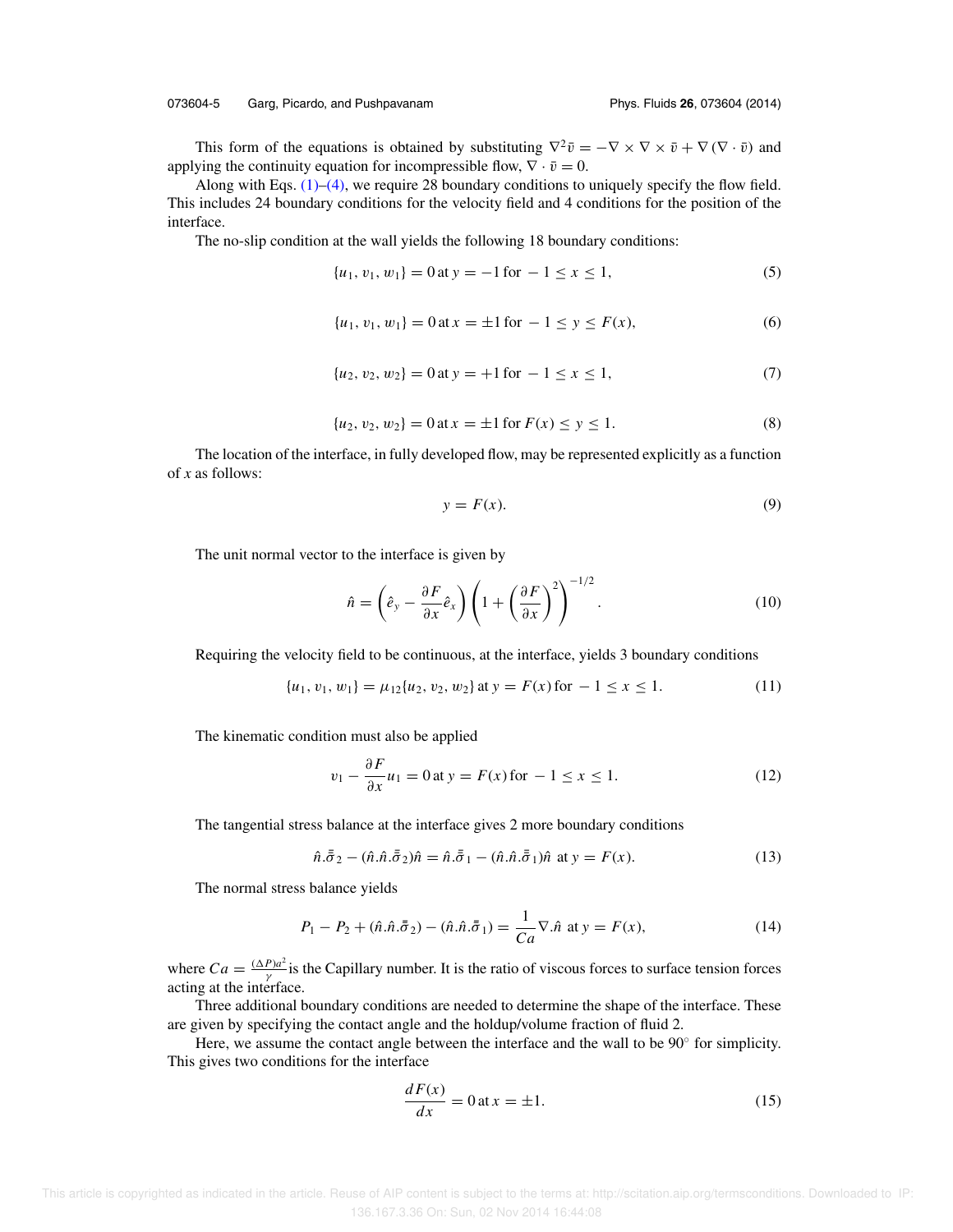Finally, we require the interface to satisfy the input specification on the holdup (volume fraction) of fluid 2. This yields the last boundary condition

$$
\frac{\int_{-1}^{1} \int_{-1}^{1} (1 + \varepsilon x) dy dx}{\int_{-1}^{1} \int_{-1}^{1} (1 + \varepsilon x) dy dx} = \alpha.
$$
\n(16)

Note that the input pressure drop has been implicitly fixed by using it to define the velocity scale.

For a given channel geometry (i.e., fixed aspect ratio and curvature ratio), the parameters characterizing the system are viscosity ratio  $\mu_{12}$ , holdup ( $\alpha$ ), Reynolds numbers ( $Re_1$  and  $Re_2$ ), and the capillary number (*Ca*).

## **III. SOLUTION BY DOMAIN PERTURBATION**

The general solution of the nonlinear, governing Eqs.  $(1)$ – $(4)$  is dependent on the curvature ratio ε. In the limit of a gently curved channel, i.e., a small curvature ratio (ε  $\ll$  1), the perturbation approach<sup>20</sup> can be used to obtain an asymptotic analytical solution.

In this approach, the implicit dependence of the solution on  $\varepsilon$  is represented explicitly as a power series

$$
u_i(x, y; \varepsilon) = u_{i,0}(x, y) + \varepsilon u_{i,1}(x, y) + \varepsilon^2 u_{i,2}(x, y) + O(\varepsilon^3),
$$
\n(17)

$$
v_i(x, y; \varepsilon) = v_{i,0}(x, y) + \varepsilon v_{i,1}(x, y) + \varepsilon^2 v_{i,2}(x, y) + O(\varepsilon^3),
$$
\n(18)

$$
w_i(x, y; \varepsilon) = w_{i,0}(x, y) + \varepsilon w_{i,1}(x, y) + \varepsilon^2 w_{i,2}(x, y) + O(\varepsilon^3),
$$
\n(19)

$$
P_i(x, y; \varepsilon) = P_{i,0}(x, y) + \varepsilon P_{i,1}(x, y) + \varepsilon^2 P_{i,2}(x, y) + O(\varepsilon^3),
$$
 (20)

$$
F(x; \varepsilon) = k + \varepsilon f_1(x) + \varepsilon^2 f_2(x) + O(\varepsilon^3). \tag{21}
$$

Here the first subscript denotes the fluid and the second subscript denotes the order of the term in the asymptotic expansion.

We substitute (17)–(21) into (1)–(16) and equate the coefficients of various powers of  $\varepsilon$ . This yields a series of linear problems, which must be solved sequentially to determine the coefficients in the asymptotic expansion. Applying the boundary conditions at the interface poses a problem, since the shape of the interface is not known *a priori*. To overcome this, a Taylor series expansion is used; it makes explicit, the implicit dependence of the solution on the shape of the interface. This procedure is called the *domain perturbation* method.<sup>20</sup> For instance, in the case of the continuity boundary condition  $(11)$  for  $u_i$ , we have

$$
u_1 = \mu_{12} u_2 \quad \text{at } y = F(x)
$$
  
\n
$$
u_1 + \varepsilon \frac{\partial u_1}{\partial y} \frac{\partial F(x, \varepsilon)}{\partial \varepsilon} \bigg|_{\varepsilon=0} + O(\varepsilon^2) = \mu_{12} \left( u_2 + \varepsilon \frac{\partial u_2}{\partial y} \frac{\partial F(x, \varepsilon)}{\partial \varepsilon} \bigg|_{\varepsilon=0} \right) + O(\varepsilon^2) \quad \text{at } y = k
$$
\n(22)

On substituting Eqs.  $(17)$  and  $(21)$  into  $(22)$ , we obtain

$$
u_{1,0} + \varepsilon \left( u_{1,1} + \frac{\partial u_{1,0}}{\partial y} f_1 \right) + O(\varepsilon^2) = \mu_{12} \left( u_{2,0} + \varepsilon \left( u_{2,1} + \frac{\partial u_{2,0}}{\partial y} f_1 \right) \right) + O(\varepsilon^2) \text{ at } y = k. \tag{23a}
$$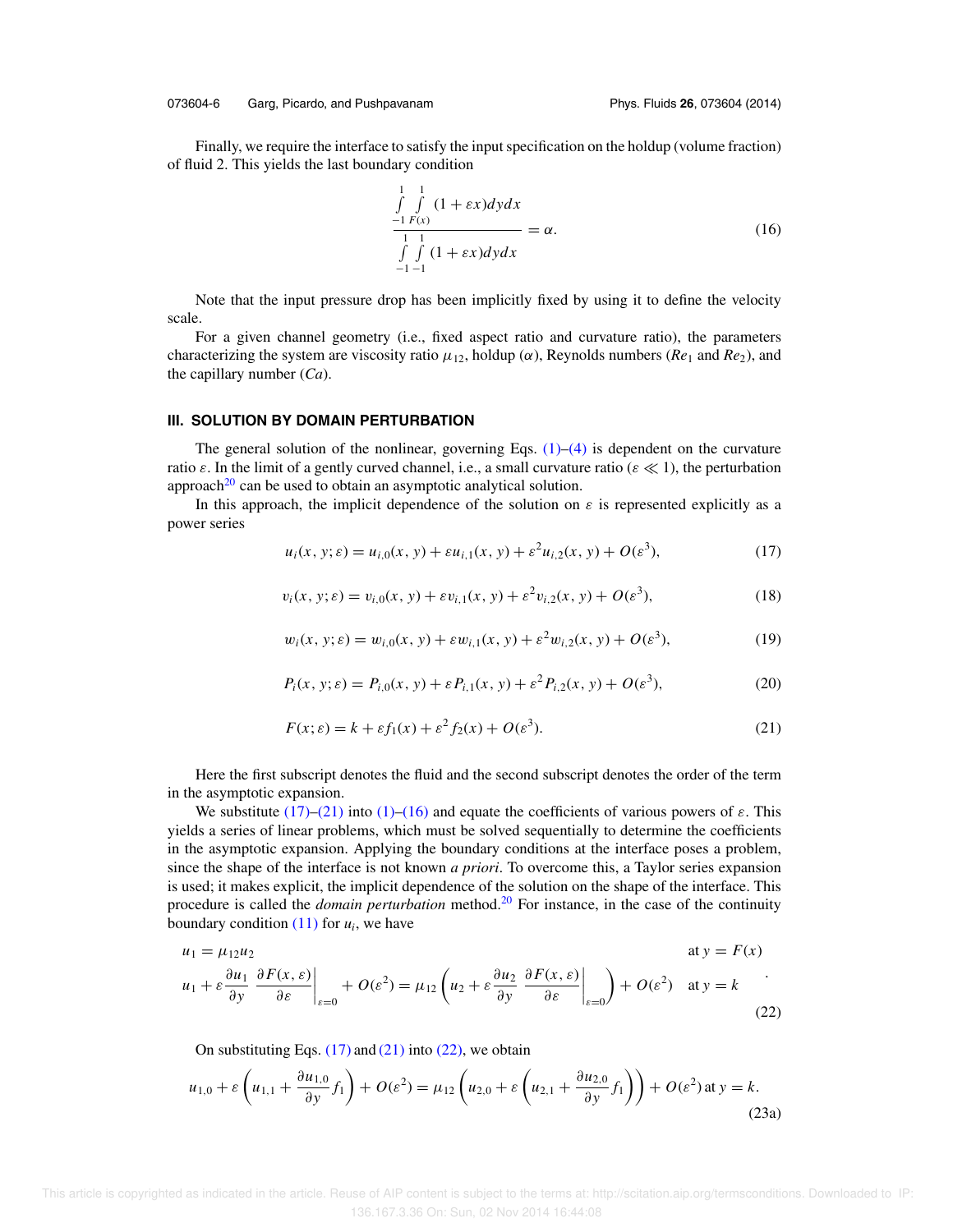Equating the powers of  $\varepsilon$  yields the continuity conditions for  $u_{i,0}$  and  $u_{i,1}$ ,

$$
u_{1,0} = \mu_{12} u_{2,0} \text{ at } y = k,
$$
 (23b)

$$
\left(u_{1,1} + \frac{\partial u_{1,0}}{\partial y} f_1\right) = \mu_{12} \left(u_{2,1} + \frac{\partial u_{2,0}}{\partial y} f_1\right) \text{ at } y = k. \tag{23c}
$$

In Subsections III A and III B, we calculate the solution up to  $O(\varepsilon^1)$ , which provides a good approximation for small curvature ratios and small Reynolds numbers. Moreover, it captures the key features of the flow field, i.e., the number of vortices, their direction of rotation, and the shape of the interface. The analytical solution is then analyzed over a wide range of parameter values to unravel the underlying physics.

# **A. Zeroth order solution**

When  $\varepsilon = 0$ , the channel has no curvature. Hence, the zeroth order solution ( $\varepsilon^0$ ) corresponds to the case of flow through a straight rectangular channel without any effects of curvature and centrifugal force. We refer to this as the base flow. Equating the coefficients of  $\varepsilon^0$  from (2) to (4), we obtain the following equations:

$$
u_{i,0} = 0,\t\t(24)
$$

$$
v_{i,0}=0,\t\t(25)
$$

$$
\frac{\partial^2 w_{i,0}}{\partial x^2} + \lambda^2 \frac{\partial^2 w_{i,0}}{\partial y^2} = -1.
$$
 (26)

Thus, the flow is unidirectional and fully developed. The boundary conditions reduce to

$$
w_{1,0} = 0 \text{ at } x = \pm 1 \text{ for } -1 \le y \le k,
$$
 (27)

$$
w_{2,0} = 0 \text{ at } x = \pm 1 \text{ for } k \le y \le 1,
$$
 (28)

$$
w_{1,0} = 0 \text{ at } y = -1 \text{ for } -1 \le x \le 1,
$$
 (29)

$$
w_{2,0} = 0 \text{ at } y = 1 \text{ for } -1 \le x \le 1,
$$
 (30)

$$
w_{1,0} = \mu_{12} w_{2,0} \text{ at } y = k \text{ for } -1 \le x \le 1,
$$
 (31)

$$
\frac{\partial w_{1,0}}{\partial y} = \frac{\partial w_{2,0}}{\partial y} \text{ at } y = k \text{ for } -1 \le x \le 1.
$$
 (32)

The continuity equation  $(1)$ , the normal stress boundary condition  $(13)$ , and the conditions on the contact angle  $(15)$  are trivially satisfied. From  $(16)$  we have

$$
\frac{1-k}{2} = \alpha,\tag{33a}
$$

$$
k = 1 - 2\alpha. \tag{33b}
$$

Thus, the holdup is directly related to the interface position at  $O(\varepsilon^0)$ . In the analysis to follow, we study the flow field for different volume fractions  $(\alpha)$ , by varying *k*. This is more convenient as the latter appears directly in the equations.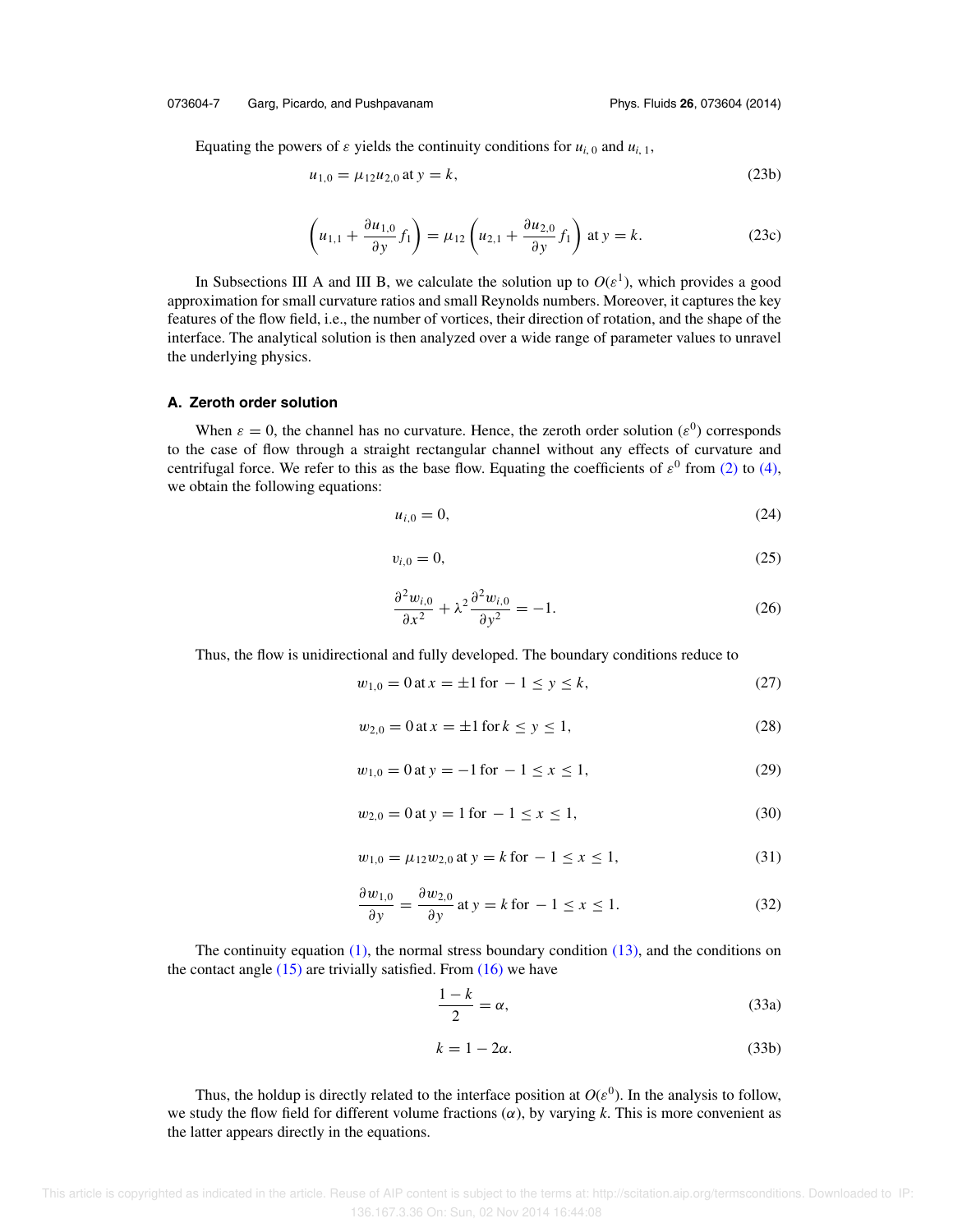The operator  $\frac{\partial^2}{\partial x^2}$  $\frac{\partial^2}{\partial x^2}$  in (26) is self-adjoint with homogenous boundary conditions (27) and (28); thus its eigen functions form a basis in  $L_2[-1, 1]$  and can be used to represent the solution of (26). The general solution, based on this methodology, has been derived by Cornish.<sup>23</sup>

$$
w_{i,0} = \sum_{n=1}^{\infty} \frac{16(-1)^n}{\pi^3 (2n+1)^3} \left( A_{i,n} \cosh \frac{(2n+1)\pi y}{2\lambda} + B_{i,n} \sinh \frac{(2n+1)\pi y}{2\lambda} + 1 \right) \left( \cos \frac{(2n+1)\pi x}{2} \right).
$$
\n(34)

The integration constants  $A_{1,n}$ ,  $A_{2,n}$ ,  $B_{1,n}$ , and  $B_{2,n}$  must be found by applying the boundary conditions (29)–(32). The series converges rapidly, and after 5 terms the incremental change is less than 0.1%. In fact, the first term captures all the important qualitative features of the flow, at  $O(\varepsilon^0)$ .

# **B. First order solution**

The solution at  $O(\varepsilon^1)$  takes into account the curvature of the channel and the effect of the resulting centrifugal force on the flow. Equating the coefficients of  $\varepsilon^1$  from Eqs. (1) to (4), we obtain the following set of equations:

$$
\frac{\partial u_{i,1}}{\partial x} + \lambda \frac{\partial v_{i,1}}{\partial y} = 0,\tag{35}
$$

$$
-\frac{\partial P_{i,1}}{\partial x} + \lambda^2 \frac{\partial^2 u_{i,1}}{\partial y^2} - \lambda \frac{\partial^2 v_{i,1}}{\partial y \partial x} = -\text{Re}_i w_{i,0}^2,\tag{36}
$$

$$
-\frac{\partial P_{i,1}}{\partial y} + \frac{\partial^2 v_{i,1}}{\partial x^2} - \lambda \frac{\partial^2 u_{i,1}}{\partial y \partial x} = 0, \tag{37}
$$

$$
\operatorname{Re}_i \left( u_{i,1} \frac{\partial w_{i,0}}{\partial x} + \lambda v_{i,1} \frac{\partial w_{i,0}}{\partial y} \right) - \frac{\partial w_{i,0}}{\partial x} = \frac{\partial^2 w_{i,1}}{\partial x^2} + \lambda^2 \frac{\partial^2 w_{i,1}}{\partial y^2}.
$$
 (38)

In Eq. (36), the term ( $-Re_iw_{i,0}^2$ ) accounts for the effects of the centrifugal force. Thus the impact of the centrifugal force on a fluid at  $O(\varepsilon^1)$  depends both on the base axial velocity  $(w_{i,0})$  and the Reynolds number  $Re_i$ . For simplicity, only the first term of the expansion for  $w_{i,0}$  is used in further analysis; all the major features of the flow are captured by it.

The first order axial velocity term  $(w_{i,1})$  is absent from Eqs. (35) to (37). Hence, the secondary circulatory flow at  $O(\varepsilon^1)$  is independent of  $w_{i,1}$ . The effect of  $w_{i,1}$  will be observed only at  $O(\varepsilon^2)$ .

We determine the secondary flow in Subsection III B 1. We then study the deformation of the interface due to the secondary flow. Finally, the change in the flow rates, due to the modified axial velocity  $(w_{i,1})$  and the deformation of the interface, is determined.

#### **1. Calculation of the secondary flow field**

The secondary flow field is governed by Eqs.  $(35)$ – $(37)$ , subject to the following boundary conditions:

$$
\{u_{1,1}, v_{1,1}\} = 0 \text{ at } x = \pm 1 \text{ for } -1 \le y \le k,
$$
\n(39)

$$
\{u_{2,1}, v_{2,1}\} = 0 \text{ at } x = \pm 1 \text{ for } k \le y \le 1,\tag{40}
$$

$$
\{u_{1,1}, v_{1,1}\} = 0 \text{ at } y = -1 \text{ for } -1 \le x \le 1,\tag{41}
$$

$$
\{u_{2,1}, v_{2,1}\} = 0 \text{ at } y = 1 \text{ for } -1 \le x \le 1,\tag{42}
$$

$$
\{v_{1,1}, v_{2,1}\} = 0 \text{ at } y = k \text{ for } -1 \le x \le 1,\tag{43}
$$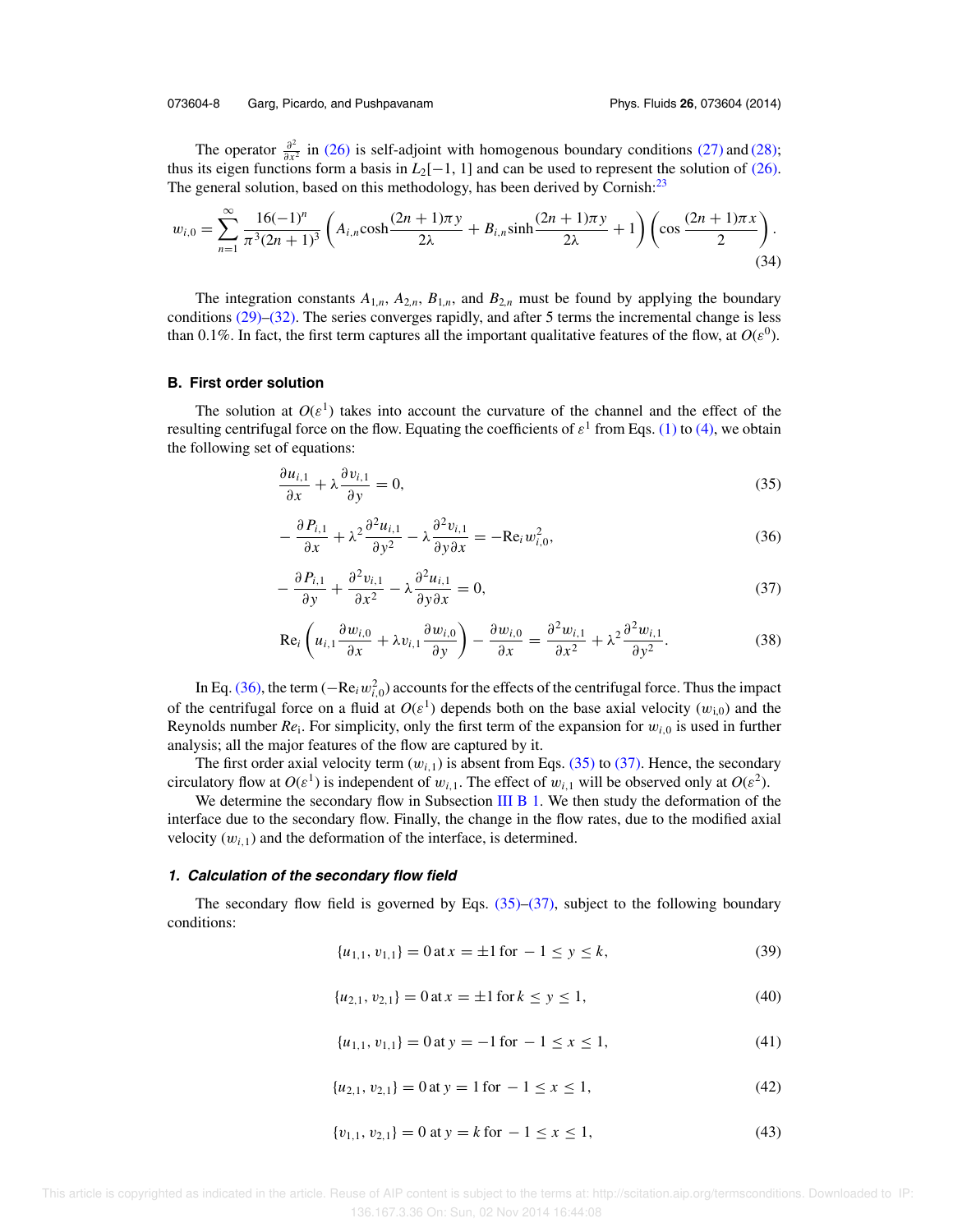$$
u_{1,1} = \mu_{12} u_{2,1} \text{ at } y = k \text{ for } -1 \le x \le 1,
$$
 (44)

$$
\frac{\partial v_{1,1}}{\partial x} + \lambda \frac{\partial u_{1,1}}{\partial y} = \frac{\partial v_{2,1}}{\partial x} + \lambda \frac{\partial u_{2,1}}{\partial y} \text{ at } y = k \text{ for } -1 \le x \le 1. \tag{45}
$$

The normal stress boundary condition yields

$$
P_{1,1} - P_{2,1} + 2\lambda \left(\frac{\partial v_{2,1}}{\partial y} - \frac{\partial v_{1,1}}{\partial y}\right) = \frac{1}{Ca} \left(-\frac{\partial^2 f_1}{\partial x^2}\right) \text{ at } y = k \text{ for } -1 \le x \le 1. \tag{46}
$$

Equations (35)–(37) describe a two dimensional, secondary flow. Hence, we adopt a stream function formulation and define  $\psi$  to satisfy (35),

$$
u_{i,1} = \lambda \frac{\partial \psi_i}{\partial y},\tag{47}
$$

$$
v_{i,1} = -\frac{\partial \psi_i}{\partial x}.\tag{48}
$$

Substituting (47) and (48) in (36) and (37) and eliminating  $P_{i, 1}$ , we obtain two biharmonic equations

$$
\frac{\partial^4 \psi_i}{\partial x^4} + 2\lambda^2 \frac{\partial^4 \psi_i}{\partial x^2 \partial y^2} + \lambda^4 \frac{\partial^4 \psi_i}{\partial y^4} = -\lambda \text{Re}_i \frac{d w_{i,o}^2}{dy}.
$$
\n(49)

Taking the reference of value for  $\psi_i$  as  $\psi_i(-1, -1) = 0$ , we recast the boundary conditions  $(39)$ – $(45)$  in terms of  $\psi_i$ ,

$$
\psi_1 = 0 \text{ at } x = \pm 1 \text{ for } -1 \le y \le k,
$$
\n(50)

$$
\psi_2 = 0 \text{ at } x = \pm 1 \text{ for } k \le y \le 1,
$$
\n(51)

$$
\psi_1 = 0 \text{ at } y = -1 \text{ for } -1 \le x \le 1,
$$
\n(52)

$$
\psi_2 = 0 \text{ at } y = 1 \text{ for } -1 \le x \le 1,
$$
\n(53)

$$
\frac{\partial \psi_1}{\partial x} = 0 \text{ at } x = \pm 1 \text{ for } -1 \le y \le k,
$$
 (54)

$$
\frac{\partial \psi_2}{\partial x} = 0 \text{ at } x = \pm 1 \text{ for } k \le y \le 1,
$$
 (55)

$$
\frac{\partial \psi_1}{\partial y} = 0 \text{ at } y = -1 \text{ for } -1 \le x \le 1,
$$
 (56)

$$
\frac{\partial \psi_2}{\partial y} = 0 \text{ at } y = 1 \text{ for } -1 \le x \le 1,
$$
\n(57)

$$
\psi_1 = 0 \text{ at } y = k \text{ for } -1 \le x \le 1,
$$
\n(58)

$$
\psi_2 = 0 \text{ at } y = k \text{ for } -1 \le x \le 1,
$$
\n(59)

$$
\frac{\partial \psi_1}{\partial y} = \mu_{12} \frac{\partial \psi_2}{\partial y} \text{ at } y = k \text{ for } -1 \le x \le 1,
$$
 (60)

$$
-\frac{\partial^2 \psi_1}{\partial x^2} + \lambda^2 \frac{\partial^2 \psi_1}{\partial y^2} = -\frac{\partial^2 \psi_2}{\partial x^2} + \lambda^2 \frac{\partial^2 \psi_2}{\partial y^2} \text{ at } y = k \text{ for } -1 \le x \le 1. \tag{61}
$$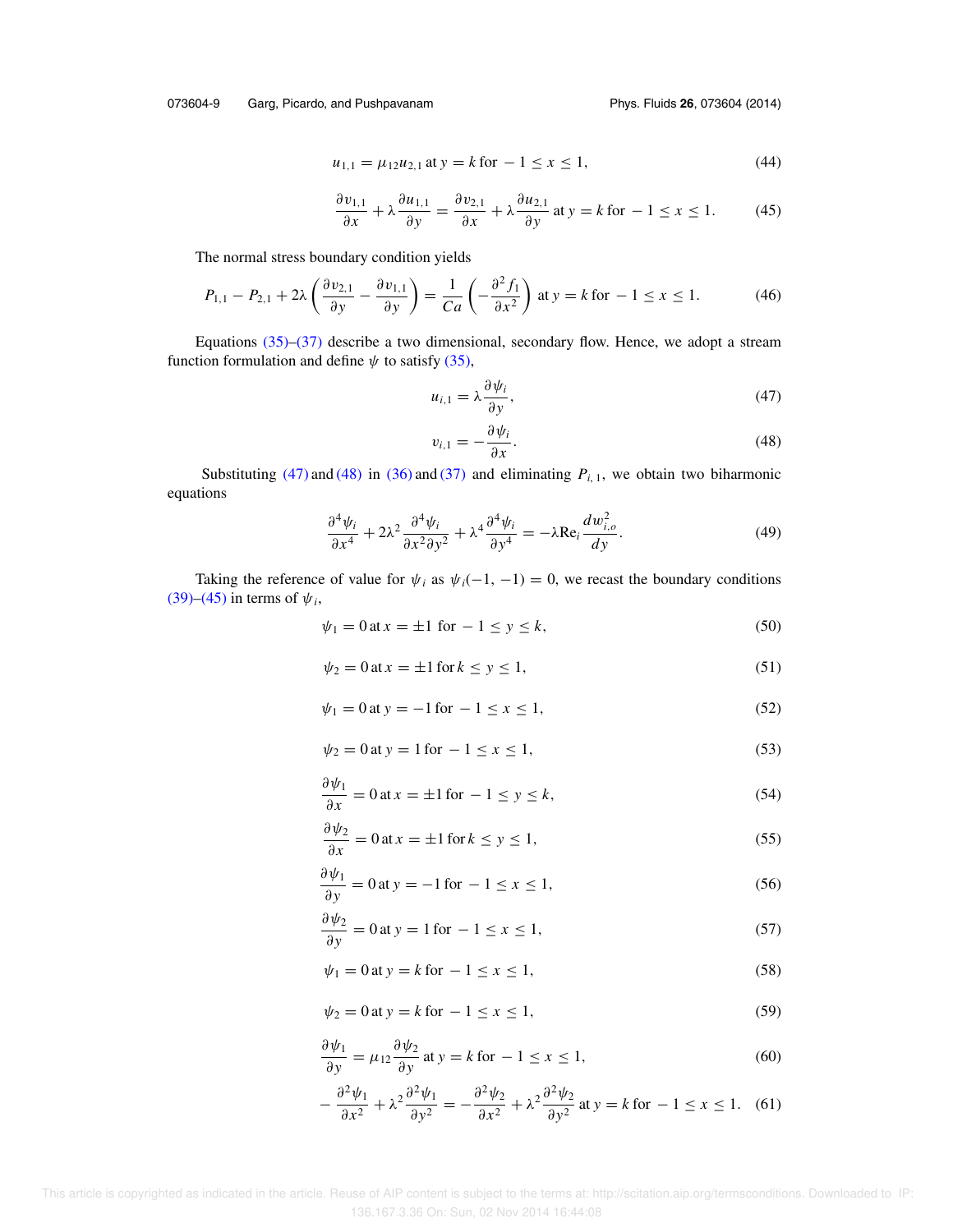073604-10 Garg, Picardo, and Pushpavanam Phys. Fluids **26**, 073604 (2014)

The system of Eqs. (49)–(61) form a coupled biharmonic equation system. The method of superposition, for solving a single biharmonic equation, has been discussed by Meleshko.<sup>22</sup> In this paper, we extend the method to solve two simultaneous biharmonic equations, drawing on the theory of linear operators.<sup>24</sup> The detailed derivation is presented in the Appendix. The final expressions for the stream functions are given below

$$
\psi_1 = \sum_{m=1}^{\infty} \left( C_1 \cosh(\omega_{m,1}x) + C_2 x \sinh(\omega_{m,1}x) + S_1 \left( \frac{1}{\omega_{m,1}^4} + \frac{\cos(\pi x)}{(\pi^2 + \omega_{m,1}^2)^2} \right) \right) \phi_{y,1}
$$
  
+ 
$$
\sum_{n=1}^{\infty} \left( C_3 \cosh\left(\frac{\omega_n y}{\lambda}\right) + C_4 \sinh\left(\frac{\omega_n y}{\lambda}\right) + C_5 y \cosh\left(\frac{\omega_n y}{\lambda}\right) + C_6 y \sinh\left(\frac{\omega_n y}{\lambda}\right) \right) \phi_x,
$$
 (62)

$$
\psi_2 = \sum_{m=1}^{\infty} \left( C_7 \cosh(\omega_{m,2} x) + C_8 x \sinh(\omega_{m,2} x) + S_2 \left( \frac{1}{\omega_{m,2}^4} + \frac{\cos(\pi x)}{(\pi^2 + \omega_{m,2}^2)^2} \right) \right) \phi_{y,2} + \sum_{n=1}^{\infty} \left( C_9 \cosh\left(\frac{\omega_n y}{\lambda}\right) + C_{10} \sinh\left(\frac{\omega_n y}{\lambda}\right) + C_{11} y \cosh\left(\frac{\omega_n y}{\lambda}\right) + C_{12} y \sinh\left(\frac{\omega_n y}{\lambda}\right) \right) \phi_x,
$$
(63)

$$
S_{1} = \left(\frac{-64\text{Re}_1}{\pi^5}\right) \left(2A_{1,0}B_{1,0}\int_{-1}^{k}\cosh\left(\frac{\pi y}{\lambda}\right)\phi_{y,1}dy + 2A_{1,0}\int_{-1}^{k}\sinh\left(\frac{\pi y}{2\lambda}\right)\phi_{y,1}dy + 2B_{1,0}\int_{-1}^{k}\cosh\left(\frac{\pi y}{2\lambda}\right)\phi_{y,1}dy + (A_{1,0}^2 + B_{1,0}^2)\int_{-1}^{k}\sinh\left(\frac{\pi y}{\lambda}\right)\phi_{y,1}dy\right),
$$
\n(64)

$$
S_2 = \left(\frac{-64\text{Re}_2}{\pi^5}\right) \left(2A_{2,0}B_{2,0}\int_k^1 \cosh\left(\frac{\pi y}{\lambda}\right)\phi_{y,2}dy + 2A_{2,0}\int_k^1 \sinh\left(\frac{\pi y}{2\lambda}\right)\phi_{y,2}dy + 2B_{2,0}\int_k^1 \cosh\left(\frac{\pi y}{2\lambda}\right)\phi_{y,2}dy + (A_{2,0}^2 + B_{2,0}^2)\int_k^1 \sinh\left(\frac{\pi y}{\lambda}\right)\phi_{y,2}dy\right),\tag{65}
$$

$$
\phi_x = \cos\left(\frac{(2n-1)\pi x}{2}\right), \ \phi_{y,1} = \left(\frac{2}{1+k}\right)^{1/2} \sin\left(\frac{m\pi (y-k)}{1+k}\right), \ \phi_{y,2} = \left(\frac{2}{1-k}\right)^{1/2} \sin\left(\frac{m\pi (y-k)}{1-k}\right)
$$
\n
$$
\omega_n = \frac{(2n-1)\pi}{2} \qquad \omega_{m,1} = \frac{m\pi \lambda}{1+k} \qquad \omega_{m,2} = \frac{m\pi \lambda}{1-k}
$$
\nfor  $n = 1, 2, 3...$  for  $m = 1, 2, 3...$  for  $m = 1, 2, 3...$ 

Here  $C_1 - C_{12}$  are arbitrary constants, which must be determined using the boundary conditions  $(50)$ – $(61)$ , as detailed in the Appendix.

The rate of convergence of  $(62)$  and  $(63)$  depends on both *k* and  $\lambda$ . We find that, to capture all the qualitative features of the solution, 2 terms of each series in  $(62)$  and  $(63)$  are sufficient at  $k =$ 0; whereas, 3 are required for  $k = 0.2{\text{-}}0.5$  (or  $k = -0.2$  to  $-0.5$ ). Any further shift in the interface position at  $O(\varepsilon^0)$  requires a larger number of terms.

## **2. Calculation of the interface shape**

Calculation of the circulatory flow at first order did not require knowledge of the location of the interface, i.e., all the boundary conditions were applied at the zeroth order approximation to the interface position,  $y = k$ . Having determined the cross flow, we can calculate the normal stresses exerted by the fluids on the interface. Then the normal stress balance (14) can be used to determine the interface position at  $O(\varepsilon^1)$ . Thus the calculation of the flow field has been decoupled from the calculation of the interface position; this simplification is a result of the domain perturbation method.

The pressure distribution across the cross section, associated with the circulatory flow, may be determined by integrating either Eqs. (36) or (37). We choose to integrate (37) for its simplicity.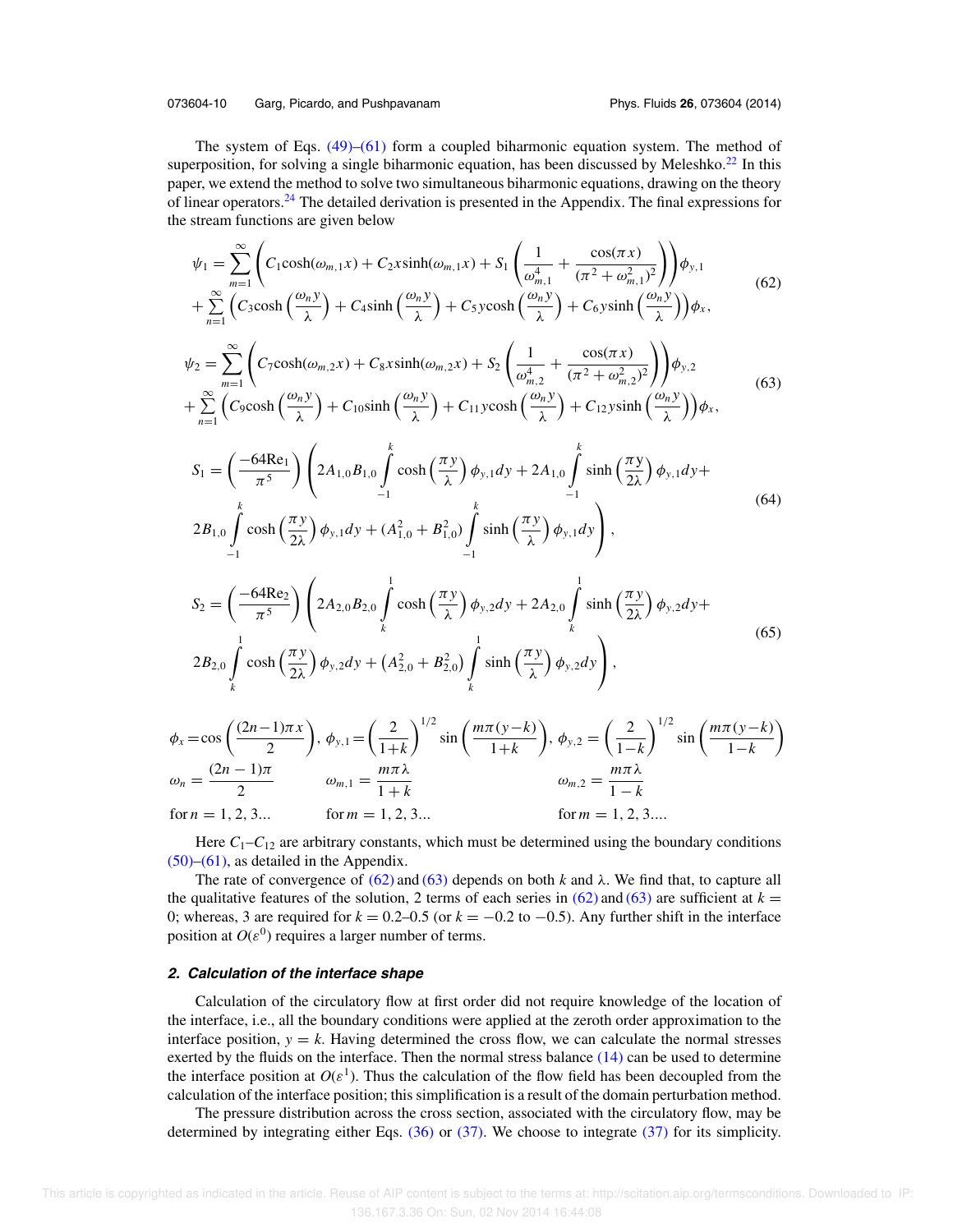073604-11 Garg, Picardo, and Pushpavanam Phys. Fluids **26**, 073604 (2014)

This results in

$$
P_{1,1} = -\frac{1}{\lambda} \int \frac{\partial^3 \psi_{1,1}}{\partial x^3} dy - \lambda \frac{\partial^2 \psi_{1,1}}{\partial x \partial y} + D_1,\tag{66}
$$

$$
P_{2,1} = -\frac{1}{\lambda} \int \frac{\partial^3 \psi_{2,1}}{\partial x^3} dy - \lambda \frac{\partial^2 \psi_{2,1}}{\partial x \partial y} + D_2. \tag{67}
$$

Here  $D_1$  and  $D_2$  are arbitrary constants. We choose  $D_1 = 0$ ; thereby, setting a convenient reference value for the pressure field. The value of  $D<sub>2</sub>$  determines the pressure jump across the interface; this is related to the shape of the interface, via the normal stress balance, at  $O(\varepsilon^1)$ ,

$$
\frac{\partial^2 f_1}{\partial x^2} = Ca \left[ \frac{1}{\lambda} \left( \int \frac{\partial^3 \psi_1}{\partial x^3} dy - \int \frac{\partial^3 \psi_2}{\partial x^3} dy \right) - \lambda \left( \frac{\partial^2 \psi_1}{\partial x \partial y} - \frac{\partial^2 \psi_2}{\partial x \partial y} \right) \right] + D_2 Ca. \tag{68}
$$

Integrating (68), we obtain a solution with three arbitrary constants. The three boundary conditions necessary to obtain a unique solution are

$$
\frac{df_1}{dx} = 0 \text{ at } x = \pm 1,
$$
\n(69)

$$
\frac{\int_{-1}^{1} \int_{k+\varepsilon f_1(x)} (1+\varepsilon x) dy dx}{\int_{-1}^{1} \int_{-1}^{1} (1+\varepsilon x) dy dx} = \alpha.
$$
\n(70)

Equation (69) specifies the contact angle at both walls as  $90^\circ$ . Equation (70) ensures that the interface shape satisfies the input specification of the holdup (volume fraction) of fluid 2. Further simplification of  $(70)$  results in the following:

$$
\frac{2(1-k)+\varepsilon\int_{-1}^{1}f_1dx+\varepsilon^2\int_{-1}^{1}f_1xdx}{4}=\alpha.
$$
 (71)

The third term in the numerator of  $(71)$  represents the increase in volume of a differential element, as we move from the inner to the outer wall of a curved channel. This is a second order effect, however, and is neglected at  $O(\varepsilon^1)$ . Using (33a), we obtain

$$
\frac{2(1-k)+\varepsilon\int_{-1}^{1}f_1dx}{4} = \frac{2(1-k)}{4},
$$
\n(72)

which results in the following condition on the interface deflection function  $f_1(x)$ :

$$
\int_{-1}^{1} f_1 dx = 0.
$$
\n(73)

Solving (68), subject to the boundary conditions (69) and (73), determines simultaneously the shape of the interface and the pressure distribution. The corresponding analytical expressions are lengthy and not reproduced here.

The inhomogeneous term in (68) and the boundary conditions (69) and (73) imply that  $f_1(x)$  is an odd function of *x*. Thus, the deformation of the interface is anti-symmetric (equal and opposite) about the *y*-axis.

We conclude this subsection by considering the limiting case of strong capillary forces, i.e., *Ca*  $\rightarrow$  0. In this limit, Eq. (68) simplifies to

$$
\frac{\partial^2 f_1}{\partial x^2} = 0,\tag{74}
$$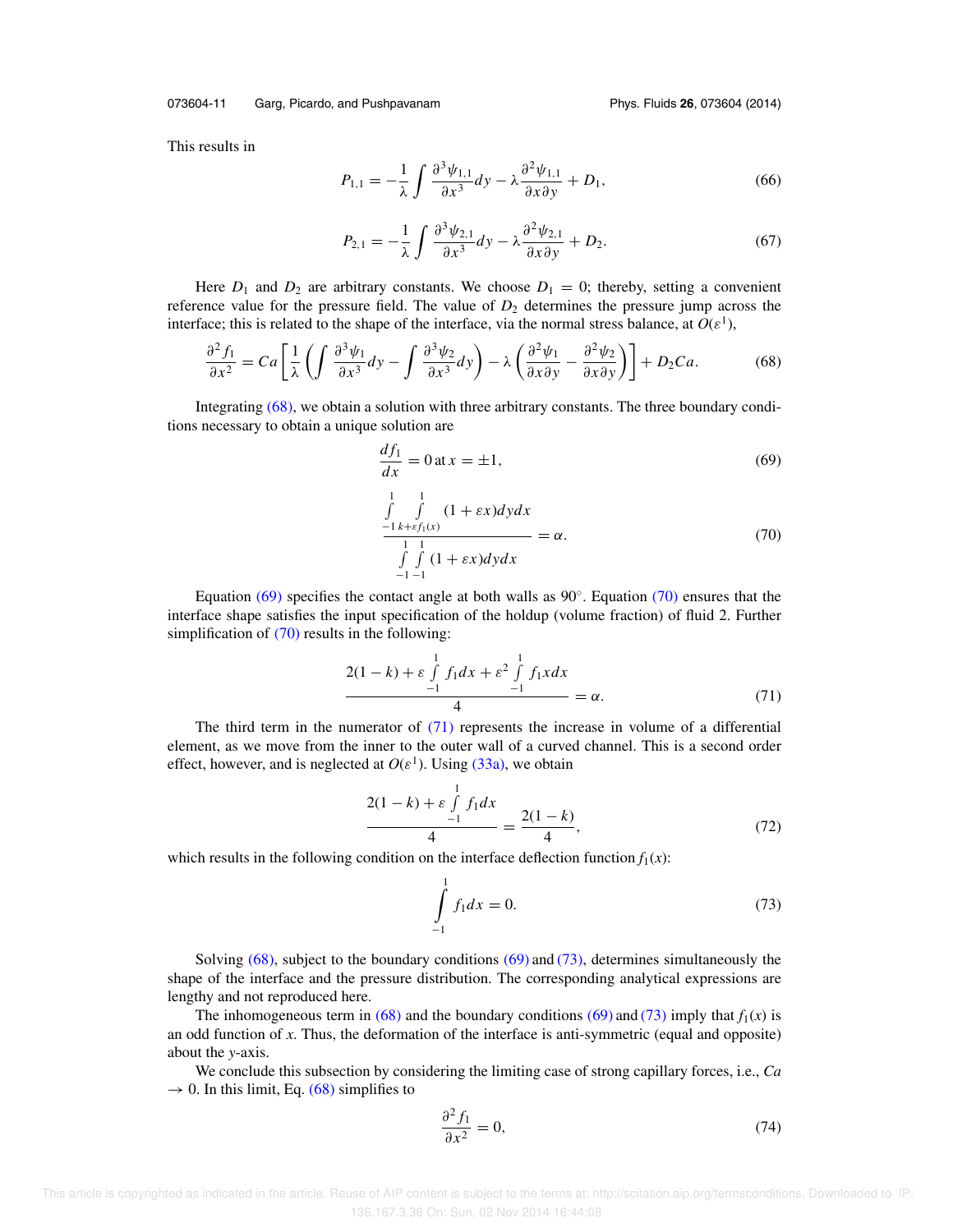which along with the homogeneous boundary conditions (69) and (73) yields the trivial solution

$$
f_1 = 0.\t\t(75)
$$

Hence in the limit of low capillary numbers (high surface tension and small channel dimensions), capillary forces overcome the normal stresses and keep the interface flat. For small but finite values of *Ca*, the interface deformation will be small and can be accurately described by the perturbation solution presented here. This situation is common in microchannel flows.

## **3. Calculation of the flow rates at the first order**

The flow rates of the fluids in a curved channel are expected to differ from those in a straight channel. The factors which may affect the flow rate are: (i) the change in the flow area due to the deformation of the interface and (ii) the axial velocity correction  $(w_{i,1})$ . In this section, we show that the change to the flow rates is relatively small, of  $O(\varepsilon^2)$ ; i.e., the change is zero at  $O(\varepsilon^1)$ . This calculation is of practical significance, as the flow rates are more easily controlled in an experiment than the pressure drop and holdup.

As a precursor to the flow rate calculation, we determine the axial velocity correction at  $O(\varepsilon^1)$ . This requires solving  $(38)$  for  $w_{i,1}$ , subject to the following boundary conditions:

$$
w_{1,1} = 0 \text{ at } x = \pm 1 \text{ for } -1 \le y \le k,
$$
 (76)

$$
w_{2,1} = 0 \text{ at } x = \pm 1 \text{ for } k \le y \le 1,
$$
 (77)

$$
w_{1,1} = 0 \text{ at } y = -1 \text{ for } -1 \le x \le 1,
$$
 (78)

$$
w_{2,1} = 0 \text{ at } y = 1 \text{ for } -1 \le x \le 1,
$$
 (79)

$$
w_{1,1} + f_1 \frac{\partial w_{1,0}}{\partial y} = \mu_{12} \left( w_{2,1} + f_1 \frac{\partial w_{2,0}}{\partial y} \right) \text{ at } y = k \text{ for } -1 \le x \le 1,
$$
 (80)

$$
\frac{\partial w_{1,1}}{\partial y} + f_1 \frac{\partial^2 w_{1,0}}{\partial y^2} = \frac{\partial w_{2,1}}{\partial y} + f_1 \frac{\partial^2 w_{2,0}}{\partial y^2} \text{ at } y = k \text{ for } -1 \le x \le 1. \tag{81}
$$

The solution procedure is similar to that used for obtaining  $w_{i,0}$ , except that the inhomogeneous terms are functions of *x* and *y*. We seek a solution of the following form, which is an odd function of *x*:

$$
w_{i,1} = \sum_{n=1}^{\infty} g_{i,n}(y) \sin(n\pi x).
$$
 (82)

The coefficients  $g_{i,n}(y)$  are obtained by solving the following ordinary differential equations:

$$
\operatorname{Re}_{i}\left(\int_{-1}^{1} u_{i,1} \frac{\partial w_{i,0}}{\partial x} \sin(n\pi x) dx + \int_{-1}^{1} \lambda v_{i,1} \frac{\partial w_{i,0}}{\partial y} \sin(n\pi x) dx\right) -\int_{-1}^{1} \frac{\partial w_{i,0}}{\partial x} \sin(n\pi x) dx = -(n\pi)^{2} g_{i,n} + \lambda^{2} \frac{d^{2} g_{i,n}}{dy^{2}}.
$$
\n(83)

The analytical expressions for *g<sup>i</sup>*, *<sup>n</sup>*(*y*) are obtained using Mathematica and are not reproduced here, owing to their length.

The flow rates are obtained by integrating  $w_i$  over the domain of each fluid

$$
Q_1 = \int_{-1}^{1} \int_{-1}^{k+\epsilon f_1} w_{1,0}(1+\epsilon x) dy dx + \int_{-1}^{1} \int_{-1}^{k+\epsilon f_1} \epsilon w_{1,1}(1+\epsilon x) dy dx, \qquad (84)
$$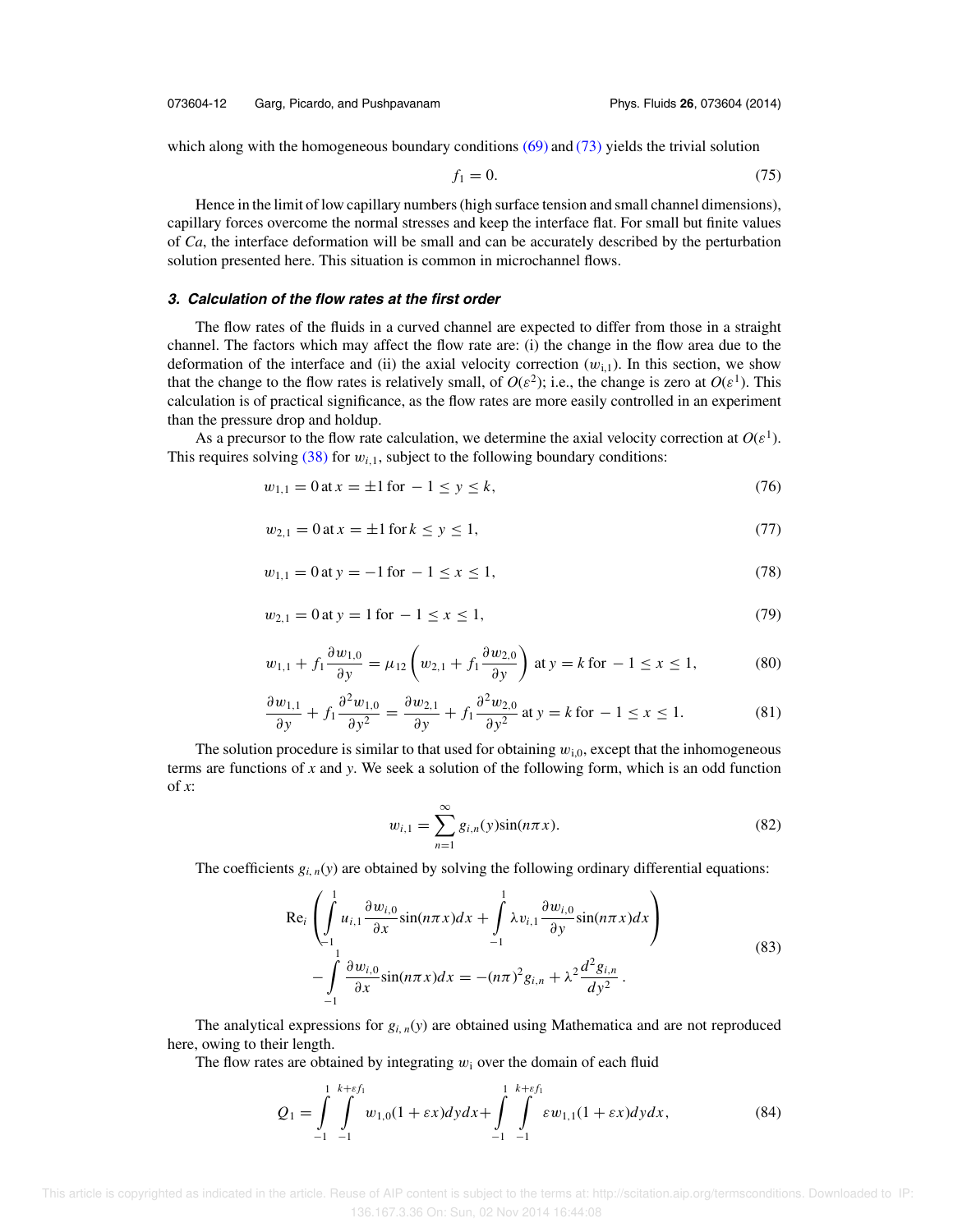073604-13 Garg, Picardo, and Pushpavanam Phys. Fluids **26**, 073604 (2014)

$$
Q_2 = \int_{-1}^{1} \int_{k+\varepsilon f_1}^{1} w_{2,0}(1+\varepsilon x) dy dx + \int_{-1}^{1} \int_{k+\varepsilon f_1}^{1} \varepsilon w_{2,1}(1+\varepsilon x) dy dx.
$$
 (85)

Expanding (84) yields

$$
Q_1 = \int_{-1}^{1} \int_{-1}^{k+\varepsilon f_1} (w_{1,0} + \varepsilon w_{1,1}) dy dx + \varepsilon \int_{-1}^{1} \int_{-1}^{k+\varepsilon f_1} x w_{1,0} dy dx + \varepsilon^2 \int_{-1}^{1} \int_{-1}^{k+\varepsilon f_1} x w_{1,1} dy dx.
$$
 (86)

The third term in (86) accounts for the increasing volume of a differential element, as one moves from the inner to the outer wall, in a curved channel. However, this is a second order effect and is neglected at  $O(\varepsilon^1)$ . The integrand in the second term is an odd function of x; it reduces to zero on integrating over the channel's width. This leaves the first term, which after expansion as a Taylor series about  $\varepsilon = 0$ , yields

$$
Q_1 = \int_{-1}^{1} \int_{-1}^{k} w_{1,0} dy dx + \varepsilon \frac{\partial}{\partial \varepsilon} \int_{-1}^{1} \int_{-1}^{k + \varepsilon f_1} (w_{1,0} + \varepsilon w_{1,1}) dy dx.
$$
 (87)

The first term in (87) is the flow rate at  $O(\varepsilon^0)$  – the case of a straight channel; the second term is the change that occurs in a curved channel  $(\Delta Q_1)$ ,

$$
\Delta Q_1 = \varepsilon \frac{\partial}{\partial \varepsilon} \int_{-1}^{1} \int_{-1}^{k + \varepsilon f_1} (w_{1,0} + \varepsilon w_{1,1}) dy dx \Bigg|_{\varepsilon = 0}, \qquad (88)
$$

$$
\Delta Q_1 = \varepsilon \frac{\partial}{\partial \varepsilon} \int_{-1}^{1} \int_{-1}^{k + \varepsilon f_1} w_{1,0} dy dx \Bigg|_{\varepsilon=0} + \varepsilon \int_{-1}^{1} \int_{-1}^{k} w_{1,1} dy dx + \varepsilon^2 \frac{\partial}{\partial \varepsilon} \int_{-1}^{1} \int_{-1}^{k + \varepsilon f_1} w_{1,1} dy dx \Bigg|_{\varepsilon=0}.
$$
 (89)

Neglecting the second order term and applying Leibnitz rule on the first term yields

$$
\Delta Q_1 = \varepsilon \int_{-1}^1 w_{1,0}(x,k) f_1(x) dx + \varepsilon \int_{-1}^1 \int_{-1}^k w_{1,1}(x,y) dy dx.
$$
 (90)

Both these integrands are odd functions of *x* which reduce to zero on integrating over [−1,+1]. Physically, the first term represents the change in flow rate due to interface deformation; whereas, the second term represents the change due to the first order axial velocity correction. Since both these features are anti-symmetric about  $x = 0$ , an increase in the flow rate, through one lateral half of the channel, is compensated by an equivalent decrease, in the other half. Similar calculations show that the flow rate change for phase 2 at  $O(\varepsilon^1)$  is also zero. Thus we have

$$
Q_1 = \int_{-1}^{1} \int_{-1}^{k} w_{1,0} dy dx + O\left(\varepsilon^2\right),\tag{91}
$$

$$
Q_2 = \int_{-1}^{1} \int_{-k}^{1} w_{2,0} dy dx + O\left(\varepsilon^2\right).
$$
 (92)

Dean<sup>25</sup> and Cuming<sup>2</sup> also found no change in the flow rate at  $O(\varepsilon^1)$ , for single-phase flow through curved, circular, and rectangular channels, respectively. However, they report a decrease in the flow rate at  $O(\varepsilon^2)$ . This decrease occurs due to the extra energy expended in driving the circulatory flow. We expect to find a similar effect in the two phase problem, at  $O(\varepsilon^2)$ , as well.

Equations (91) and (92) are explicit formulae for the flow rates, in terms of the holdup and pressure drop (*G* in the definition of the Reynolds numbers). If the flow rates are specified, then the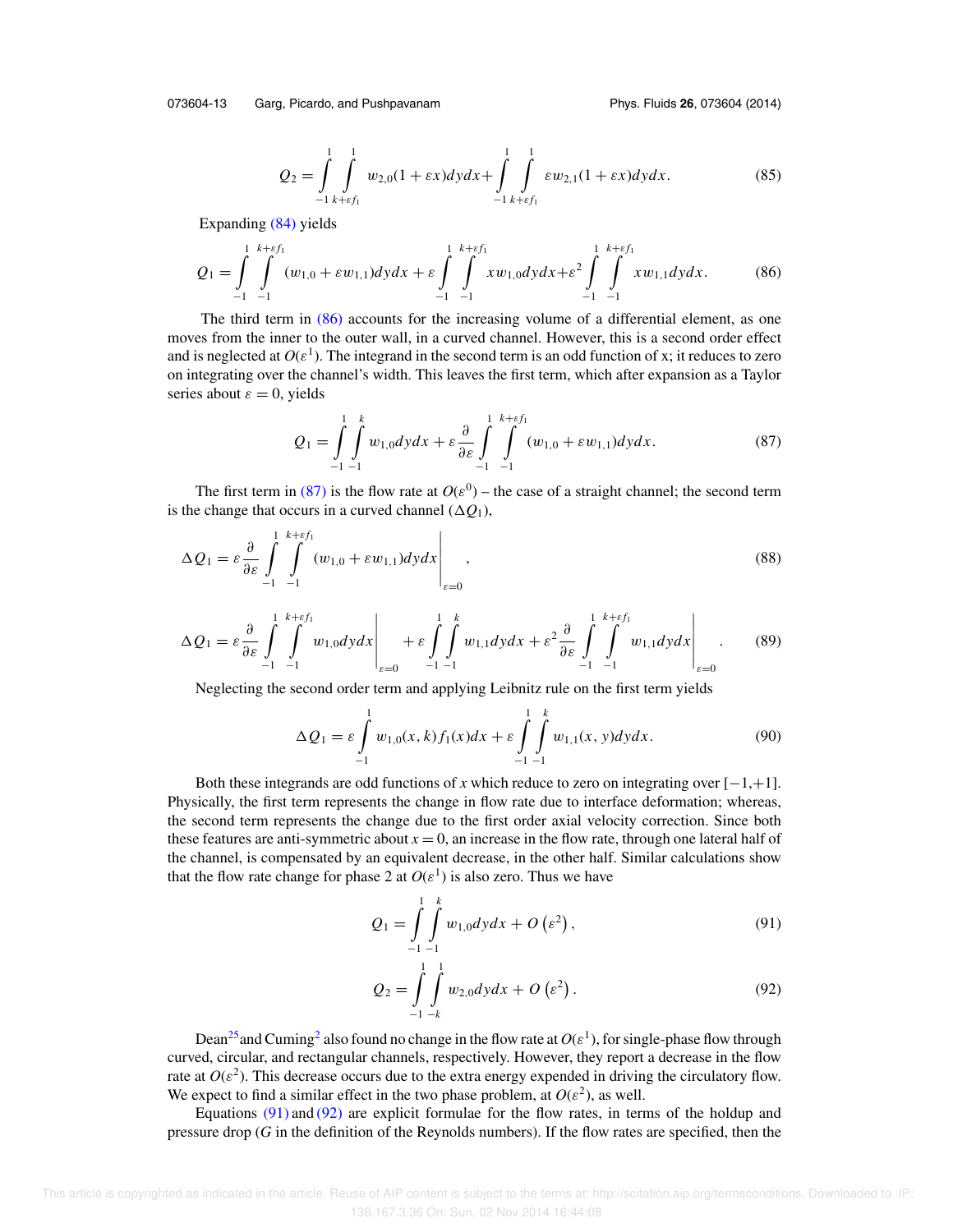flow field can be calculated iteratively, starting from guess values of the pressure drop and holdup, using  $(91)$  and  $(92)$ .

## **IV. FLOW PATTERNS**

In this section, we present different circulatory flow patterns, obtained as the parameters are varied. We also identify the two key factors which are responsible for generating these patterns.

Before examining the two-phase flow field, it is instructive to review the circulatory flow in the single-phase case.<sup>1,2</sup> The circulatory flow, for a single fluid flowing through a gently curved channel, consists of two counter rotating helical vortices, as shown in Fig. 2. For ease of visualization, we project the streamlines of the flow onto the x-y plane (cross-section of the channel). The helical flow then appears as two-dimensional vortices. These counter rotating vortices form because the centrifugal forces are much stronger along the central horizontal plane,  $y = 0$ , where the axial velocity is maximum- the magnitude of the centrifugal force is proportional to the square of the axial velocity. On the other hand, the centrifugal forces are much lower near the top and bottom walls, where the axial velocity approaches zero. Thus, fluid is thrown out strongly along the center of the channel and recirculates along the walls. This leads to the formation of a pair of counter-rotating vortices on either side of  $y = 0$ .

Generalizing the relationship between the maximum of the base axial velocity and the vortex location, we deduce the following: the separatrix (line of separation) between the pair of counter rotating vortices corresponds closely to the location of the maximum base axial velocity. In the single-phase case, this maximum always lies at the center of the channel (i.e.,  $y = 0$ ). However in two-phase flow, the base, axial velocity profile is generally asymmetric; it depends on the viscosities and holdup (volume fraction) of the fluids, and the maximum may lie in either fluid. This leads to the generation of new circulation patterns. Further, if the two fluids happen to flow in opposite directions near the interface, then inter-fluid shear interaction comes into play. These two mechanisms lead to a variety of flow patterns, which are discussed subsequently. Each pattern is denoted by a unique two-tuple label (#-#); the two entries represent the number of vortices in the first and second fluid, respectively.

## **A. Identification of flow patterns**

#### **1. 1–1 Configuration**

Consider the situation when the maxima of the base axial velocity lies near the interface (Fig. 3(a)); then the centrifugal force has the strongest impact near the interface. Therefore, both fluids flow outward along the interface, in the direction of the centrifugal force, and recirculate along the top and bottom walls. Thus two vortices are formed, one in each fluid, which have an opposite



FIG. 2. The secondary circulations in single-phase flow through a gently curved channel. These are called Dean vortices. Here the streamlines of the flow are projected onto the *x-y* plane; the helical Dean flow appears as two-dimensional vortices.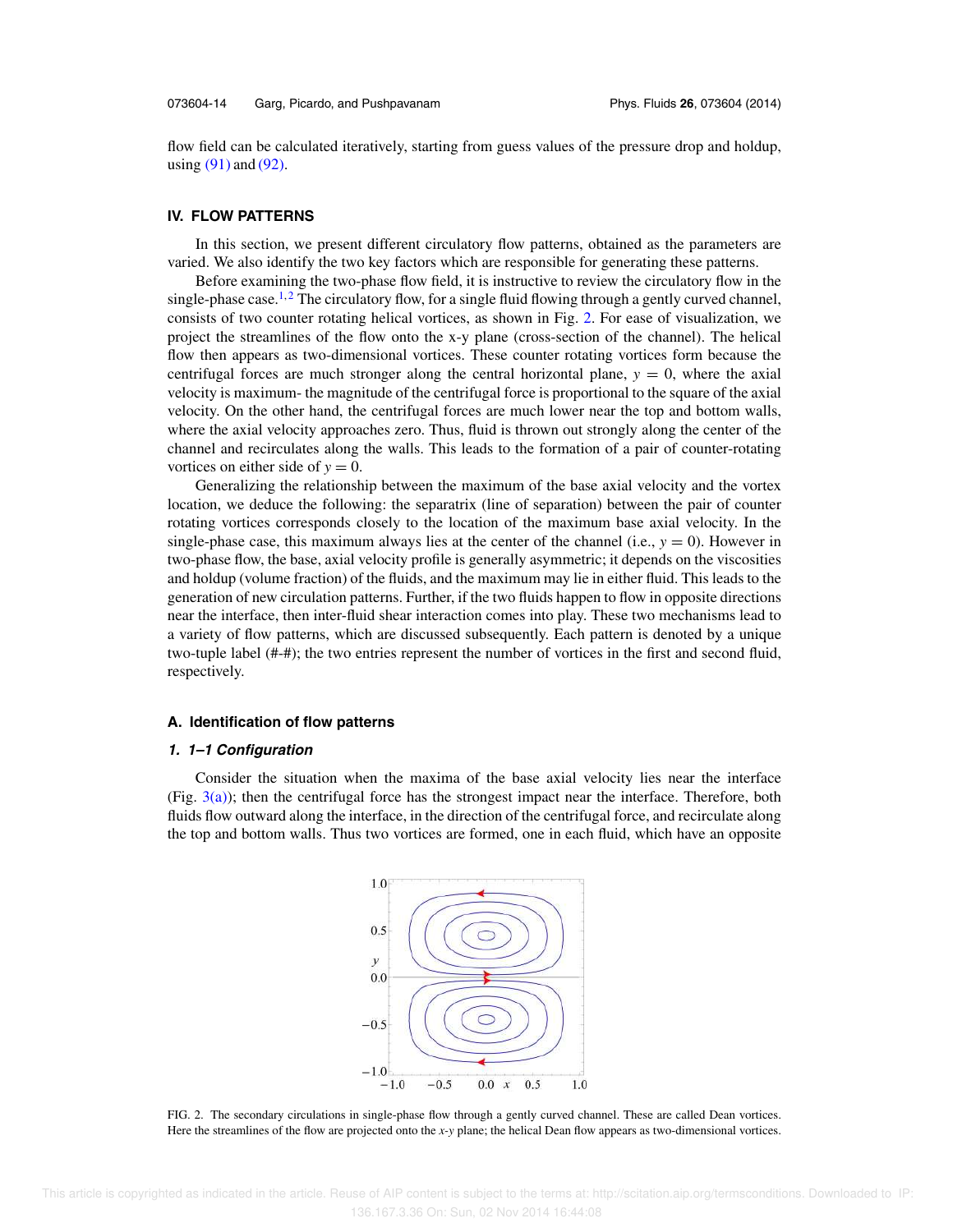

FIG. 3. (a) Variation of the axial velocity at zeroth order (*w*i,0) across the height of the channel (*y*). The maxima of the axial velocity lies near the interface, in phase 2. (b)  $1-1$  Configuration: One principal vortex (P) is present in each phase. (c) Variation of the *x*-component of velocity at first order  $(u_{i,1})$ , at  $x = 0$ , across the height of the channel (*y*). The system parameters are  $\mu_{12} = 1$ ,  $Re_1 = 5$ ,  $Re_2 = 1$ ,  $k = -0.2$ ,  $\lambda = 1$ . The location of streamlines in (b) have been chosen to best illustrate the circulation pattern. The magnitude of the cross flow may be gauged from the plot of  $u_{i,1}$  in (c).

sense of rotation (Fig.  $3(b)$ ). These vortices resemble those in the single phase case (cf. Fig. 2); they are called *principal vortices*, and labeled "P." The magnitude of the cross flow, in each fluid, may be gauged from the plot of  $u_{i,1}$  at  $x = 0$  along  $y$  (Fig. 3(c)). The zeros of  $u_{i,1}$  ( $x = 0$ ) within each fluid domain correspond to the two vortex centers. In this case the fluids flow in the same direction at the interface, and inter-fluid interaction is irrelevant. This 1–1 configuration is the only flow pattern which has been reported previously (by Gelfgat *et al.*<sup>9</sup>).

## **2. 1–3 Configuration**

Next, we examine a case wherein the maximum of the base axial velocity lies away from the interface, within fluid 2 (Fig.  $4(a)$ ). The centrifugal force is now strongest within the bulk of fluid 2; this creates a pair of counter rotating vortices in fluid 2 itself. This pair of vortices are named *split vortices* – labelled "SP" (Fig. 4(b)). In fluid 1, the situation remains the same as in the  $1-1$ configuration – a single principle vortex is present. However, the principle vortex in fluid 1 has the same sense of rotation as the lower spilt vortex in fluid 2. This would result in opposing directions of flow at the interface – violating continuity of the velocity field. The situation is resolved by the presence of an intermediate vortex which preserves the continuity of the velocity field at the interface. This vortex is called a sandwich vortex – labelled "SW.". In this case it is located in fluid 2 (Fig. 4(b)). Thus, we have a total of four vortices: one in phase 1 and three in phase 2 (Fig. 4(b)). Corresponding to these vortex centers,  $u_{i,1}(x = 0)$  has four zeros within the fluid domains  $(cf. Fig. 4(c)).$ 

Sandwich vortices arise whenever there is a tendency for fluid to flow in opposite directions, at an interface. These were studied by Picardo and Pushpavanam<sup>10</sup> in the context of core-annular flow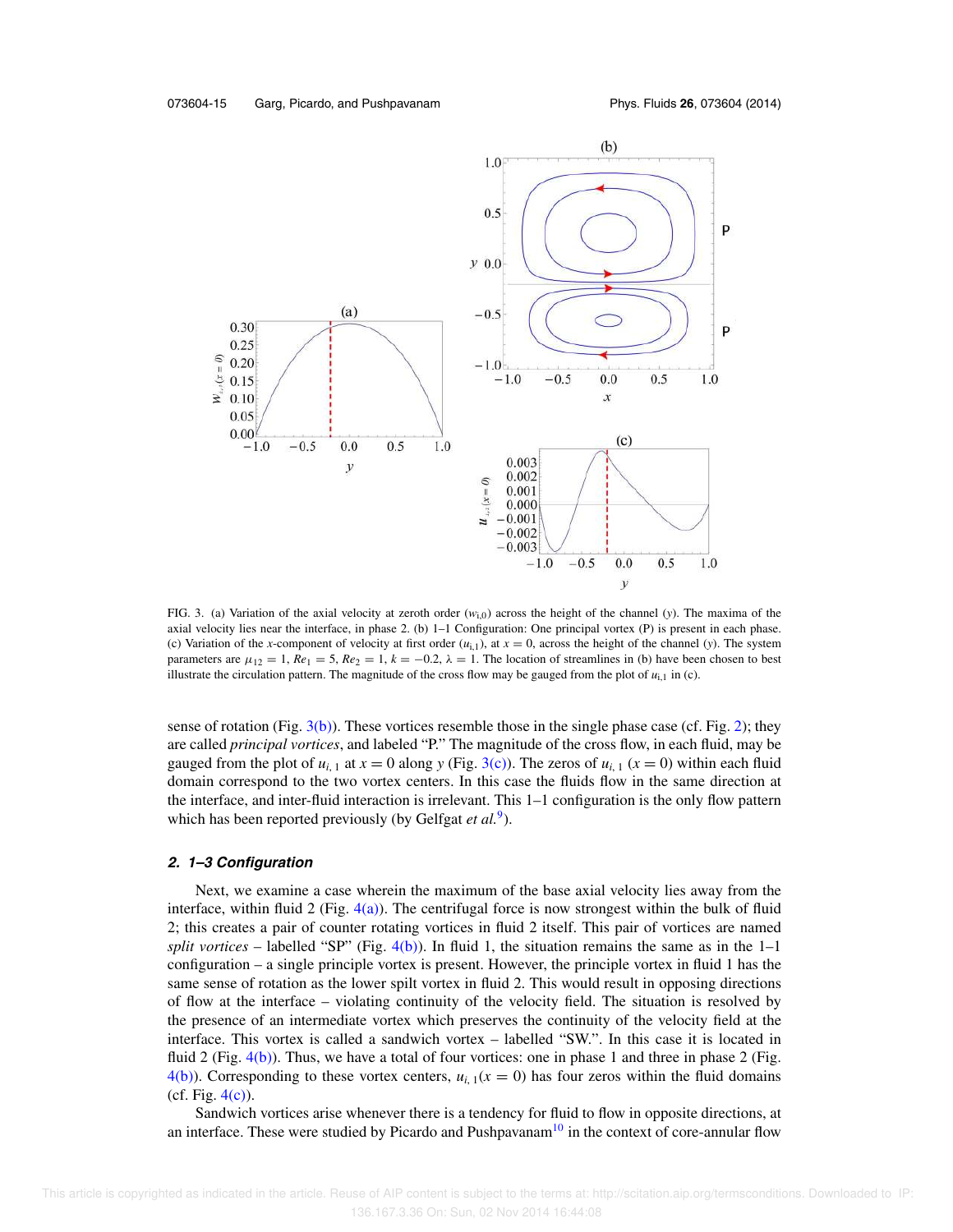

FIG. 4. (a) Variation of the axial velocity at zeroth order (*w*i,0) across the height of the channel (*y*). The maxima of the axial velocity is in phase 2, away from the interface. (b) 1–3 Configuration: The principal vortex (P) is present in phase 1. A pair of split vortices (SP) and a sandwich vortex (SW) is present in phase 2. (c) Variation of the *x*- component of velocity at first order ( $u_{i,1}$ ), at  $x = 0$ , across the height of the channel (*y*). The system parameters are  $\mu_{12} = 10$ ,  $Re_1 = 1$ ,  $Re_2 = 1$ ,  $k = -0.3$ ,  $\lambda = 1$ .

in curved channels. The sandwich vortex may be present in either fluid, depending on the parameter values. In fact, their location is related to a competition between the two fluids. The sandwich vortex corresponds to a local reversal of flow; the fluid within the sandwich vortex is forced to circulate against its natural tendency. Thus in the case of the 1–3 pattern, fluid 1 controls the flow locally near the interface, forcing fluid 2 to form a sandwich vortex. This is in spite of fluid 2 having a stronger average circulatory flow.

Two key ideas have been introduced here, to explain the 1–3 configuration: (i) the creation of counter-rotating split vortices within one of the fluids, when the maximum of  $w_{i0}$  is located away from the interface (ii) the creation of sandwich vortices, due to inter-fluid stress interaction, when the fluids have a tendency to flow in opposite directions at the interface. These two mechanisms are sufficient to explain, and anticipate, all the other flow configurations observed in this system.

## **3. 1–2 Configuration**

In the previous, 1–3 pattern, fluid 1 controls the flow at the interface, causing a sandwich vortex to form in fluid 2. As parameters are varied, the influence of fluid 1 on fluid 2 can decrease; this will cause the size of the sandwich vortex to reduce. Ultimately, the sandwich vortex will disappear, resulting in a 1–2 configuration as depicted in Fig. 5. Here fluid 2 has a pair of split vortices (Figs. 5(b) and  $5(c)$ ), since the maximum of  $w_{i0}$  is still located within fluid 2 (Fig. 5(a)). Fluid 1 contains only a principle vortex (Figs. 5(b) and 5(c)). In this case, the *x* component of velocity  $(u_{i, 1})$  is identically zero at the interface, to maintain continuity of velocity, while fluid flows in opposite directions on either side of the interface (Fig.  $5(c)$ ). This situation represents a perfect balance between the two fluids at the interface, with neither fluid controlling the flow.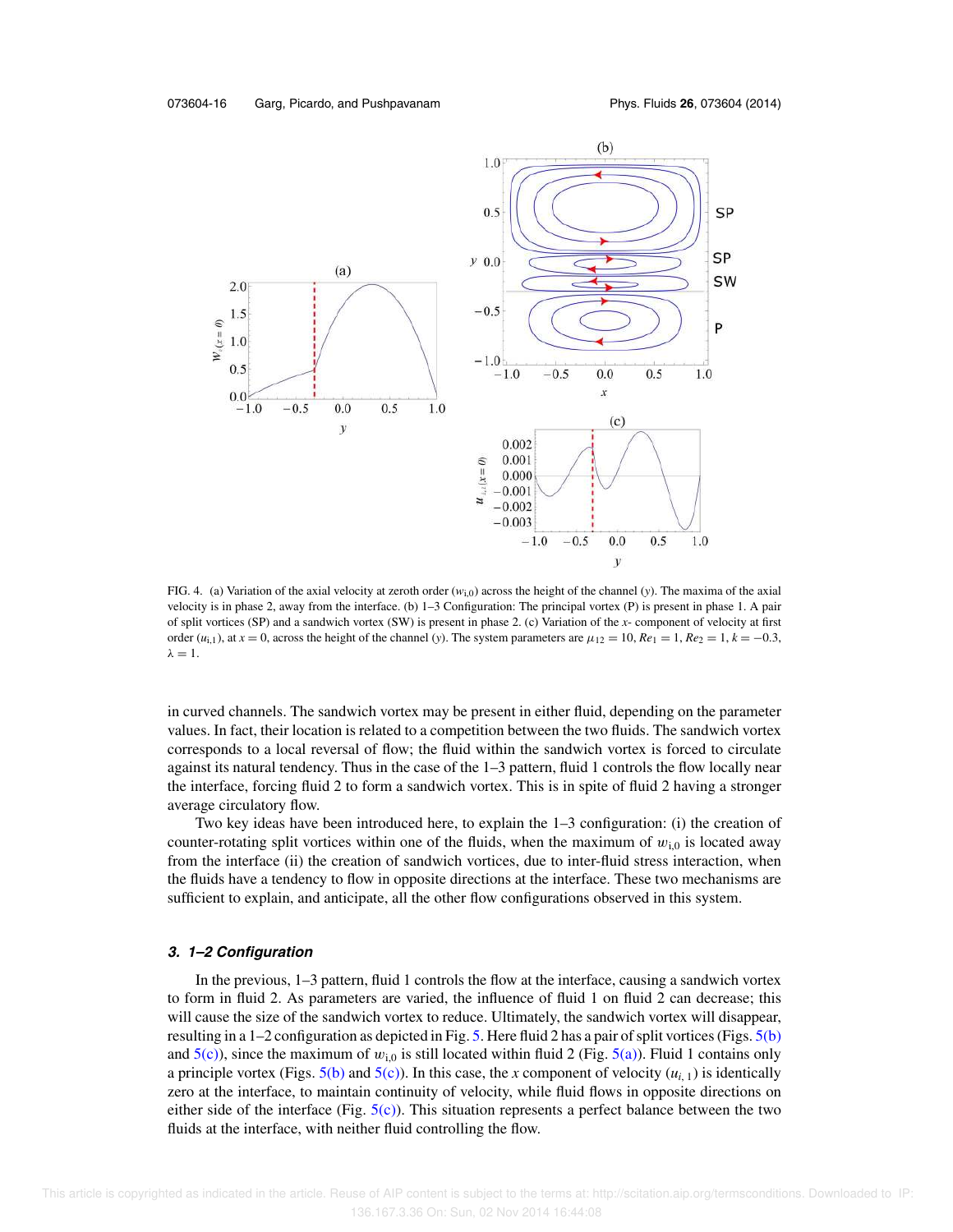

FIG. 5. (a) Variation of the axial velocity at zeroth order (*w*i,0) across the height of the channel (*y*). The maximum of the base axial velocity is in phase 2. (b) 1–2 Configuration: The principal vortex (P) is present in phase 1, and a pair of split vortices (SP) is present in phase 2. (c) Variation of the *x*-component of velocity at first order  $(u_{i,1})$ , at  $x = 0$ , across the height of the channel (*y*). The system parameters are  $\mu_{12} = 1.2$ ,  $Re_1 = 1$ ,  $Re_2 = 1$ ,  $k = -0.6$ ,  $\lambda = 1$ .

#### **4. 2–2 Configuration**

In this configuration, fluid 2 controls the flow near the interface, while containing the maximum  $w_{1,0}$  (Fig. 6(a)). Thus we have a 2–2 configuration: fluid 2 has a pair of split vortices, while fluid 1 contains a principle vortex along with a sandwich vortex near the interface (Figs.  $6(b)$  and  $6(c)$ ). On comparing this configuration with the previous two  $-1-3$ ,  $1-2$ , and  $2-2$  configurations – we observe that the sandwich vortex shifts from fluid 2 into fluid 1. Thus, the 1–2 pattern represents a transition between the 1–3 pattern and the 2–2 configuration, i.e., a transition between a regime where fluid 1 controls the flow at the interface to a regime in which fluid 2 is dominant.

# **5. 1(R)-2 Configuration**

In this configuration, fluid 2 completely dominates the flow within fluid 1; the sandwich vortex, which was localized near the interface in the 2–2 configuration, now occupies the entire region of fluid 1 (compare the vortices in Figs.  $6(b)$  and  $7(b)$ ). All the fluid in phase 1 is now forced to circulate against its natural tendency, as is evident from a comparison of the flow in the present case (Fig. 7) with the  $1-2$  configuration (Fig. 5) – the single vortex (in phase 1) in Fig. 7(b) circulates in an opposite direction to the principle vortex in Fig. 5(b). (This change of direction is confirmed by the derivative of  $u_{i,1}(x=0)$  at its zero within phase  $1 -$ it has a different sign in Figs. 5(c) and  $7(c)$ .) This reversal of the flow in fluid 1 is caused by the dominating influence of fluid 2, via stress interaction at the interface. The resultant vortex in fluid 1 is called a reversed vortex – labeled "R," and the flow pattern is called the  $1(R)$ -2 configuration. It contains a reversed vortex in fluid 1 and a pair of split vortices in fluid 2 (Fig. 7(b)).

Thus far, we have described one pattern in which the maximum of the base axial velocity was near the interface and four patterns where the maximum was in the bulk of fluid 2. Apart from these,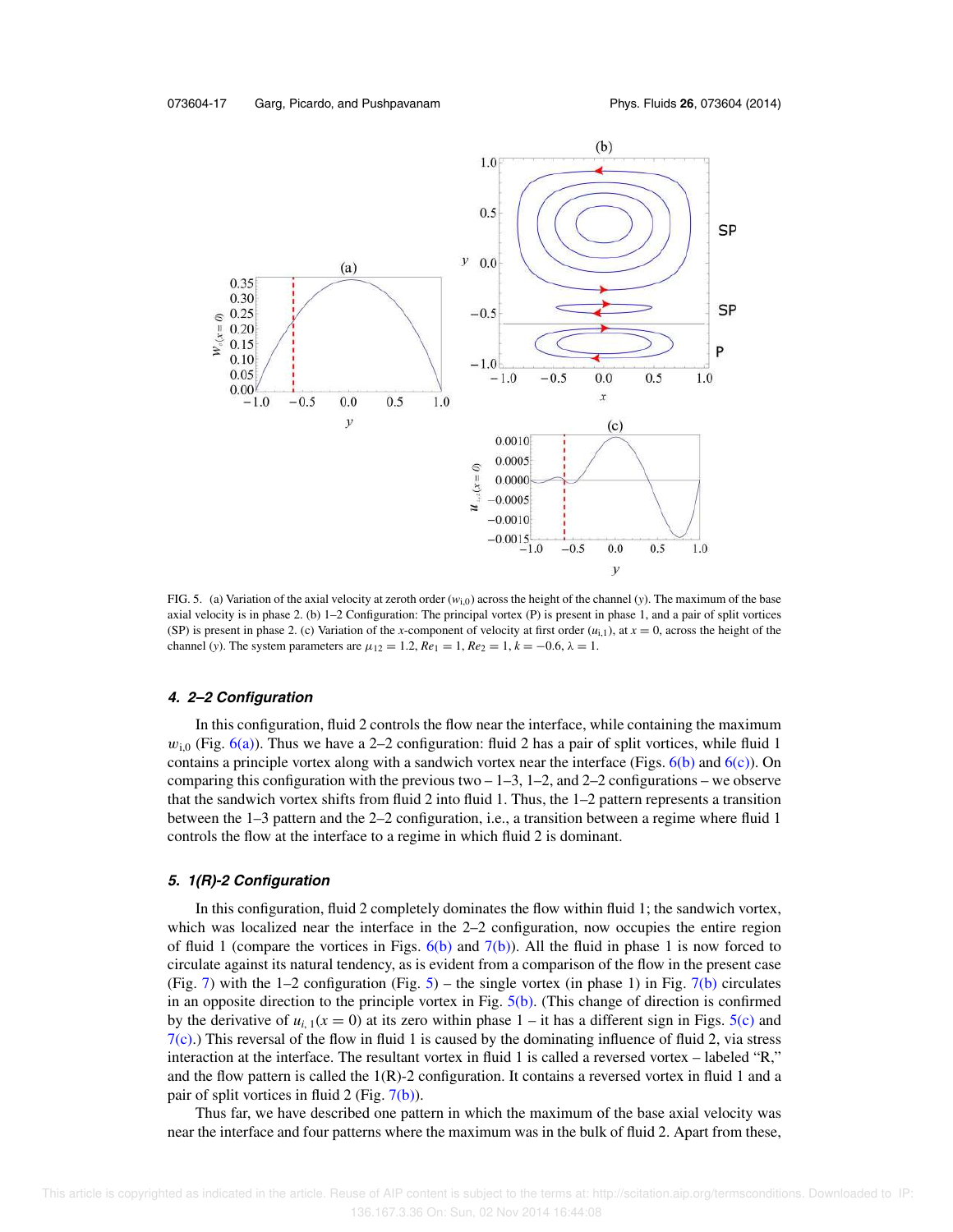

FIG. 6. (a) Variation of the axial velocity at zeroth order  $(w_{i,0})$  across the height of the channel (*y*): The maximum of the base axial is in phase 2. (b) 2–2 Configuration: The sandwich (SW) and the principal vortex (P) is in phase 1; the pair of split vortices (SP) is in phase 2. (c) Variation of the *x*-component of velocity at first order  $(u_{i,1})$ , at  $x = 0$ , across the height of the channel (*y*). The system parameters are  $\mu_{12} = 1.2$ ,  $Re_1 = 1$ ,  $Re_2 = 2$ ,  $k = -0.6$ ,  $\lambda = 1$ .

four more patterns occur when the maximum is located in the bulk of fluid 1. These four are similar to those described above, and are related by an inversion of phases. They are listed below, with a brief description relating them to their inverse counterparts.

### **6. 3–1 Configuration**

This is the inverse of the  $1-3$  configuration (cf. Fig.  $4(b)$ ). Split vortices are created within fluid 1 (Fig. 8(a)). Fluid 2 has a single principle vortex. The flow at the interface is controlled by fluid 2; hence a sandwich vortex is present in fluid 1 (Fig.  $8(a)$ ).

#### **7. 2–1 Configuration**

Here the size of the sandwich vortex of the 3–1 pattern has shrunk to zero; the velocity is identically zero at the interface, while the fluids flow in opposite directions on either side. Thus, a pair of split vortices are present in fluid 1, while fluid 2 has a single principle vortex (Fig.  $8(b)$ ). This is the inverse of the  $1-2$  configuration (cf. Fig.  $5(b)$ ).

#### **8. 2–2(s) Configuration**

In this pattern, the sandwich vortex is located in fluid 2, while the split vortices are present in fluid 1 (Fig. 8(c)). Fluid 1, therefore, controls the flow at the interface. This pattern has been called 2–2(s)- the (s) is added to distinguish it from its inverse 2–2 pattern (cf. Fig.  $6(b)$ ).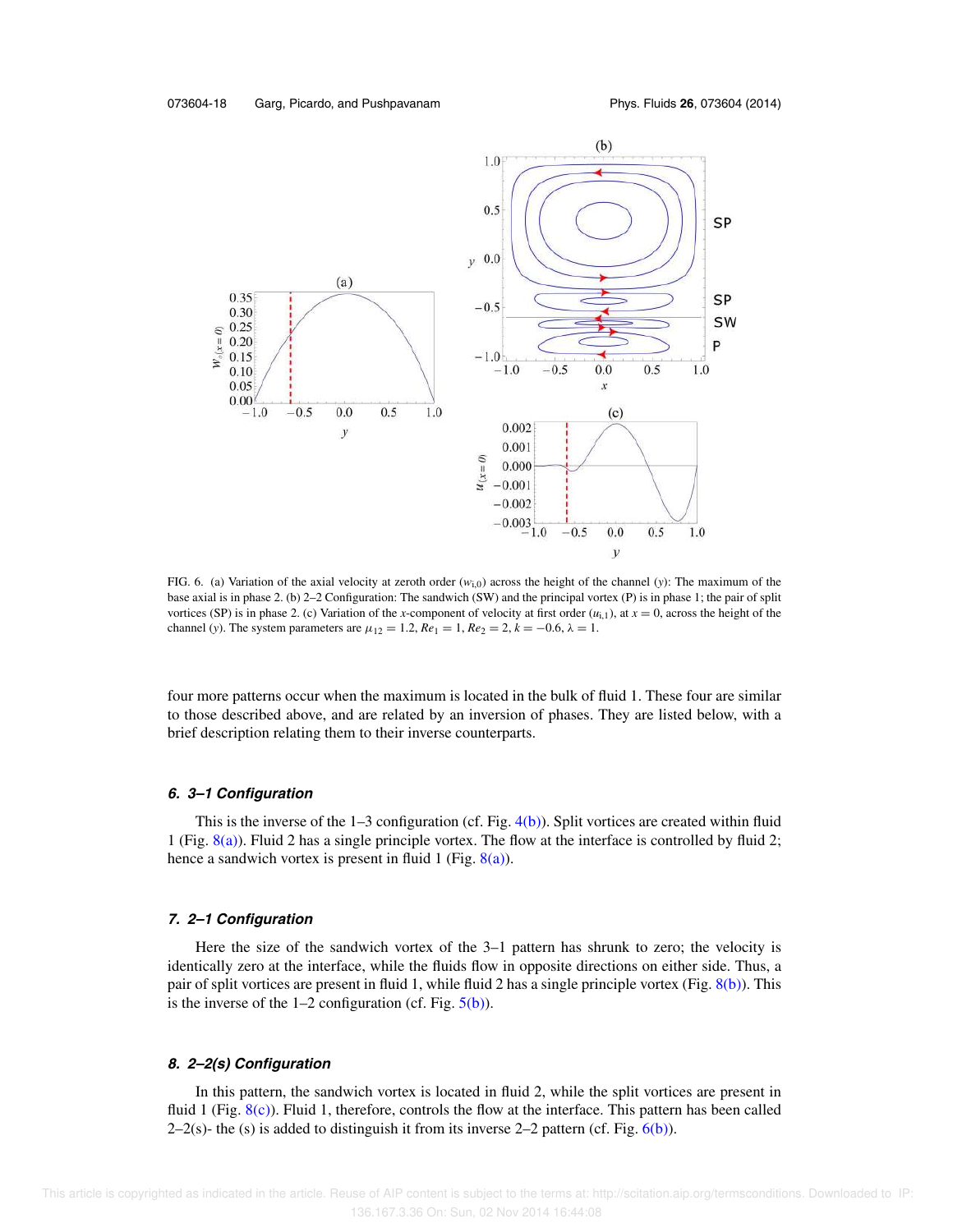

FIG. 7. (a) Variation of the axial velocity, at zeroth order  $(w_{i,0})$ , across the height of the channel (*y*). The maximum of centrifugal force is in phase 2. (b) 1(R)-2 Configuration: Fluid 1 contains a reversed vortex (R) (a sandwich vortex occupying the entire phase); fluid 2 contains a pair of split vortices (SP). (c) Variation of the *x*-component of velocity at first order  $(u_{i,1})$ , at  $x = 0$ , across the height of the channel (*y*). The system parameters are  $\mu_{12} = 3$ ,  $Re_1 = 1$ ,  $Re_2 = 10$ ,  $k = -0.6$ ,  $\lambda = 1$ .

## **9. 2–1(R) Configuration**

In this case, fluid 2 contains a reversed vortex; it is forced to circulate against its natural tendency, under the influence of fluid 1. Fluid 1 itself contains a pair of split vortices (Fig.  $8(d)$ ). This pattern is the inverse of the  $1(R)$ -2 configuration (cf. Fig.  $7(b)$ ).

## **10. Classification of the flow patterns**

The nine different flow patterns just described can be classified into three groups, based on the location of the maximum of the base axial velocity  $(w_{i,0})$ :

- *Type 1*: The maximum of the base axial velocity  $(w_{i,0})$  is near the interface, in either of the fluids. Only the 1-1 configuration, with two principle vortices, belongs to this category.
- *Type 2*: The maximum of  $w_{i,0}$  is in the bulk of phase 2, far from the interface. 1–3, 1–2, 2–2, and  $1(R)-2$  flow configurations belong to this category. Apart from generating split vortices, the presence of the maximum in fluid 2 results in stronger centrifugal forces; thus the average circulatory flow is stronger in fluid 2. However, near the interface, the flow can be controlled by either fluid 1 or 2. This inter-fluid competition is evident in the location of the sandwich/reversed vortex. Fluid 1 controls the flow along the interface in the 1–3 pattern, while fluid 2 plays a dominating role in the other three flow configurations.
- *Type 3*: The maximum of  $w_{i,0}$  is in the bulk of phase 1, far from the interface. The 3–1, 2–1,  $2-2(s)$ , and  $2-1(R)$  flow configurations belong to this category. The average circulatory flow is stronger in fluid 1, in all cases. The flow, in the vicinity of the interface, is controlled by fluid 2 in the 3–1 pattern; whereas, fluid 1 is dominant in the other three cases.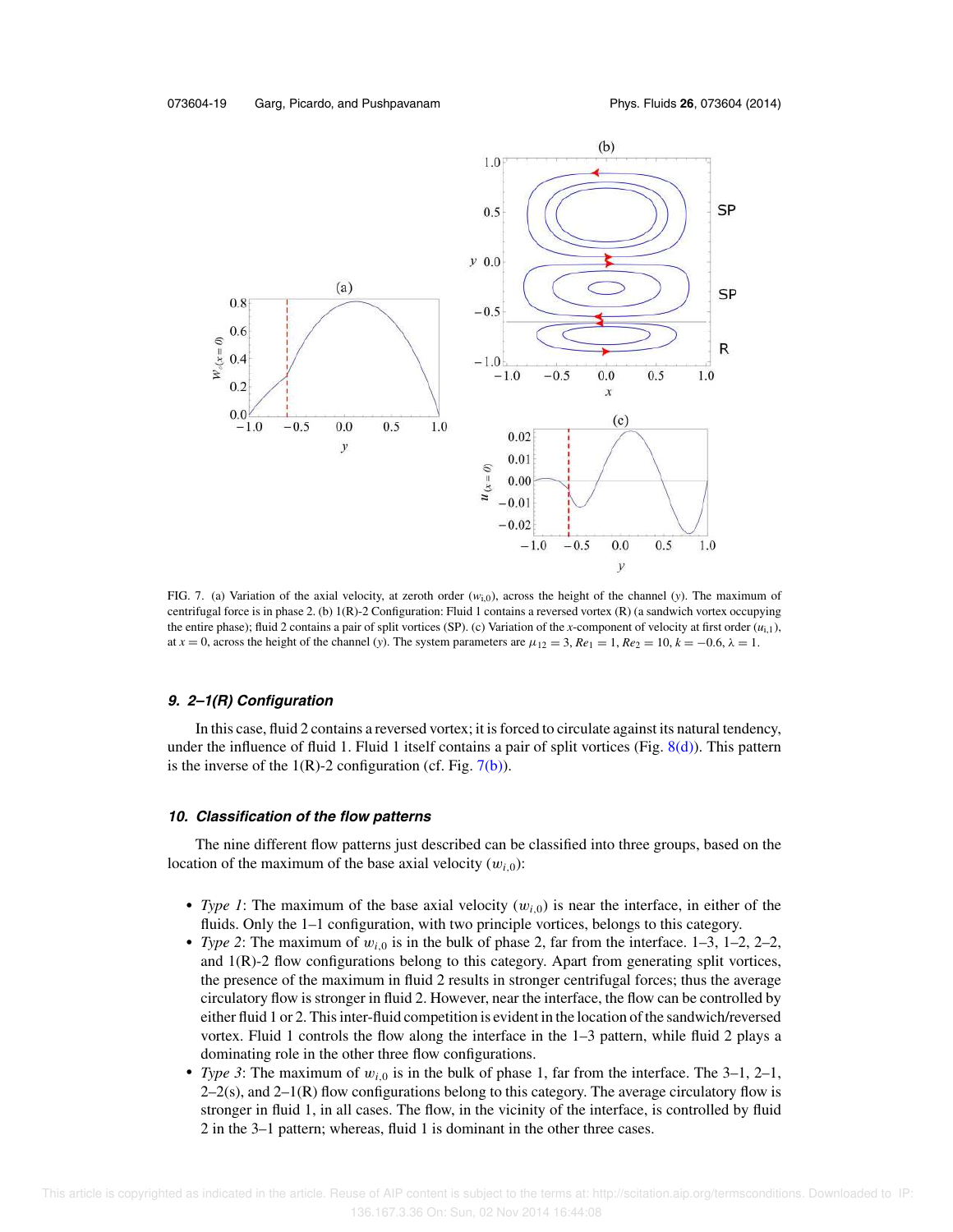

FIG. 8. (a) 3–1 Configuration:  $\mu_{12} = 1/10$ ,  $Re_1 = 1$ ,  $Re_2 = 1$ ,  $k = 0.3$ ,  $\lambda = 1$ ; (b) 2–1 Configuration:  $\mu_{12} = 1/1.2$ ,  $Re_1 = 1$ ,  $Re_2 = 1, k = 0.6, \lambda = 1$ ; (c) 2–2(s) Configuration:  $\mu_{12} = 1/1.2$ ,  $Re_1 = 2$ ,  $Re_2 = 1, k = 0.6, \lambda = 1$ ; (d) 2–1(R) Configuration:  $\mu_{12} = 1/3$ ,  $Re_1 = 10$ ,  $Re_2 = 1$ ,  $k = 0.6$ ,  $\lambda = 1$ .

In this section, we have identified and classified different types of circulatory patterns which can occur in vertically stratified curved channel flow at low Reynolds numbers. This diversity of flow patterns has been explained in terms of inter-fluid competition and the location of the maximum base axial velocity  $(w_{i,0})$ . In Sec. V, we discuss how these two factors can be manipulated by varying the parameters of the system. Thus, the parameter values which correspond to different flow patterns may be identified – the parameters for the examples depicted in Figs. 3–8 were chosen on this basis.

The circulatory flow field studied in this section does not include any effects of the deformed interface. This effect occurs at the higher order of  $\varepsilon^2$ ; thus the flow at  $O(\varepsilon)$  is plotted on the base domain with an undeformed interface. The effect of interface deformation will be relatively small and localized near the interface, when  $\varepsilon$  is small. It can be ignored to a good approximation at low capillary numbers, when the interface deformation itself is very small (cf. Sec. VII).

## **V. ORGANIZATION OF THE PARAMETER SPACE**  $(\mu_{12}, Re_1, Re_2,$  **and**  $k)$

In this subsection, we focus on identifying regions of the parameter space in which different flow patterns occur. First, we demonstrate an efficient method for constructing flow regime maps, using our analytical asymptotic solution. Then, these maps are used to understand the effect of the parameters on the flow field. This requires an understanding of the effect of parameter variations on the two mechanisms governing the flow patterns: the location of the maximum base axial velocity  $(w_{i,0})$  and the inter-fluid competition.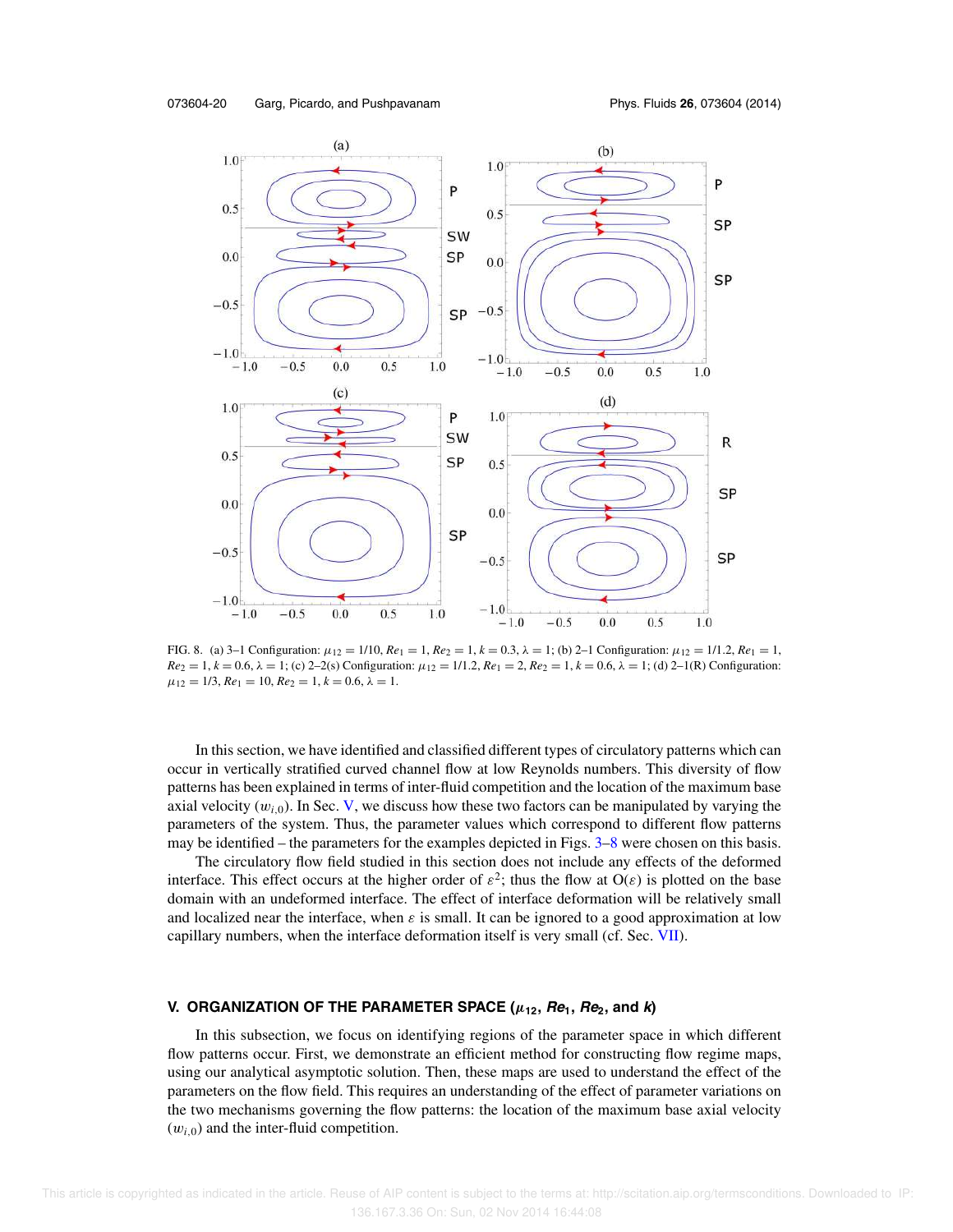#### **A. Flow regime maps**

The flow regime maps are constructed by locating the boundaries, in parameter space, between different flow patterns. These boundaries can be determined precisely by identifying special characteristic features of the plot of  $u_{i,1}$  at  $x = 0$ , at the transition between flow patterns. These line plots (cf. Figs.  $3(c)$  and  $4(c) - 7(c)$ ) contain key information about the flow field. The zeros of the plot, within the domain of the fluids, correspond to vortex centers; the derivative at these zeros indicate the sense of rotation of the vortex – a negative derivative corresponds to counter-clockwise rotation, while a positive derivative represents a clockwise vortex. We now present conditions on the profile of  $u_{i,1}(x=0)$  which must be satisfied at the transition between various flow patterns. These conditions, in conjunction with our analytical result for  $u_{i, 1}$ , can be used to efficiently map out the parameter space.

Since the Type-2 (maximum of  $w_{i,0}$  in phase 2) and Type-3 (maximum of  $w_{i,0}$  in phase 1) configurations are in a one-to-one correspondence – related by swapping the two fluids – we discuss only the transitions between Type 1 and Type 2 patterns in detail. The boundaries between different Type 3 flow patterns are then obtained analogously.

#### **1. Boundary between 1–1 and 1–3 configurations**

Observing Fig.  $4(c)$  – the plot of  $u_{i,1}(x=0)$  for the 1–3 configuration – we find a local minimum near the interface in fluid 2, which has a negative value. There are two zeros on either side of this local minimum, which correspond to vortex centers: the one near the interface is the sandwich vortex, and the one away from the interface is the lower split vortex. Now, as the value of  $u_{2,1}(x=0)$  at this minimum increases, the two zeros approach each other; they eventually merge into a double root, when the local minimum has a value of zero. Any further increase in the local minimum leads to the disappearance of the two vortices, and we have the  $1-1$  configuration (e.g., Fig. 3(c)). Thus, the boundary between the 1–1 and 1–3 patterns is characterized by the following double zero condition within fluid 2:

$$
\frac{\partial u_{2,1}}{\partial y} = 0 \text{ and } u_{2,1} = 0 \text{ at } x = 0.
$$
 (93)

These two equations can be solved simultaneously to determine the location of the double root and the value of any one parameter at the transition, for specified values of the other parameters. Since we have four physical parameters (apart from the geometric parameters) –  $\mu_{12}$ ,  $Re_1$ ,  $Re_2$ , and *k -*- the transition boundary determined by (93) is a three dimensional manifold in a four dimensional parameter space.

## **2. Boundary between 1–3 and 2–2 configurations**

In the  $1-3$  pattern the sandwich vortex is present in fluid 2 (Fig. 4); whereas, in the  $2-2$ configuration the sandwich vortex is in fluid 1 (Fig. 6). At the critical boundary between these two cases, the sandwich vortex disappears; it is in neither fluid. This is precisely the situation in the 1–2 configuration (Fig. 5). At this transition pattern, the velocity at the interface must be identically zero, to maintain continuity of the velocity field (Fig. 5(c)). In terms of  $u_{i,1}(x=0)$ , the 1–3 configuration has a sandwich vortex zero near the interface, in fluid 2 (Fig.  $4(c)$ ); whereas, the 2–2 pattern has a sandwich vortex zero in fluid 1 (Fig.  $6(c)$ ). In the 1–2 transition pattern, the corresponding zero is located exactly at  $y = k$  (Fig. 5(c)). Thus we have the following condition for the boundary between 1–3 and 2–2:

$$
u_{1,1} = u_{2,1} = 0 \text{ at } y = k \text{ at } x = 0. \tag{94}
$$

This equation can be solved to determine any one parameter, when the values of all others are fixed. Thus (94) represents a three dimensional manifold in the four dimensional parameter space.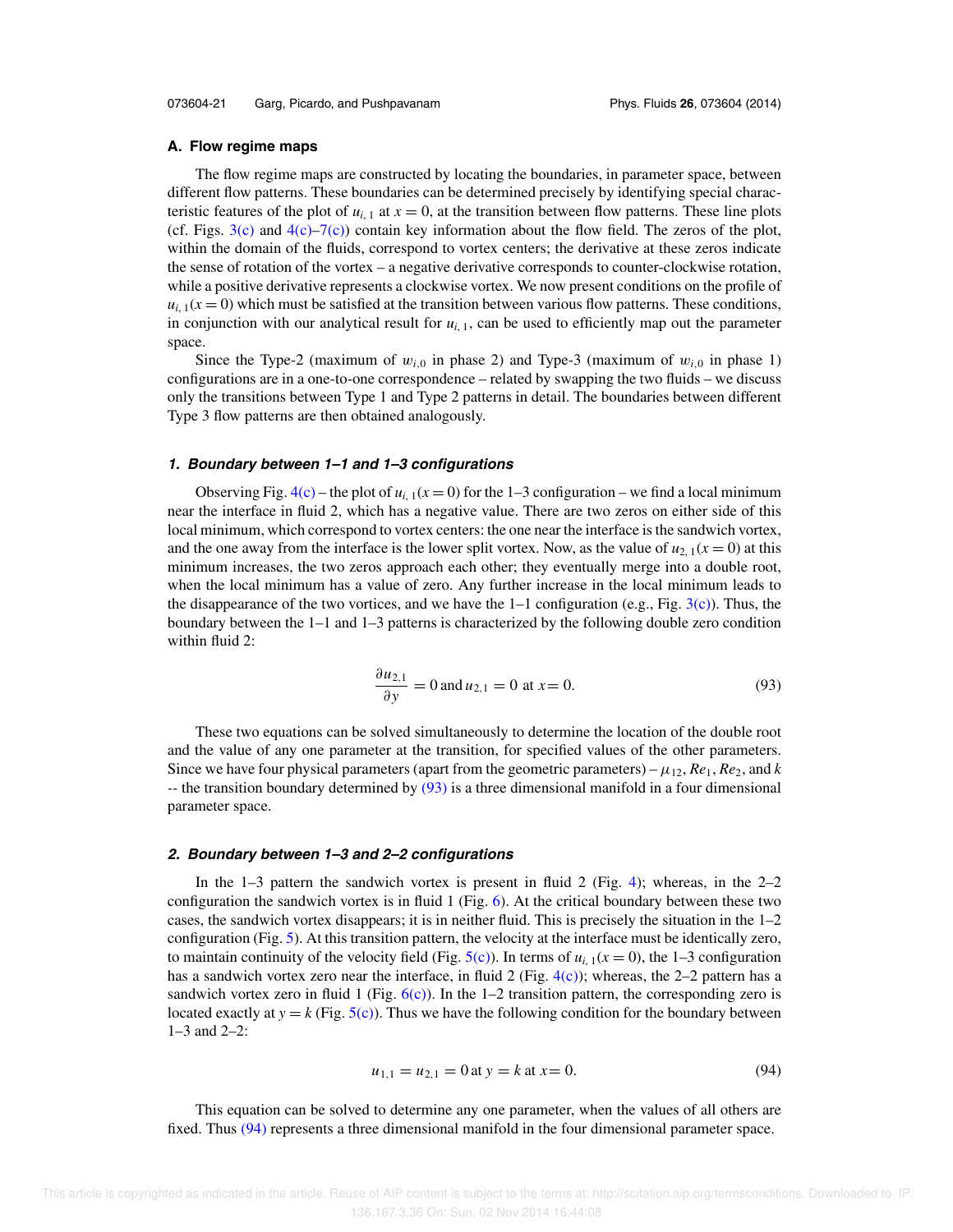#### **3. Boundary between 2–2 and 1(R)-2 configurations**

At the transition from the 2–2 pattern (Fig. 6) to the  $1(R)$ -2 pattern (Fig. 7), the principle vortex near the lower wall in fluid 1 shrinks and disappears (Fig.  $6(b)$ ). The corresponding zero of  $u_{1,1}(x)$ 0) moves closer to the lower wall  $(y = -1)$  and ultimately coincides with the wall at the transition. However,  $u_{1,1}$  is always zero at the wall due to the no-slip condition. Hence, at the transition, we have a double root at the lower wall

$$
\frac{\partial u_{1,1}}{\partial y} = 0 \text{ at } y = -1 \text{ at } x = 0.
$$
 (95)

Like  $(94)$ , this equation can be solved to determine any one parameter, when the values of all others are fixed. Thus (95) also represents a three dimensional manifold in the four dimensional parameter space.

#### **4. Boundaries between Type 3 patterns**

The boundaries between different Type 3 flow patterns are characterized by conditions, entirely analogous to those for the Type 2 patterns. The same arguments apply, but with an interchange of the two fluids. These conditions are listed below.

Boundary between the 1–1 configuration and the 3–1 configuration:

$$
\frac{\partial u_{1,1}}{\partial y} = 0 \text{ and } u_{1,1} = 0 \text{ at } x = 0.
$$
 (96)

Boundary between the  $3-1$  configuration and the  $2-2(s)$  configuration, which corresponds to the 2–1 pattern

$$
u_{1,1} = u_{2,1} = 0 \text{ at } y = k \text{ at } x = 0. \tag{97}
$$

Boundary between the  $2-2(s)$  configuration and the  $2-1(R)$  configuration

$$
\frac{\partial u_{2,1}}{\partial y} = 0 \text{ at } y = +1 \text{ at } x = 0.
$$
 (98)

#### **5. Flow regime maps in the Re<sup>i</sup> -**µ**<sup>12</sup> parameter plane**

We now fix the values of two parameters – the volume fraction (*k*) and one of the Reynolds numbers – and construct flow regime maps in the parameter plane of the remaining two parameters, using conditions (93)–(98).

In Fig. 9(a), the parameter regions for Type 1 and Type 2 patterns are identified in the  $Re_2$ - $\mu_{12}$ plane, for the case of  $k = -0.2$ ,  $Re_1 = 1$ . The three conditions, (93)–(95), define three curves in the  $Re_2$ - $\mu_{12}$  plane, that divide it into four regions. These regions correspond to different circulation patterns (Type1 and Type 2), as indicated in Fig.  $9(a)$ . The boundaries between Type 3 patterns can also be plotted in this figure; however, they occur at physically unrealistic value of  $Re<sub>2</sub>$  and  $\mu_{12}$ . Instead, we plot another flow regime map (Fig. 9(b)) for the opposite case of  $k = +0.2$ ,  $Re_2 = 1$ . This map in the  $Re_1$ - $\mu_{12}$  plane reveals the boundaries between Type 1 and Type 3 flow configurations, as obtained from conditions (96)–(98).

Flow regime maps, similar to those in Fig. 9, can be easily constructed for any parameter range of interest. Once two parameter values are fixed, Eqs. (93)–(98) must be solved to yield relationships between the remaining two parameters. To generate Fig. 9, Eqs. (93) and (96) were solved numerically, while the other conditions were solved analytically.

## **B. Influence of parameter variations**

On the basis of the flow regime maps in Fig. 9 and the results presented in Sec. IV, we proceed to discuss the influence of each parameter on the flow pattern. Transitions between flow patterns are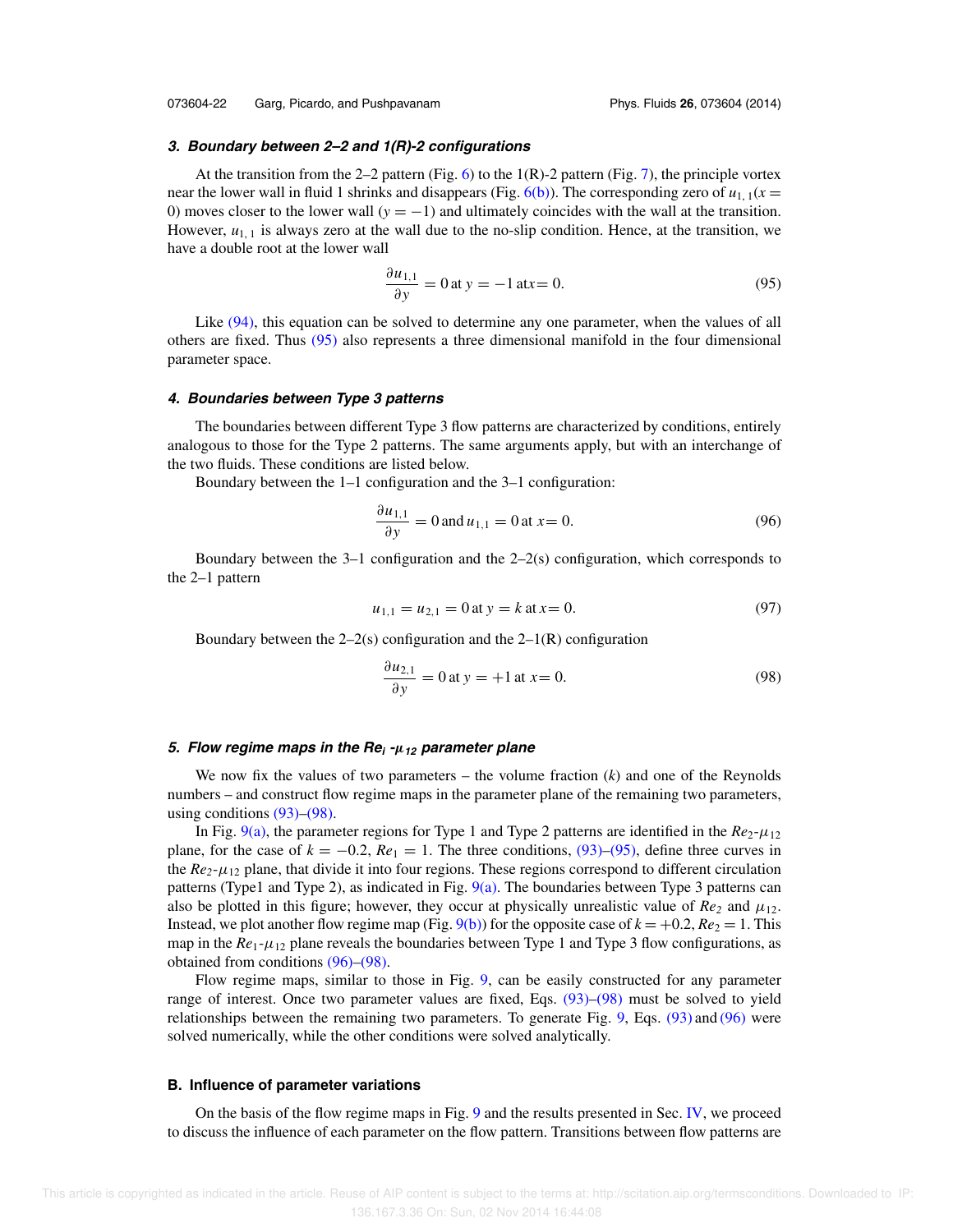

FIG. 9. Flow regime maps in (a)  $Re_2$ - $\mu_{12}$  parameter plane for  $k = -0.2$ ,  $Re_1 = 1$ , and  $\lambda = 1$  (b)  $Re_1$ - $\mu_{12}$  parameter plane for  $k = 0.2$ ,  $Re_2 = 1$ , and  $\lambda = 1$ .

caused by the effect of parameters on the following two factors: (i) the location of the maximum base axial velocity  $(w_{i,0})$  and (ii) the inter-fluid competition.

#### **1. Case of similar fluid properties and volume fractions**

When the fluids have similar properties and volume fractions ( $\mu_{12} \sim 1$ ,  $Re_1 \sim Re_2$ ,  $k \sim 0$ ), the maximum of the base axial velocity is located near the interface (y ∼ *k* ∼ 0). Thus we have a 1–1 configuration (Type 1), with a principle vortex in each fluid. This flow field is similar, in appearance, to the single phase case (Fig. 2). In the following discussion, we treat this situation as the base case, and examine the flow pattern transitions which occur on varying each of the parameters.

#### **2. Influence of the viscosity ratio**

When the viscosity ratio is near unity, then the maximum of the axial velocity is located near the center of the channel. If the interface is located at the center, as well (equal volume fractions), then we have the 1–1 configuration. However, if the fluids have significantly different viscosities, then the less viscous fluid flows faster, and the maximum of  $w_{i,0}$  is located within the bulk of the less viscous fluid. Therefore, when the viscosity ratio is increased above unity (fluid 2 is less viscous) the maximum shifts into the fluid 2; this results in the formation of spilt vortices in fluid 2. Thus we have a transition from the 1–1 pattern to the 1–3 pattern (Fig. 9(a)). On the other hand, if the viscosity ratio is decreased, below unity, then the maximum of  $w_{i,0}$  shifts into fluid 1, and we have a transition from the  $1-1$  to  $3-1$  configuration (Fig.  $9(b)$ ).

Apart from its influence on the location of the maximum base axial velocity, the viscosity ratio plays an important and subtle role in the inter-fluid interaction. At viscosity ratios near unity, the more viscous fluid controls the flow at the interface and forces the less viscous fluid to locally reverse its flow. Thus, the 1–3 pattern is found at  $\mu_{12}$  greater than unity (cf. Fig. 9(a)); here the more viscous fluid 1 induces a sandwich vortex in fluid 2 (less viscous). Analogously, at viscosity ratios below unity we have the 3–1 pattern; wherein, fluid 1 (less viscous) contains a sandwich vortex (cf. Fig.  $9(b)$ ). However, this is only one aspect of the dual role played by viscosity in the interfluid competition. The second effect dominates at *extreme viscosity ratios,* large or small, when the Reynolds number of the less viscous fluid is greater. The less viscous fluid has a much higher axial velocity and consequently experiences stronger centrifugal forces, compared to the more viscous fluid. Thus, at very high viscosity ratios, the less viscous second fluid begins to dominate the flow. In the case of Fig. 9(a), increasing  $\mu_{12}$  causes the sandwich vortex to shift from fluid 2 to fluid 1 (1–3 to 2–2 transition). The sandwich vortex in fluid 1 then grows in size, as the viscosity of fluid 1 is increased further, until it occupies the entire fluid and becomes a reversed vortex  $(2-2 \text{ to } 1)(R)-2$ transition). Note that this requires the Reynolds number of the less viscous fluid 2 to be greater than that of fluid 1 ( $Re_1 < Re_2$ ) – this is true at large  $\mu_{12}$ , if the fluids have similar densities. The opposite series of Type 3 transitions occur on decreasing  $\mu_{12}$  below unity, with  $Re_1 > Re_2$  in Fig. 9(b); the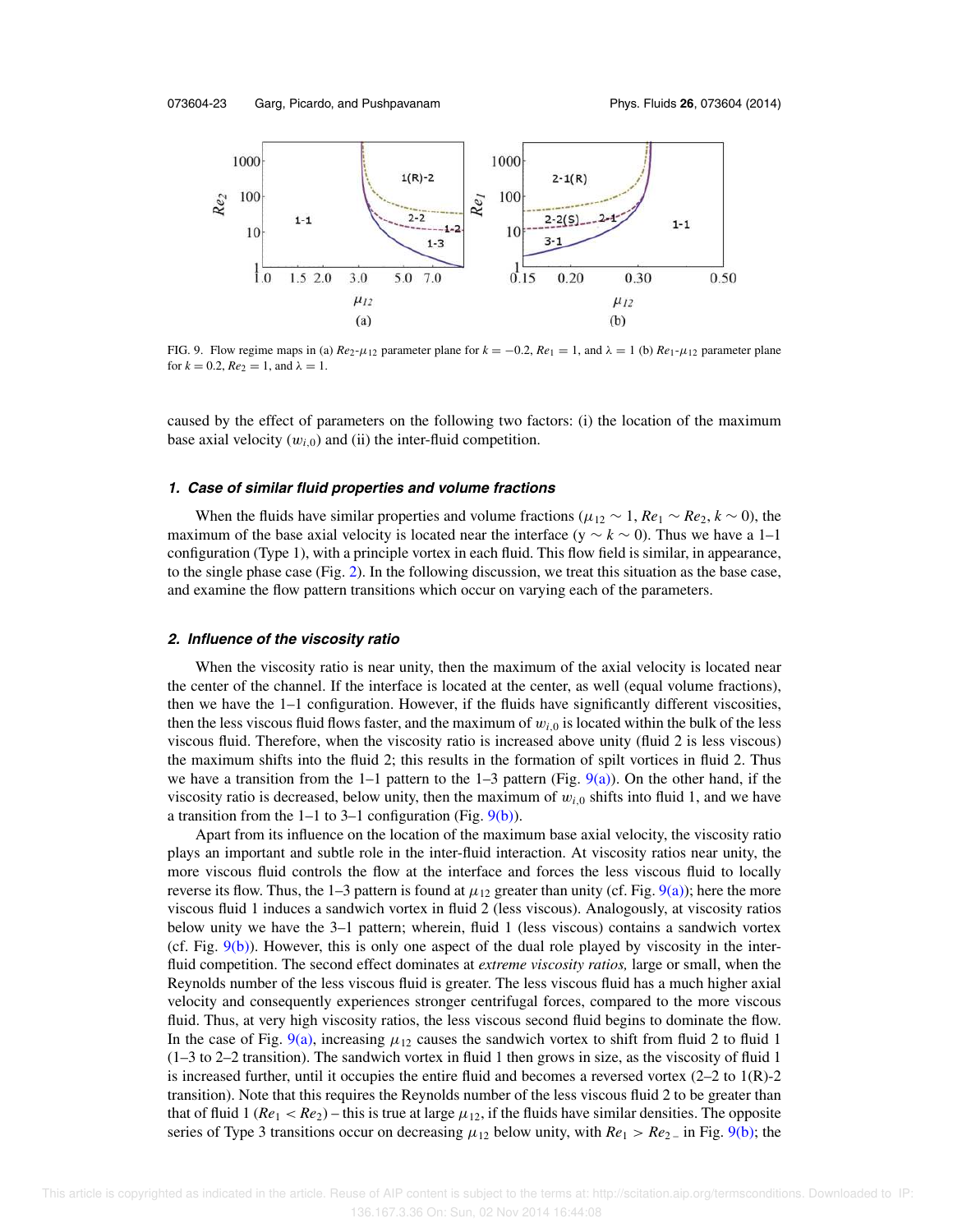sandwich vortex shifts from fluid 1 to fluid  $2(3-1)$  to  $2-2(s)$  transition), where it ultimately becomes a reversed vortex  $(2-2(s)$  to  $3-1(R)$  transition).

The influence of the relative viscosities on the flow pattern is closely related to the relative Reynolds number of the fluids. Thus in Fig. 9, the full range of flow patterns cannot be observed by varying the viscosity ratio alone; rather, it requires changes in the Reynolds numbers (densities) of the fluids as well. The physical role played by the Reynolds number is discussed next.

#### **3. Influence of the Reynolds numbers**

In this analysis, the Reynolds numbers represent the strength of centrifugal forces relative to viscous forces within each fluid. The Reynolds number will be higher for the fluid of greater density and lower viscosity. Fig. 9 demonstrates the significant impact of the Reynolds numbers on the flow pattern. However, this figure also shows that differences in the Reynolds numbers are unimportant when the viscosity ratio is near unity and the volume fraction is near 0.5. In fact, Fig.  $9(a)$  has a threshold viscosity ratio of 3.08, above which the Reynolds numbers begin to affect the flow pattern. This occurs because the Reynolds number does not affect the base flow profile and has no influence over the location of the maximum of  $w_{i,0}$ . Hence, split vortices cannot be formed by solely varying the Reynolds numbers of the two fluids; variation of the viscosity ratio or the interface position is necessary to cause transitions between 1–1 and 1–3 (or 3–1) patterns.

If the viscosity ratio or the interface position is such that Type 2 (or Type 3) patterns are possible, then the Reynolds numbers of the two fluids play an important role. Their relative magnitudes have a significant impact on the inter-fluid competition: the fluid with the higher Reynolds number has a tendency to control the flow near the interface, since it experiences stronger centrifugal forces. Thus in Fig.  $9(a)$ , increasing Re<sub>2</sub> pushes the sandwich vortex from fluid 2 into fluid 1 (1–3 to 2–2) transition). Ultimately, fluid 2 completely dominates the flow, causing fluid 1 to flow against its natural tendency with a reversed vortex (the  $1(R)$ -2 pattern). On the other hand, in Fig.  $9(b)$ , fluid 1 controls the flow at the interface, as  $Re_1$  is increased. The sandwich vortex shifts into fluid 2, resulting in transitions from the 3–1 pattern to the 2–2(s) pattern and ultimately to the 2–1(R) configuration.

#### **4. Influence of the volume fraction/holdup**

The volume fraction of the fluids determines the location of the interface, which in turn affects both the location of the maximum of  $w_{i,0}$  and the inter-fluid competition. If the fluid viscosities are similar, then the maximum of  $w_{i,0}$  will be located in the fluid of higher volume fraction. Consequently, this fluid will contain split vortices. Thus decreasing (increasing) *k* below (above) 0.5 promotes the formation of split vortices within fluid 2 (fluid 1). This effect is illustrated by Fig. 10, which depicts the flow regime map for  $k = -0.35$  and  $Re_1 = 1$ . In comparison with Fig. 9(a)  $(k = -0.2$  and  $Re_1$  $= 1$ ), the 1–1 to 1–2 transition occurs at lower  $\mu_{12}$  and  $Re_2$ ; the threshold viscosity ratio for the formation of split vortices in fluid 2 is also smaller.

Apart from influencing the formation of spit vortices, the volume fraction also affects the position of the sandwich vortex. As the volume fraction of a fluid increases, its flow field must approach the single phase case. Thus sandwich vortices must shift into the fluid of lower volume fraction.



FIG. 10. Flow regime map in the  $Re_2$  - $\mu_{12}$  parameter plane for  $k = -0.35$ ,  $Re_1 = 1$ , and  $\lambda = 1$ .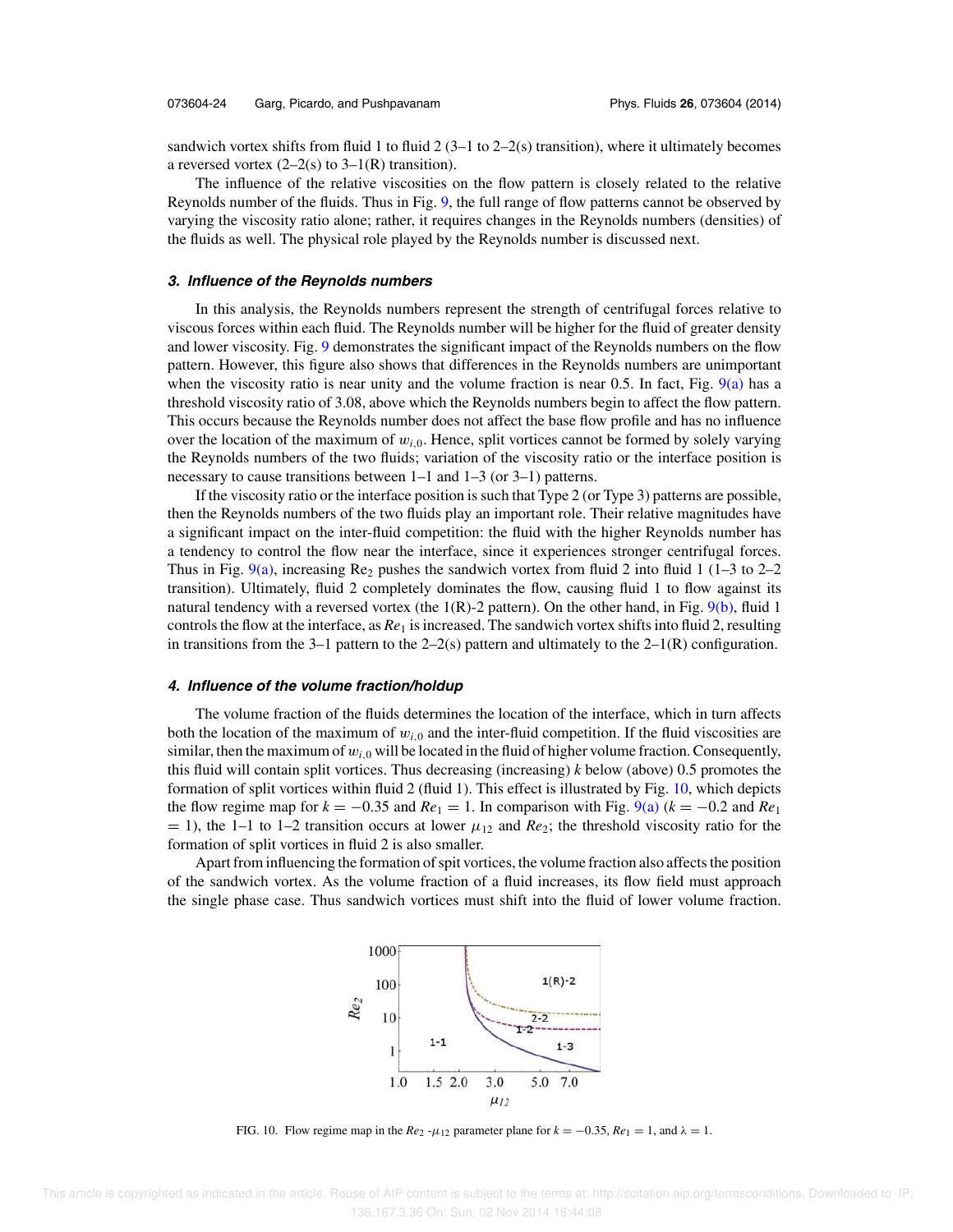Physically, the fluid with lower volume fraction is confined between the wall and the interface, which restricts its flow. Thus, it is dominated by the fluid with a larger volume fraction. Hence, the transition to 2–2(s) and 1(R)-2 patterns occur at lower  $\mu_{12}$  and  $Re_2$  in Fig. 10 ( $k = -0.35$ ), compared to Fig.  $9(a)$  ( $k = -0.2$ ).

#### **C. Selection of a desired flow pattern**

For a specific pair of fluids, a range of flow patterns will be observed by varying the operating conditions – pressure drop and the volume fraction/holdup. The volume fraction determines *k* (cf. Eq. (33a)) and the pressure drop (*G*) specifies the magnitude of the Reynolds numbers. Experimentally, it is more convenient to vary the flow rates of the two fluids, which are related to the pressure drop and holdup via Eqs.  $(91)$  and  $(92)$ . Using the results of Sec. V, the flow rates can be chosen to obtain any desired circulation pattern.

# **VI. ASPECT RATIO AND STRENGTH OF THE CIRCULATORY FLOW**

The aspect ratio  $(\lambda)$  is defined as the ratio of the width of the channel to its height. The results presented thus far correspond to a square channel ( $\lambda = 1$ ). In rectangular channels ( $\lambda \neq 1$ ), we find the same basic cross flow configurations presented in Sec. IV; although, their exact location in parameter space differs. Flow regime maps, such as Figs. 9 and 10, can be constructed (based on the methodology presented in Sec V), to obtain more detailed information, for any specific aspect ratio.

Changing the aspect ratio has a more significant effect on the strength of the circulatory flow (the magnitude of  $u_{i,1}$  and  $v_{i,1}$ ) than on the flow pattern. In this section, we analyze the dependence of the strength of the cross-flow on the aspect ratio. To quantify the strength of the circulatory flow, we define an intensity parameter for each fluid (*I*i),

$$
I_1 = \left(\int_{-1}^{1} \int_{-1}^{k} \left(u_{1,1}^2 + v_{1,1}^2\right) dy dx\right)^{1/2},\tag{99a}
$$

$$
I_2 = \left(\int_{-1}^{1} \int_{k}^{1} \left(u_{2,1}^2 + v_{2,1}^2\right) dy dx\right)^{1/2}.
$$
 (99b)

We now compare the intensities of the cross-flow  $(I<sub>i</sub>)$  in channels of different aspect ratios. To make a fair comparison, the cross sectional area of the channel is kept constant at a value of  $4a^2$ . Thus, a channel of aspect ratio  $\lambda$  has a width of  $2a\sqrt{\lambda}$  and a height of  $2a/\sqrt{\lambda}$ . If instead one kept the width of the channel constant, then the cross-sectional area for flow  $(4ab = 4a^2/\lambda)$  will decrease as the aspect ratio is increased. Since the pressure drop is the same in all cases, the larger aspect ratio channels will have a much smaller axial flow; this in turn will result in a small intensity of circulation. To eliminate this bias, we keep the cross-sectional area constant and change both the width and height to obtain channels of different aspect ratios.

Another subtlety, related to the Reynolds numbers and characteristic velocity scales, arises while comparing channels of different aspect ratios. Since the width of each channel is different, its Reynolds numbers and velocity scales will differ; these will be equal to  $\lambda^{3/2}Re_i$ , and  $\lambda V_{c,i}$ , where  $Re_i$  and  $V_{ci}$  are the Reynolds numbers and velocity scales for a square channel. While comparing the values of the intensity factors, we take  $V_{c,i}$  as the common scale. Thus the intensity factor for flow in a curved channel, of aspect ratio  $\lambda$  and cross sectional area  $4a^2$ , that is driven by a pressure drop of -*GR* is

$$
\bar{I}_1 = \lambda \left( \int_{-1}^{1} \int_{-1}^{k} \left( u_{1,1}^2 + v_{1,1}^2 \right) dy dx \right)^{1/2}, \qquad (100a)
$$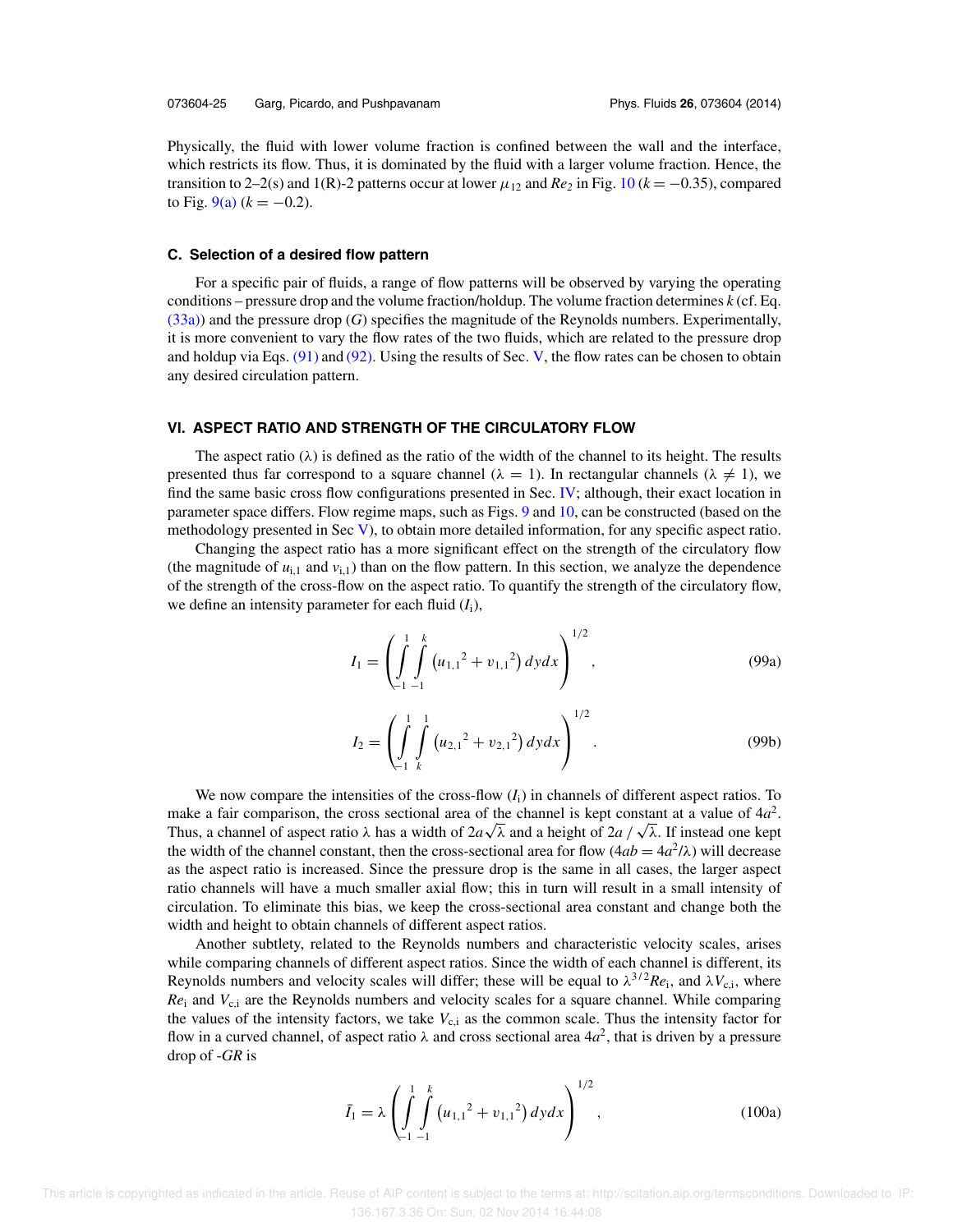

FIG. 11. Dependence of the strength/intensity of the circulatory flow on the aspect ratio. The system parameters are:  $\mu_{12}$  $1, Re_1 = 5, Re_2 = 1, k = 0.$ 

$$
\bar{I}_2 = \lambda \left( \int_{-1}^{1} \int_{k}^{1} \left( u_{2,1}^2 + v_{2,1}^2 \right) dy dx \right)^{1/2}.
$$
 (100b)

The values of these intensity factors  $(\bar{I}_i)$  are plotted for a range of aspect ratios in Fig. 11, for  $\mu_{12} = 1$ ,  $Re_1 = 5$ ,  $Re_2 = 1$ ,  $k = 0$ . Here, we observe a considerable variation with the aspect ratio; importantly, each curve has a maximum value which corresponds to the aspect ratio that maximizes the circulation strength within that fluid. In general, the maximum of each curve will be different. Thus, one must choose between the two fluids when designing channels for an application, since the strength of the circulatory flow can be maximized in only one of them at a time. Alternatively, an intermediate aspect ratio may be more favourable in terms of increasing the overall strength of the circulatory flow. These decisions depend on the specifics of the application; calculations like those presented here will aid in designing a curved channel that provides the maximum benefit.

## **VII. INTERFACE DEFORMATION**

#### **A. General characteristics of the deformed interface**

The secondary cross-flow ( $\epsilon u_{i,1}$  and  $\epsilon v_{i,1}$ ) exerts normal stresses at the interface, causing it to deform. Surface tension, on the other hand, resists this deformation. Thus, the shape of the interface is determined by a balance between these competing forces, as expressed in the normal stress condition (14). The right hand side of (14) accounts for the restoring action of surface tension, while the left hand side represents the stresses exerted by the two fluids. These stresses are composed of two parts: the pressure exerted on the interface and the viscous stress due to the normal component of velocity  $(v_{i,1}).$ 

Figure 12 depicts the pressure distribution and the deformed interface shape, for the case of  $\mu_{12}$  $= 2$ ,  $Re_1 = 20$ ,  $Re_2 = 1$ ,  $k = 0.2$ ,  $Ca = 10$ ,  $\varepsilon = 0.1$ . The pressure is seen to increase from the inner wall  $(x = -1)$  to the outer wall  $(x = +1)$  of the channel, in both fluids (Fig. 12(a)). However, the magnitude of the pressure differs significantly in the two fluids, as shown in Fig. 12(b). At the outer wall the pressure is higher in fluid 1 than in fluid 2; whereas, at the inner wall it is lower in fluid 1. Thus the interface is pushed upward into fluid 2 at the outer wall, while at the inner wall the interface is pushed downward (Fig.  $12(c)$ ). This anti-symmetric shape is a general feature of the interface; it is a result of the anti-symmetry of the pressure distribution and the  $v_{i,1}$  field.

In Sec. V, we showed that the inter-fluid interaction, at the interface, is a key factor in setting up a variety of flow patterns. Similarly, this interaction plays an important in determining the shape of the deformed interface. In the case of the 1–2 and 2–1 flow patterns, the vertical component of velocity  $(v_{i,1})$  is in the same direction at  $y = k$  (the position of the interface at  $O(\varepsilon^0)$ ). Also, the pressure decreases in opposite directions along  $y = k$ , since  $u_{i,1}$  is in opposite directions along the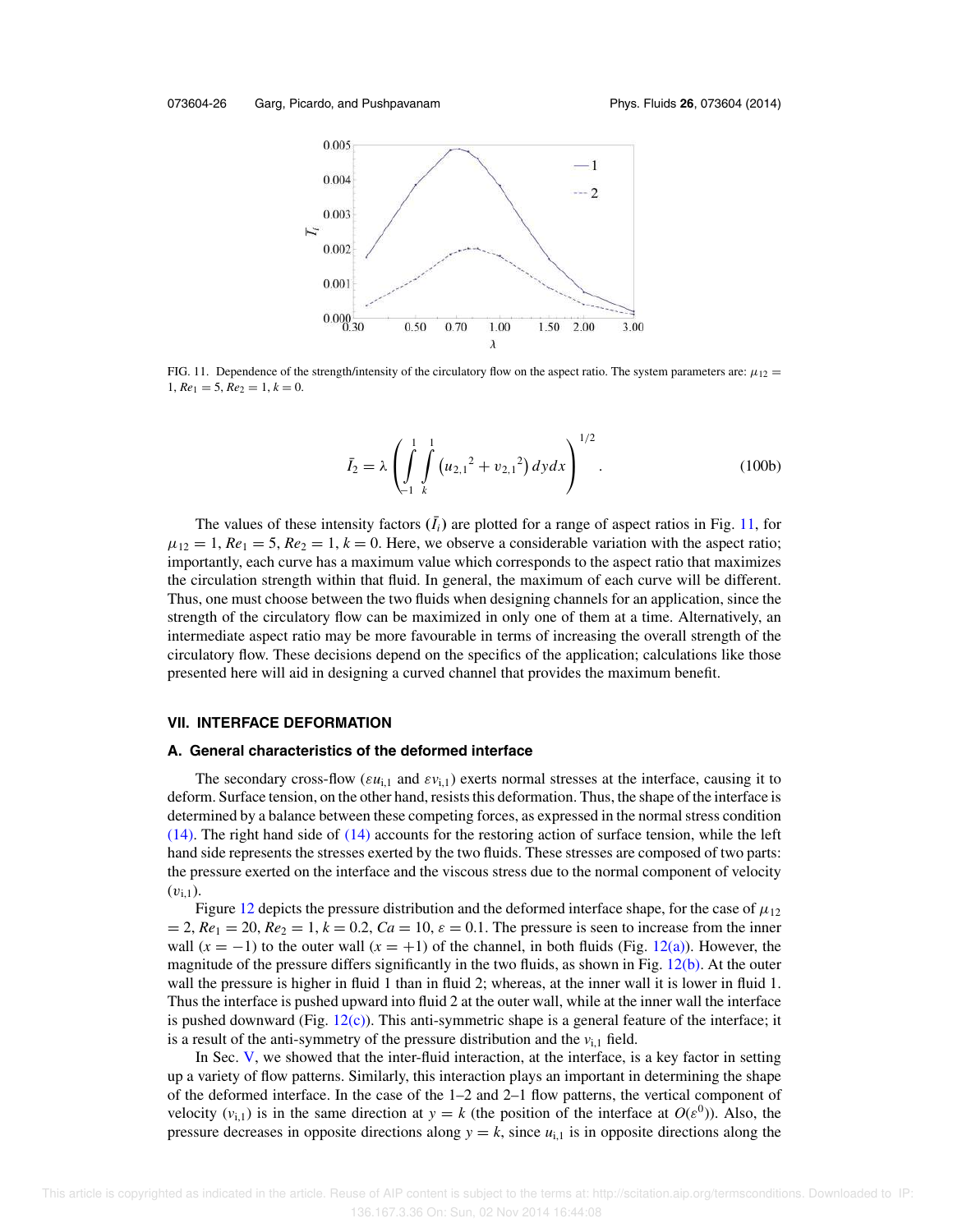

FIG. 12. (a) Pressure distribution across the cross section of the channel. (b) Variation in the pressure across the width of the channel at  $y = k$ , i.e.,  $P_{i,1}(x, k)$ . Here the solid and dashed lines represent the pressures in fluid 1 and fluid 2, respectively. (c) The interface at  $O(\varepsilon^1)$  (solid line) along with the interface in a straight channel (dashed line). The values of the system parameters are:  $\mu_{12} = 2$ ,  $Re_1 = 20$ ,  $Re_2 = 1$ ,  $k = 0.2$ ,  $Ca = 10$ ,  $\varepsilon = 0.1$ .

interface. As a result, the normal stresses, exerted by the two fluids, reinforce each other to deform the interface. However, in all the other flow patterns, which account for almost all parameter values,  $v_{i,1}$  is in opposite directions at  $y = k$ . The pressure also decreases, along the interface, in the same direction. This is the case in Fig. 12. In these situations, the stresses exerted by the two fluids counter act each other. The fluids attempt to push/pull the interface in opposite directions. In spite of this, there is a net normal stress that ultimately deforms the interface. This is because the cross flow in the two fluids are not identical. Thus one of the fluids overcomes the other and controls the shape of the interface.

In the case of Fig. 12, fluid 1 controls the shape of the interface, due to the stronger pressure gradients within it. For the opposite set of parameter values –  $\mu_{12} = 1/2$ ,  $Re_1 = 1$ ,  $Re_2 = 20$ ,  $k =$ −0.2 – the situation will reverse and fluid 2 will exert a stronger normal stress; the interface will then deform upward at  $x = -1$  and downward at  $x = 1$ . It is possible for the pressures within the two fluids to be similar – at appropriate parameter values – in which case, the viscous normal stress due to *v*i,1 will play a prominent role. Thus the interface can deform in either direction, depending on the parameters; further, the extent of deformation will also depend on the parameter values. We study the effect of each parameter in Subsection VII C.

#### **B. Possibility for a flat horizontal interface: An exceptional case**

Due to the opposing nature of the normal stresses, exerted by the two fluids at the interface, it is possible for the interface to be flat and horizontal even at finite *Ca*. These exceptional situations will occur when the forces exerted by the fluids on the interface exactly balance one another.

A condition on the parameters, for this special case, can be derived by setting  $f_1(x) = 0$  in (68). The resulting equation has the form  $Ca \times \Phi(\mu_{12}, Re_1, Re_2, k) = 0$ . For  $Ca \neq 0$ , this equation specifies a three dimensional manifold in a four dimensional parameter space. If the parameter values lie on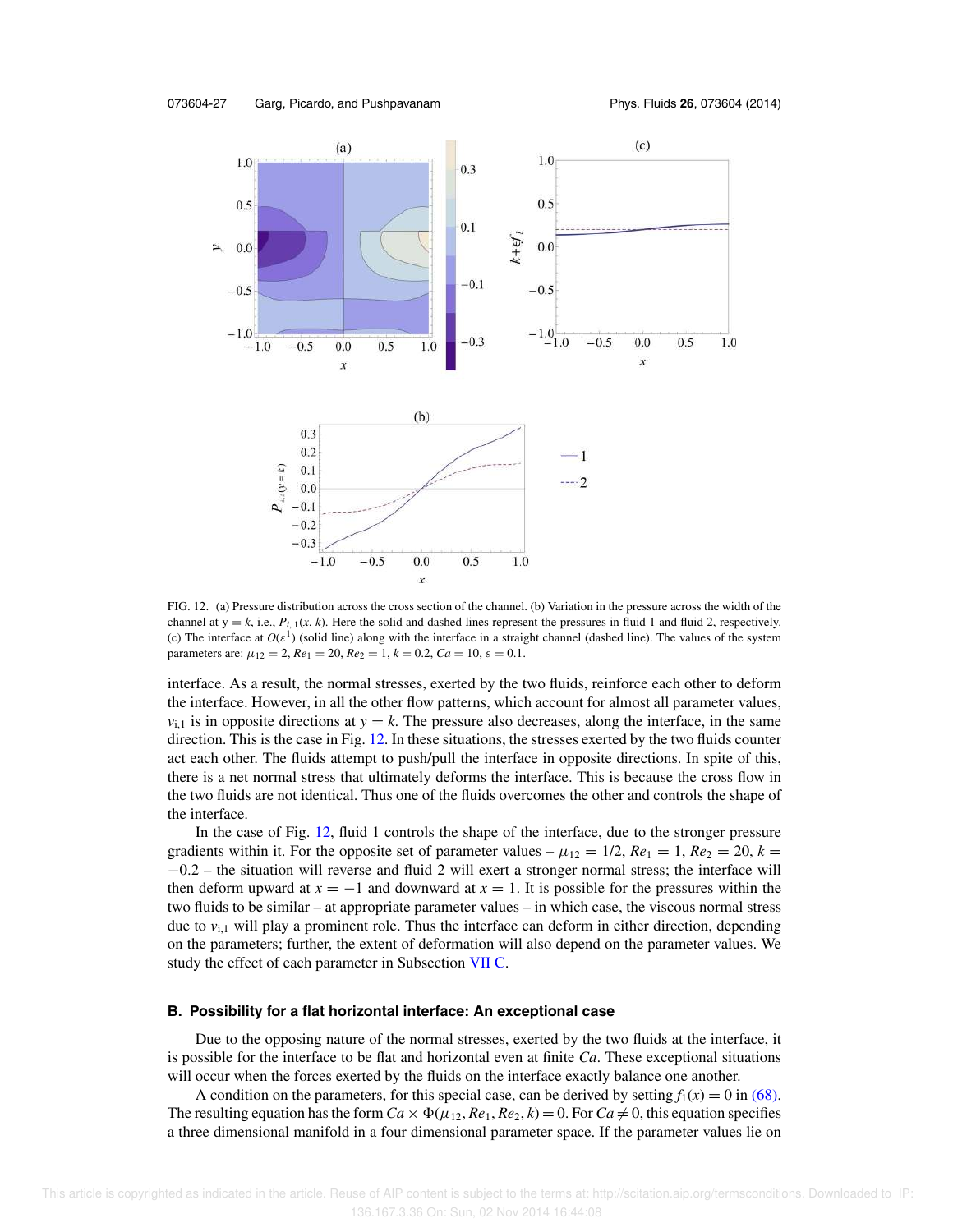

FIG. 13. Effect of varying different parameters on the deformation of the interface. (a) Effect of increasing the viscosity of fluid 1; other parameters are kept constant at  $Re_1 = 1$ ,  $Re_2 = 1$ ,  $k = 0$ . (b) Effect of increasing the Reynolds number of fluid 1;  $\mu_{12} = 1$ ,  $Re_2 = 1$ ,  $k = 0$ . (c) Effect of increasing the volume fraction of fluid 1;  $\mu_{12} = 1$ ,  $Re_1 = 1$ ,  $Re_2 = 1$ . (d) Two opposite interface shapes, obtained when fluid 1 controls the interface (solid line) and when fluid 2 controls the interface (dashed line).

this manifold, then the interface will be flat. A trivial example is the case of equal fluid properties and volume fractions:  $\mu_{12} = 1$ ,  $Re_1 = Re_2$ ,  $k = 0$ . The deformation of the interface will be smaller, the closer the parameter values are to this manifold. However, the parameters will not lie exactly on this manifold in a practical two-phase flow; thus, in general, the fully developed interface in a curved channel will be deformed.

#### **C. Effect of parameter variations**

Now we investigate the effect of varying the system parameters on the shape of the interface. We consider the case of  $\mu_{12} = 1$ ,  $Re_1 = Re_2$ ,  $k = 0$ , in which the interface remains flat, as the base case. Then the value of each parameter is varied sequentially to study its effect on the shape of the interface. In Fig. 13(a), we plot the modification to the interface shape at  $O(\varepsilon^1)$  for increasingly large viscosities of fluid 1. In Fig.  $13(b)$ , three cases of increasing  $Re_1$  are depicted, while in Fig. 13(c) we consider the case of increasing holdup (volume fraction) of fluid 1. In all these figures, the interface deformation is seen to increase with the difference between the properties of the two fluids and their volume fractions; In fact the deformation increases as the parameters are located further away from the manifold of special cases (Sec. VII B). The further these parameters are from the manifold, the more unequal are the normal stresses at the interface and the greater is the net force exerted to deform it. In Figs.  $13(a)-13(c)$ , the interface shape is controlled by fluid 1 due to stronger pressure gradients. The opposite situation is depicted in Fig.  $13(d)$ , where the fluid properties are flipped (dashed line), to allow fluid 2 to control the interface.

The effect of the capillary number can be anticipated from Eq. (68) for  $f_1(x)$ : the interface deformation is proportional to *Ca*. At low *Ca*, surface tension dominates and reduces the deformation of the interface; ultimately, in the limit of  $Ca = 0$ , the interface is flat.  $Ca$  is defined in terms of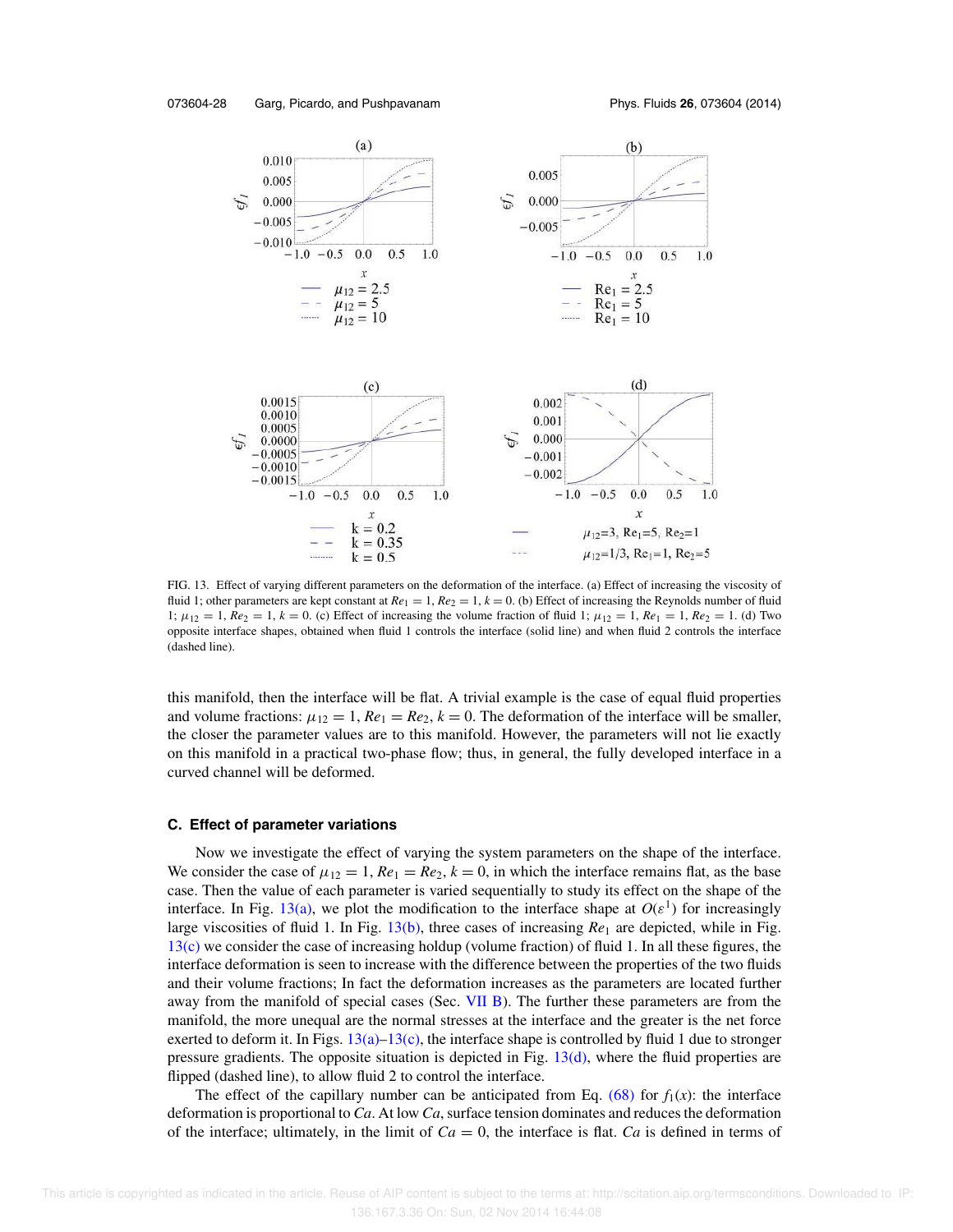the pressure gradient as *Ga*<sup>2</sup> /γ . Thus even for moderate values of the surface tension, *Ca* will be low if the channel dimension (*a*) is small. A small channel width also ensures a small value of the curvature ratio (ε). Thus, the interface deformation in curved *microchannels* will be quite small, and the results of this work will be directly applicable.

# **VIII. NUMERICAL SIMULATIONS**

In this section, we identify the range of Reynolds numbers and curvature ratios for which the first order perturbation solution is accurate. Towards this end, we carry out numerical simulations of the nonlinear governing equations  $(1)$ – $(4)$  and compare the results with the perturbation solution. Here, we only consider the case of a flat vertical interface, which is a good approximation at small Capillary numbers (cf. Sec. VII).

We have developed a numerical code to solve the fully developed, nonlinear, 3D two-phase flow, in a curved channel (Eqs.  $(1)$ – $(4)$ ). The solution is obtained by iteratively solving a sequence of nonlinear, 2D two-phase flows. The numerical scheme begins with an initial guess for the velocity field. Treating the axial velocity as a known quantity, the continuity equation (1) and the momentum equations in the *x* and *y* directions (2–3) are solved to determine the 2D circulatory flow  $(u_i$  and  $v_i$ ). Next, the axial velocity  $(w_i)$  is updated, by substituting the calculated values of  $u_i$  and  $v_i$  into the axial momentum equation (4) and solving for  $w_i$ . The updated  $w_i$  is, in turn, used to correct the circulatory flow. This procedure is repeated, iteratively, until the velocity fields converge. The 2D flow problem at each iteration is solved using the vorticity-stream function formulation, with a finite difference based discretization. A 160  $\times$  100 (x-y) grid is required for a grid independent solution, at the Reynolds numbers investigated here (up to 400). For quicker convergence, we used the perturbation solution as the initial guess for simulations at low values of *Re* and ε, while continuation was used for higher values of these parameters.

Guided by the flow regime maps in Sec.  $V$  A, we carried out simulations for different parameter values, to obtain all the circulatory flow patterns. The results of the nonlinear simulations are compared with the perturbation calculation in Fig. 14, for the flow regimes studied previously in



FIG. 14. Comparison of the perturbation solution with numerical simulations for different flow patterns – plots of  $u_i$ , at *x*  $= 0$ , along the vertical direction. The dashed line is the perturbation solution and the solid line is the numerical solution. (a)  $Re_1 = 1, Re_2 = 5, \mu_{12} = 1, k = -0.2$ ; (b)  $Re_1 = 1, Re_2 = 1, \mu_{12} = 1.2, k = -0.6$ ; (c)  $Re_1 = 1, Re_2 = 2, \mu_{12} = 1.2, k = -0.2$  $-0.6$ ; (d)  $Re_1 = 1$ ,  $Re_2 = 10$ ,  $\mu_{12} = 3$ ,  $k = -0.6$ . In all cases,  $\lambda = 1$ ,  $\varepsilon = 0.1$ .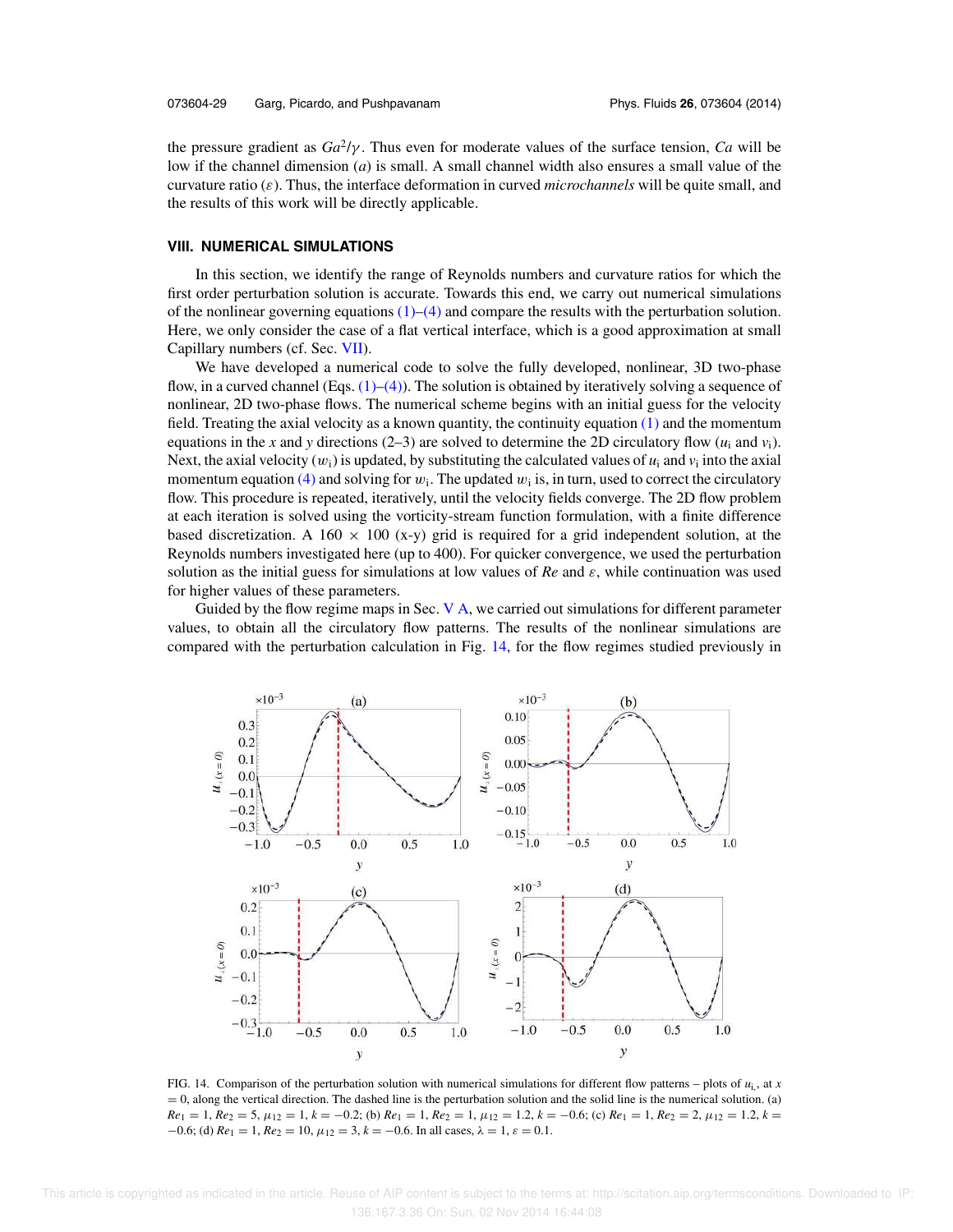



FIG. 15. Comparison of the perturbation solution with numerical simulations for increasing  $Re$ - plots of  $u_i$ ,, at  $x = 0$ , along the vertical direction. The dashed line is the perturbation solution and the solid line is the numerical solution.  $\mu_{12} = 10$ ,  $\lambda =$ 1, *k* = −0.3 (a) *Re*<sup>1</sup> = 50, *Re*<sup>2</sup> = 50; (b) *Re*<sup>1</sup> = 100, *Re*<sup>2</sup> = 100; (c) *Re*<sup>1</sup> = 200, *Re*<sup>2</sup> = 200; (d) *Re*<sup>1</sup> = 400, *Re*<sup>2</sup> = 400.



FIG. 16. Circulatory flow patterns for the 1–3 configuration at various values of the Reynolds numbers. (a) The prediction of the perturbation solution – this vortex pattern is independent of  $Re_1$  and  $Re_2$ . The figures (b)–(e) depict the numerical calculations: (b)  $Re_1 = 50$ ,  $Re_2 = 50$ ; (c)  $Re_1 = 100$ ,  $Re_2 = 100$ ; (d)  $Re_1 = 200$ ,  $Re_2 = 200$ ; (e)  $Re_1 = 400$ ,  $Re_2 = 400$ . The other parameter values are  $\mu_{12} = 10$ ,  $\lambda = 1$ ,  $k = -0.3$ .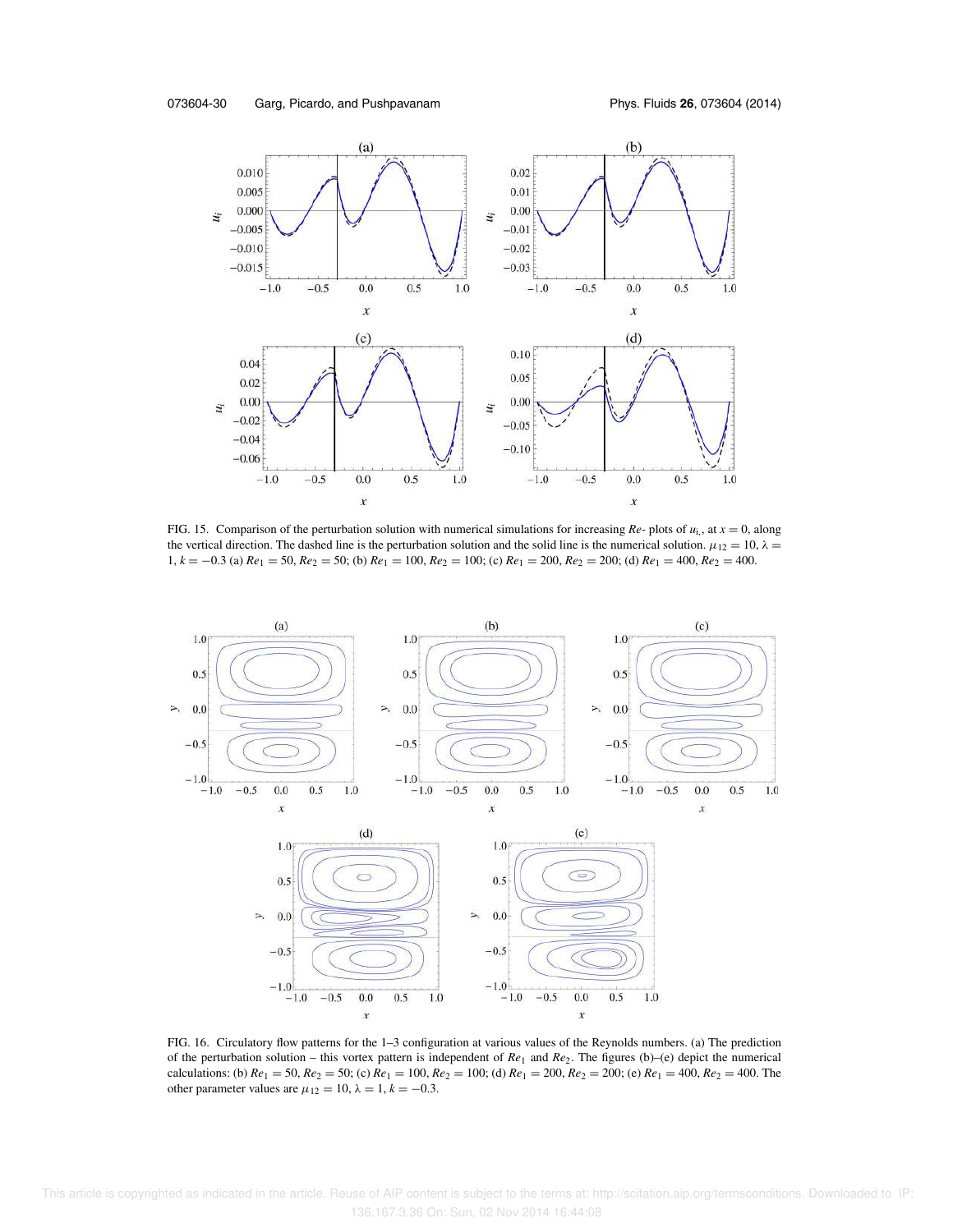

FIG. 17. Modification of the axial velocity contours in a curved channel. The dashed line contours correspond to the flow in a straight channel, while the solid line contours correspond to flow through the curved channel, as computed by numerical simulations. The contours in both cases are plotted for the same set of axial velocity values. (a)  $Re_1 = 50$ ,  $Re_2 = 50$ ; (b)  $Re_1$  $I = 100$ ,  $Re_2 = 100$ ; (c)  $Re_1 = 200$ ,  $Re_2 = 200$ ; (d)  $Re_1 = 400$ ,  $Re_2 = 400$ . Other parameter values:  $\mu_{12} = 10$ ,  $\lambda = 1$ ,  $k = 100$  $-0.3$ .

Figs. 3 and 5–7 (Type 1 and Type 2 patterns, with the exception of the 3–1 pattern; the latter is studied in detail in the figures to follow). We find very good agreement in all cases. The small differences between the perturbation and numerical calculations in Fig. 14 are mainly due to the simplification made in the calculation of the stream function ( $\psi_{i,1}$ ) in Sec. III B, in which we used only the first term of  $w_{i,0}$  (cf. Eqs. (34) in Eqs. (49)).

Next, we study the effect of increasing the Reynolds number on the 1–3 flow configuration (cf. Fig. 4). The results of the numerical simulations, computed for  $Re_1$  and  $Re_1$  from 50 to 400, are compared with the perturbation solution in Figs. 15 and 16. Line plots of  $u_i$ , at  $x = 0$ , are compared in Fig. 15. The streamlines of the circulatory flow are presented in Fig. 16. We observe that the perturbation solution remains quite accurate up to  $Re = 100$ , but shows significant deviations from the numerical calculations for  $Re = 200$  and above.

The first order perturbation solution does not account for the effect of increasing Reynolds numbers on the circulatory flow pattern. The streamlines of the perturbation solution (Fig. 16(a)) are independent of *Re* and ε; only the magnitude of the cross-flow changes. On the other hand, the numerical simulations show significant changes in the vortex pattern at Reynolds numbers of 200 and 400 in Figs.  $16(d)$  and  $16(e)$ . The vortices shift off-center and move towards the outer half of the channel, as the Reynolds number is increased.

The differences between the predictions of the perturbation solution and the numerical calculations at high *Re* are directly related to the modification of the axial velocity profile, caused by the circulatory flow. Fig. 17 depicts the contours of the axial velocity in a curved channel, along with the contours for a straight channel. The circulatory flow causes the contours to shift outwards, at higher *Re*. The *first order* perturbation solution is based on the axial velocity in a straight channel. Since, at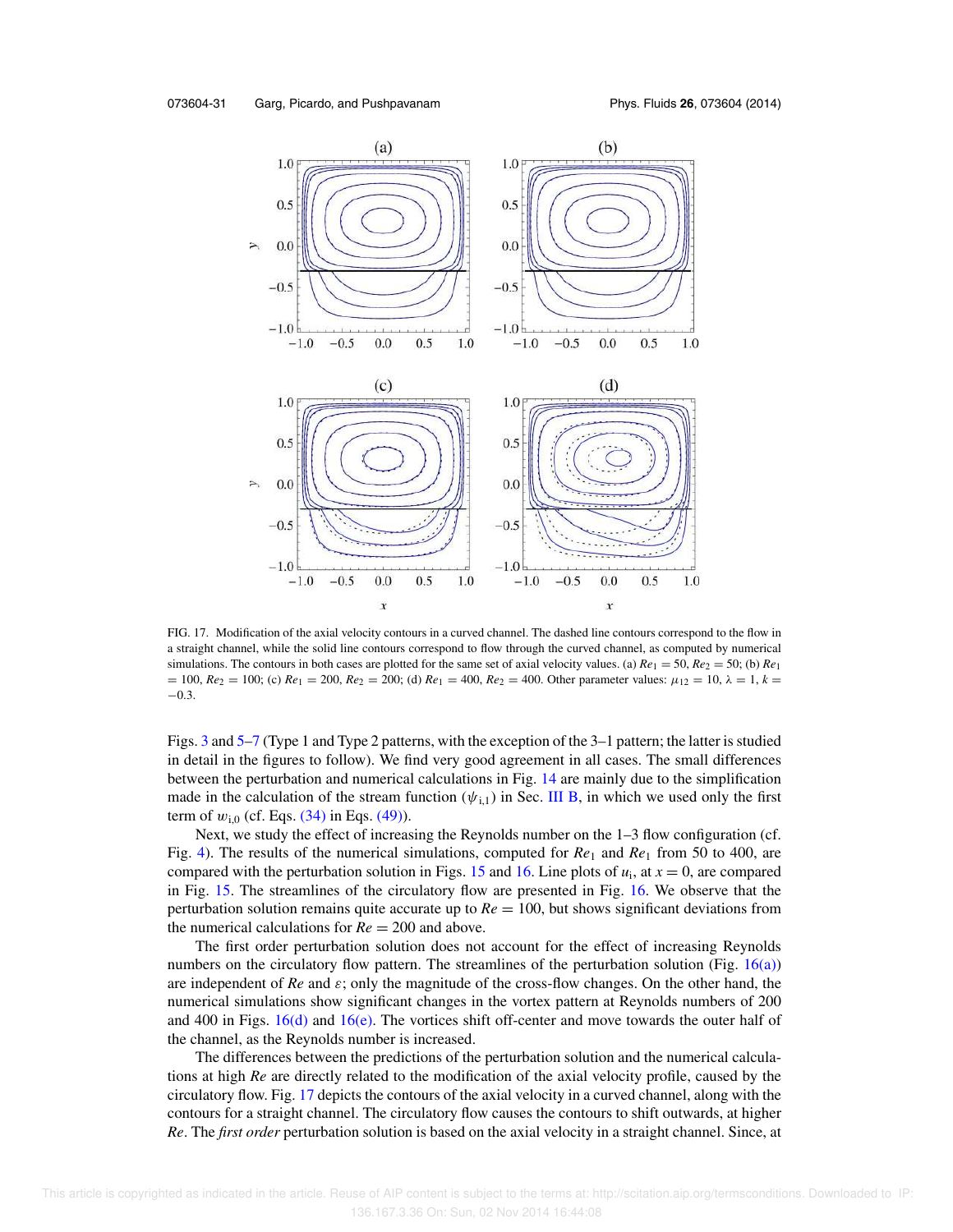

FIG. 18. Comparison of the perturbation solution with numerical simulations for a relatively high curvature ratio of  $\varepsilon = 0.3$ . (a) Streamlines of the cross flow. The streamlines predicted by the perturbation solution are shown in Fig. 16(a). (b) Plot of  $u_i$ , at  $x = 0$ . The dashed line is the perturbation solution and the solid line is the numerical solution. Parameter values:  $Re_1$  $= 50$ ,  $Re_2 = 50$ ,  $\mu_{12} = 10$ ,  $\lambda = 1$ ,  $k = -0.3$ , and  $\varepsilon = 0.3$ .

*Re* beyond 100, the circulations significantly modify the axial velocity (cf. Fig. 17), the perturbation solution fails to describe the flow accurately. To account for the modified axial velocity, one must extend the perturbation calculation to  $O(\varepsilon^2)$  at least.

The numerical simulations and the perturbation solution show deviations for relatively high values of the curvature ratio, as well. An example is depicted in Fig. 18, for the 1–3 configuration, for  $\varepsilon = 0.3$  and  $Re_1 = Re_2 = 50$ . Comparing the streamline plots in Fig. 18(a) with Fig. 16(a), we see qualitative differences in the vortex patterns. It should be noted that the perturbation calculation is more accurate for the same curvature ratio, if the Reynolds numbers are smaller.

The numerical results in this section provide an indication of the upper limit on the Reynolds numbers and curvature ratios, below which the perturbation solution is accurate. This limit is sufficiently high for the solution to be applied to practical stratified micro-flows.<sup>16</sup>

#### **IX. CONCLUDING REMARKS**

In this paper, the low Reynolds number flow of two vertically stratified fluids through a curved channel has been analyzed. We have derived an asymptotic solution, for the limit of a small curvature ratio, by applying the domain perturbation method. The solution revealed a variety of circulatory flow patterns, when analyzed across the parameter space. Nine different flow patterns have been identified and categorized based on the number and location of the secondary vortices. Two key factors determining the flow pattern are: (i) the vertical location of the maximum axial velocity, (ii) the inter-fluid competition at the interface. The first dictates the formation and location of split vortices; the second determines the location of the sandwich vortex. By studying how the parameters (Reynolds numbers, viscosity ratio, and volume fraction) influence these two pattern-generating mechanisms, one can anticipate the effect of each parameter on the cross-flow. This qualitative understanding supplements the quantitative flow regime maps presented here. These maps can be easily constructed using the analytical solution and a computationally inexpensive algorithm; this algorithm is based on special conditions that must be satisfied by the velocity field at the boundary between different flow regimes. Using these maps, one can identify the operating conditions (pressure drop and volume fraction – or the two flow rates) corresponding to a desired flow pattern.

Targeted numerical simulations confirmed the accuracy of the perturbation solution for small, but finite, values of the Reynolds numbers (up to 100) and curvature ratios (up to 0.2). Thus, the perturbation solution and the results given in this paper, along with the inferences drawn from them, may be applied with confidence to stratified micro-flows. These flows are encountered in solvent extraction<sup>16</sup>–<sup>18</sup> and phase transfer catalysis.<sup>19</sup> Carrying out these applications in curved channels will enhance intra-fluid mixing and increase the device efficiency.<sup>26,9</sup> A particularly significant result in this regard is the existence of optimum aspect ratios, which maximize the strength of the cross-flow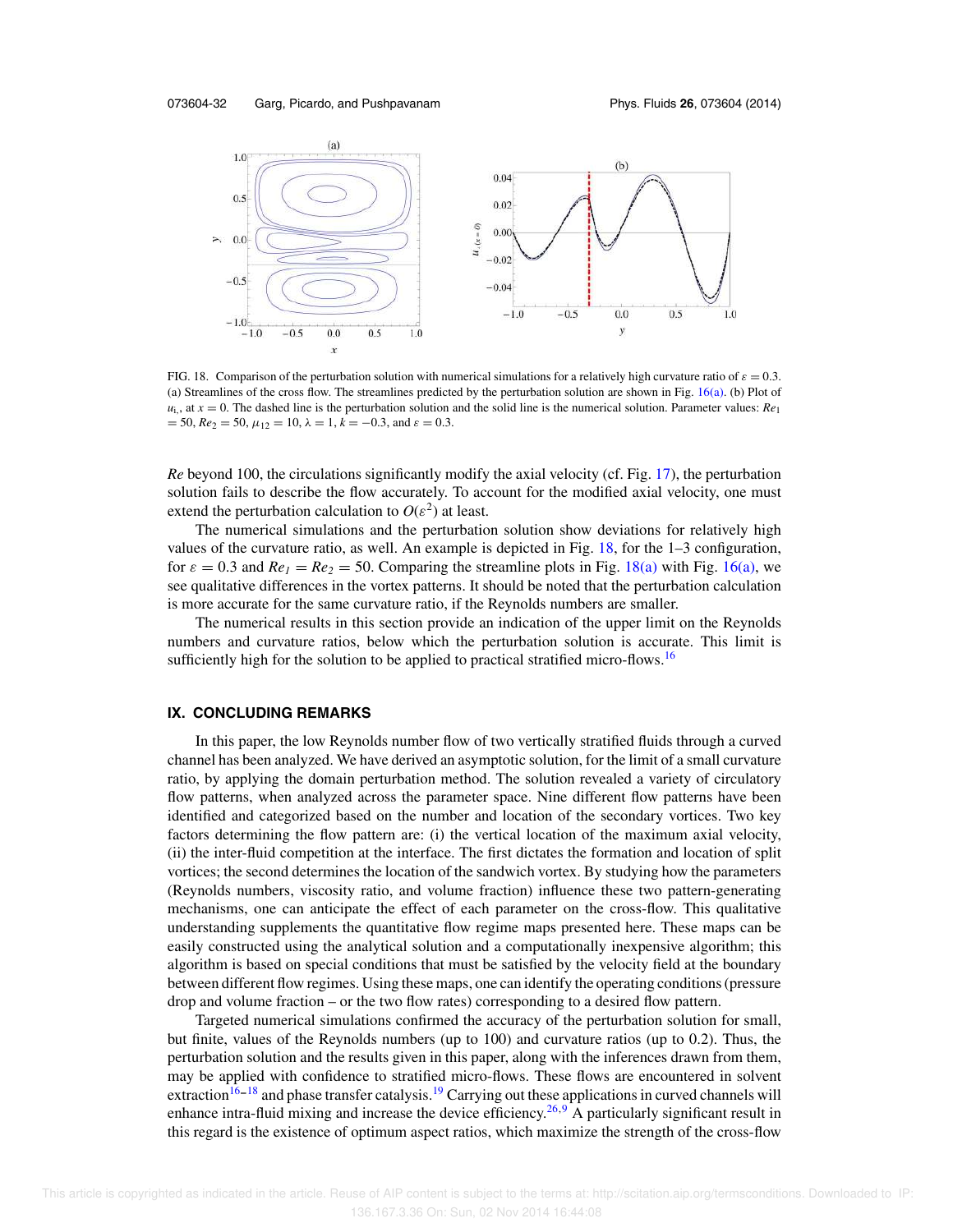in each fluid. Choosing these aspect ratios will maximize the benefits of using curved microchannels as inter-fluid mass transport devices.

An important issue in two-phase flows is the shape of the interface, which is unknown *a priori*. Applying the domain perturbation method, we have approximated the location of the interface to  $O(\varepsilon^1)$ ; the results indicate that, while the interface is flat and horizontal in a straight channel, it will *almost always* deform in a curved channel (in case of finite Capillary numbers). This result is non-obvious because the centrifugal force is horizontally directed, with no component perpendicular to a horizontal surface. The principle cause of the deformation is the *indirect* action of the centrifugal force, via the cross-flow which exerts a net normal stress on the interface. However, this fact alone is insufficient to guarantee a deformed interface, since the stresses exerted by the two fluids are oppositely directed, in most cases, and counter-act each other. The deformation becomes inevitable because the flow in each fluid is almost always non-identical – with different pressure and velocity fields. Thus the associated normal stresses are unequal and lead to a resultant normal force which deforms the interface. Exceptional cases do exist, but correspond to a three dimensional manifold of parameter values embedded in a four dimensional parameter space- a subset which in practice will never be exactly realized. Therefore, in a practical two-phase flow, the interface will most likely deform (unless the Capillary number is very low).

The interface attains an anti-symmetric shape about the vertical mid-plane of the cross section. It deflects upward at one lateral wall and downward at the other, while retaining the same position at the center. The direction of deflection is dictated by the fluid that exerts the greater normal stress. Thus, in addition to the extent of deformation, the direction of deflection also depends on the parameter values. The capillary number (*Ca*), which is inversely related to the strength of surface tension forces, is a key parameter; the deformation at  $O(\varepsilon^1)$  is directly proportional to it.

Before concluding, some comments on the stability of stratified flow in curved channels are in order. The interface is susceptible to a viscosity induced mode and a Rayleigh-Taylor mode; these modes have been studied in the context of stratified flows between flat plates. However, both these modes are stabilized by surface tension at low capillary numbers. Stable interfaces in stratified flows have been reported in straight and curved microchannels.<sup>16</sup>**,**27**,**17**,**<sup>18</sup> The flow can also become unstable due to the action of centrifugal forces within the bulk of the fluid. In single phase flow, the pair of Dean vortices becomes unstable at *high Reynolds numbers* and bifurcates to a four vortex solution.<sup>4</sup> Therefore, on the basis of the current literature and available experiments, we expect the flow to be *stable at low values* of the Reynolds number, the curvature ratio and the capillary number – the same conditions under which the asymptotic solution is applicable. Specific stability results for stratified flow in curved channels are currently unavailable. This study provides the flow field corresponding to the base steady state; this solution is the starting point for a linear stability analysis.

In conclusion, we highlight the important characteristics of this two-phase problem. They are: (i) a source of vorticity (centrifugal forces) at low Reynolds numbers, (ii) inter-fluid interaction at an interface and (iii) several independent dimensionless parameters. These characteristics result in a rich variety of flow patterns, even in the regime of weak nonlinearity (low Reynolds numbers and curvature ratios). The asymptotic perturbation analysis has enabled us to study the system across parameter space in detail, providing insight into the behavior of the system at low Reynolds numbers. This knowledge provides a basis for future experimental studies, to visualize the circulation patterns and harness the potential of these flows for microfluidic applications.

#### **APPENDIX: SOLUTION OF THE STREAM FUNCTION EQUATIONS**

Equations (49) are recast into a linear operator form

$$
(L_x + L_y)^2 \psi_i = -\lambda \text{Re}_i \frac{d w_{i,o}^2}{dy}, \tag{A1}
$$

where  $L_x$  and  $L_y$  are linear operators, defined as  $L_x = -\frac{\partial^2}{\partial x^2}$  $\frac{\partial^2}{\partial x^2}$  and  $L_y = -\lambda^2 \frac{\partial^2}{\partial y^2}$  $rac{\partial^2}{\partial y^2}$ .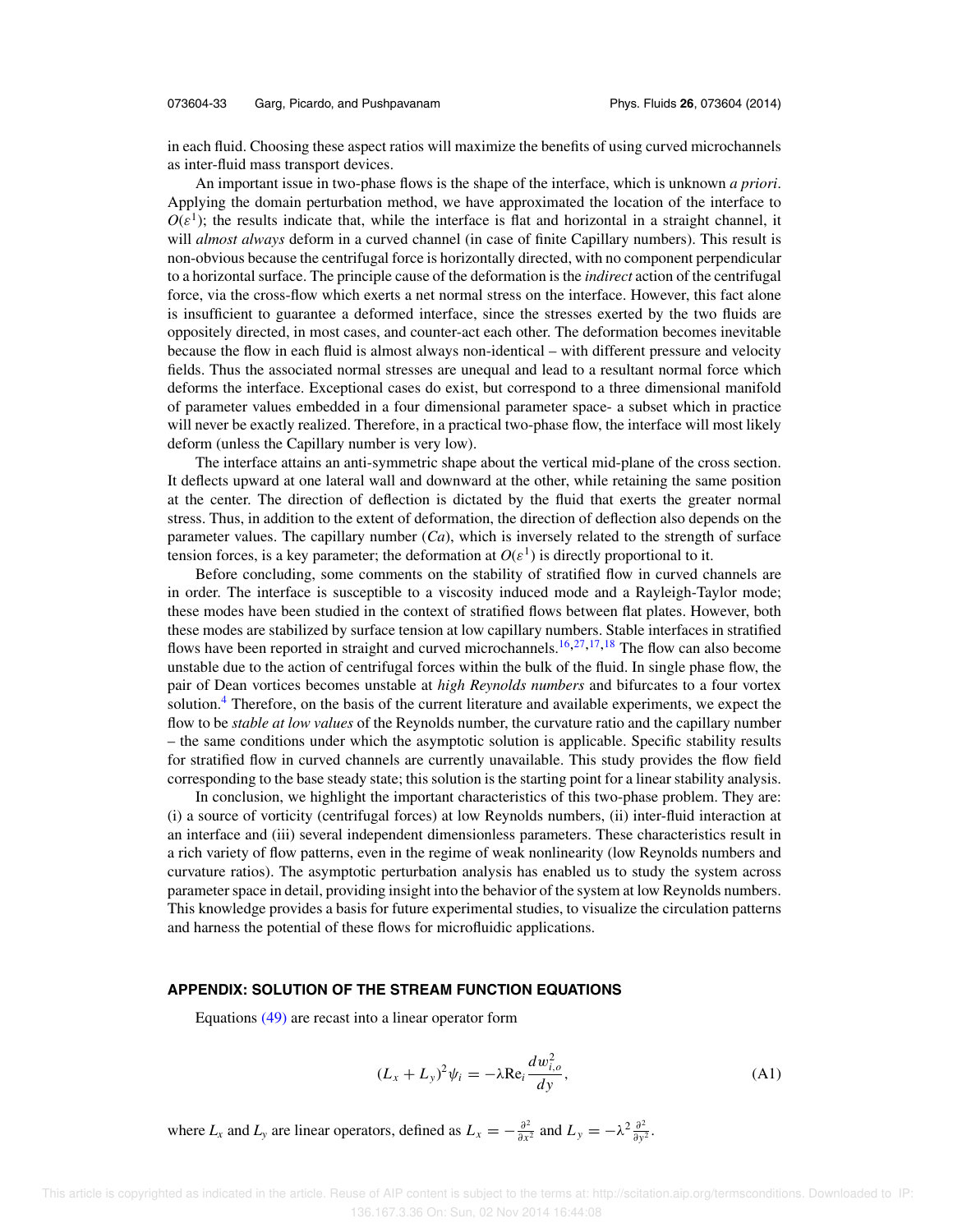073604-34 Garg, Picardo, and Pushpavanam Phys. Fluids **26**, 073604 (2014)

The operators  $L_x$  and  $L_y$ , along with the boundary conditions in x and y, define three eigen value problems

$$
L_x \phi_x = \omega_n^2 \phi_x \quad \phi_x(+1) = \phi_x(-1) = 0 \quad \text{for } -1 \le x \le 1,
$$
 (A2)

$$
L_{y}\phi_{y,1} = \omega_{m,1}^{2}\phi_{y,1} \quad \phi_{y,1}(-1) = \phi_{y,1}(k) = 0 \quad \text{for } -1 \le y \le k,
$$
 (A3)

$$
L_{y}\phi_{y,2} = \omega_{m,2}^{2}\phi_{y,2} \quad \phi_{y,2}(k) = \phi_{y,2}(+1) = 0 \quad \text{for } k \le y \le 1.
$$
 (A4)

 $L_x$  and  $L_y$  are self-adjoint bounded linear operators; thus, the eigen vectors of  $(A2)$  to  $(A3)$  form basis sets in the Hilbert spaces  $L_2[-1, 1]$ ,  $L_2[-1, k]$ , and  $L_2[k, 1]$ , respectively. These basis sets are used to represent the solution. First, we compute the eigen functions as follows.

Since the forcing term in  $(A1)$  and the boundary conditions  $(50)$ – $(61)$  are even in x, only the even eigen functions of  $(A2)$  are considered. Thus we have

$$
\phi_x = \cos\left(\frac{(2n-1)\pi x}{2}\right); \ \omega_n = \frac{(2n-1)\pi}{2} \text{ for } n = 1, 2, 3 \dots \tag{A5}
$$

Solving the other two eigen value problems in each fluid, we obtain

$$
\phi_{y,1} = \left(\frac{2}{1+k}\right)^{1/2} \sin\left(\frac{m\pi(y-k)}{1+k}\right), \ \omega_{m,1} = \frac{m\pi\lambda}{1+k} \text{ for } m = 1, 2, 3 \dots \tag{A6}
$$

$$
\phi_{y,2} = \left(\frac{2}{1-k}\right)^{1/2} \sin\left(\frac{m\pi(y-k)}{1-k}\right), \quad \omega_{m,2} = \frac{m\pi\lambda}{1-k} \quad \text{for } m = 1, 2, 3 \dots \tag{A7}
$$

Now, the solution to  $(A1)$  is written in terms of these eigen functions.

$$
\psi_i(x, y) = \sum_{m=1}^{\infty} a_{m,i}(x)\phi_{y,i} + \sum_{n=1}^{\infty} b_n(y)\phi_x,
$$
 (A8)

where the coefficients  $a_{m,i}$  of  $\phi_{y,i}$  are functions of *x*, while the coefficients  $b_n$  of  $\phi_x$  are functions of *y*.

In (A8), the second sum- involving  $\phi_x$ - satisfies the homogenous forms of Eqs. (A1) respectively, while the first sum- involving  $\phi_{y,i}$ - satisfies the inhomogeneous forms. Therefore to find the coefficients  $a_{m,i}$  and  $b_n$ , we substitute (A8) into the respective equations and project along the eigen functions; this results in the following set of ODEs,

$$
\left(D_y^4 - \frac{2\omega_n^2}{\lambda^2}D_y^2 + \frac{\omega_n^4}{\lambda^4}\right)b_n = 0 \text{ where } D_y = \frac{d}{dy},\tag{A9}
$$

$$
\left(D_x^4 - 2\omega_{m,i}^2 D_x^2 + \omega_{m,i}^4\right) a_{m,i} = -\text{Re}_i\lambda \int \frac{d(w_{i,o}^2)}{dy} \phi_{y,i} dy \text{ where } D_x = \frac{d}{dx}.
$$
 (A10)

On solving (A9) and (A10) for  $a_{m,i}$  and  $b_n$  we obtain the general solution (62)–(65); here  $C_1$  to  $C_{12}$  are arbitrary constants, to be determined using the boundary conditions.

Applying the Dirichlet boundary conditions is straightforward. On the other hand, applying the Neumann boundary condition results in an equation with distinct functions of *x* (or *y*). Such an equation must be satisfied at every value of *x* (or *y*). To determine the value of the constants, we project out the equation along each of the *N* basis functions  $\phi_x$  (or  $\phi_{y,i}$ ); this yields *N* algebraic equations.

For example, the Dirichlet condition (50) at  $x = 1$  can be applied for every *m* ranging from 1 to *N*, to yield *N* equations

$$
C_1 \cosh(\omega_{m,1}) + C_2 \sinh(\omega_{m,1}) + S_1 \left(\frac{1}{\omega_{m,1}^4} + \frac{(-1)}{(\pi^2 + \omega_{m,1}^2)^2}\right) = 0.
$$
 (A11)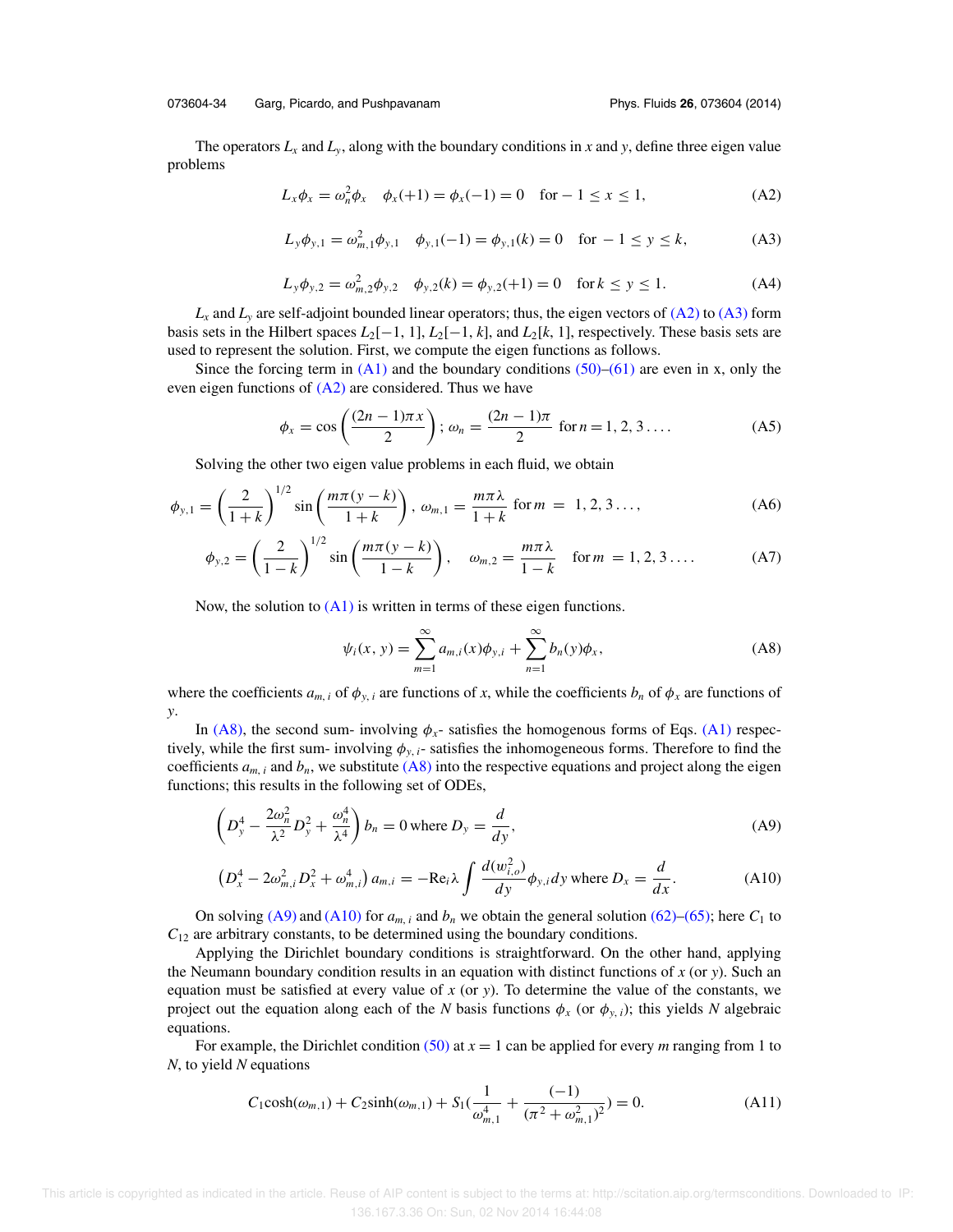Equation  $(54)$  at  $x = 1$  is an example of a Neumann boundary condition

$$
\sum_{m=1}^{\infty} \left[ C_1 \omega_{m,1} \sinh(\omega_{m,1}) + C_2 (\sinh(\omega_{m,1}) + \omega_{m,1} \cosh(\omega_{m,1})) \right] \phi_{y,1} +
$$
\n
$$
\sum_{n=1}^{\infty} \frac{(2n-1)\pi(-1)^{n+2}}{2} (C_3 \cosh(\frac{\omega_n y}{\lambda}) + C_4 \sinh(\frac{\omega_n y}{\lambda}) + C_5 \text{ycosh}(\frac{\omega_n y}{\lambda}) + C_6 \text{ysinh}(\frac{\omega_n y}{\lambda}) \right] = 0
$$
\n(A12)

(A12) contains distinct functions of *y*; it must be projected along the *N* basis functions  $\phi_{v,1}$  (*m* = 1,2,3..*N*) to obtain *N* equations

$$
C_1\omega_{m,1}\sinh(\omega_{m,1}) + C_2\left(\sinh(\omega_{m,1}) + \omega_{m,1}\cosh(\omega_{m,1})\right) +
$$
  
\n
$$
\sum_{n=1}^{\infty} \frac{(2n-1)\pi(-1)^{n+2}}{2} \left(C_3 \int_{-1}^{k} \cosh(\frac{\omega_n y}{\lambda}) \phi_{y,1} dy + C_4 \int_{-1}^{k} \sinh(\frac{\omega_n y}{\lambda}) \phi_{y,1} dy + C_5 \int_{-1}^{k} y \cosh(\frac{\omega_n y}{\lambda}) \phi_{y,1} dy + C_6 \int_{-1}^{k} y \sinh(\frac{\omega_n y}{\lambda}) \phi_{y,1} dy\right) = 0.
$$
\n(A13)

Here, *m* = 1,2,3..*N*. These *N* projected equations ensure that the approximate series solution, with *N* basis functions, closely satisfies (A12). The error at this boundary condition is orthogonal to the first *N* functions of the orthonormal basis set  $\phi_{y,1}$ . Thus the error decreases as *N* is increased; taking more eigen functions in the solution not only increases the accuracy of the solution within the domain, but also at the boundary.

Continuing in a similar fashion, we obtain equations to determine all the constants. Since the solution is even in *x*, application of the boundary conditions at  $x = 1$  automatically ensures that the conditions at  $x = -1$  are satisfied. Thus we have to apply 12 boundary conditions instead of 16. Ultimately we obtain a set of 12*N* coupled linear equations for the 12*N* constants. Each time *N* is increased all the constants have to be re-evaluated, to obtain the refined solution.

- <sup>1</sup> W. R. Dean, "XVI. Note on the motion of fluid in a curved pipe," Philos. Mag. 7, 208 (1927).
- <sup>2</sup> H. G. Cuming, "The secondary flow in curved pipes," Aeronaut. Res. Counc. Reports Memo. **1952**, 2880.
- <sup>3</sup> L. S. Berger, S. A., Tablot, L. Yao, "Flow in curved pipes," Annu. Rev. Fluid Mech. **15**, 461 (1983).
- <sup>4</sup> K. H. Winters, "A bifurcation study of laminar flow in a curved tube of rectangular cross-section," J. Fluid Mech. **180**, 343 (1987).
- 5 J. A. C. Humphrey, A. M. K. Taylor, and J. H. Whitelaw, "Laminar flow in a square duct of strong curvature," J. Fluid Mech. **83**, 509 (1977).
- <sup>6</sup> S. Ghosh, G. Das, and P. K. Das, "Simulation of core annular in return bends A comprehensive CFD study," Chem. Eng. Res. Des. **89**, 2244 (2011).
- <sup>7</sup> M. Muradoglu and H. A. Stone, "Motion of large bubbles in curved channels," J. Fluid Mech. **570**, 455 (2007).
- <sup>8</sup> V. Kumar, S. Vashisth, Y. Hoarau, and K. D. P. Nigam, "Slug flow in curved microreactors: Hydrodynamic study," Chem. Eng. Sci. **62**, 7494 (2007).
- <sup>9</sup> A. Y. Gelfgat, A. L. Yarin, and P. Z. Bar-Yoseph, "Dean vortices-induced enhancement of mass transfer through an interface separating two immiscible liquids Dean vortices-induced enhancement of mass transfer through an interface separating two immiscible liquids," Phys. Fluids **15**, 330 (2003).
- <sup>10</sup> J. R. Picardo and S. Pushpavanam, "Core-annular two-phase flow in a gently curved circular channel," AIChE J. **59**, 4871 (2013).
- <sup>11</sup> S. Vashisth, V. Kumar, and K. D. P. Nigam, "A review on the potential applications of curved geometries in process industry," Ind. Eng. Chem. Res. **47**, 3291 (2008).
- <sup>12</sup> T. J. Pedley, *The Fluid Mechanics of Large Blood Vessels* (Cambridge University Press, 2008).
- <sup>13</sup> D. Di Carlo, "Inertial microfluidics," Lab Chip **9**, 3038 (2009).
- <sup>14</sup> A. P. Sudarsan and V. M. Ugaz, "Multivortex micromixing," Proc. Natl. Acad. Sci. U.S.A. **103**, 7228 (2006).
- <sup>15</sup> A. Aota and T. Kitamori, "Parallel multiphase microflows: Fundamental physics, stabilization methods and applications," Lab Chip **9**, 2470 (2009).
- <sup>16</sup> P. Kuban, J. Berg, and P. Dasgupta, "Vertically stratified flows in microchannels: Computational simulations and applications to solvent extraction and ion exchange," Anal. Chem. **75**, 3549 (2003).
- <sup>17</sup> P. Znidarsic-Plazl and I. Plazl, "Steroid extraction in a microchannel system–Mathematical modelling and experiments," Lab Chip **7**, 883 (2007).
- $18$  U. Novak, A. Pohar, I. Plazl, and P. Žnidaršič-Plazl, "Ionic liquid-based aqueous two-phase extraction within a microchannel system," Sep. Purif. Technol. **97**, 172 (2012).